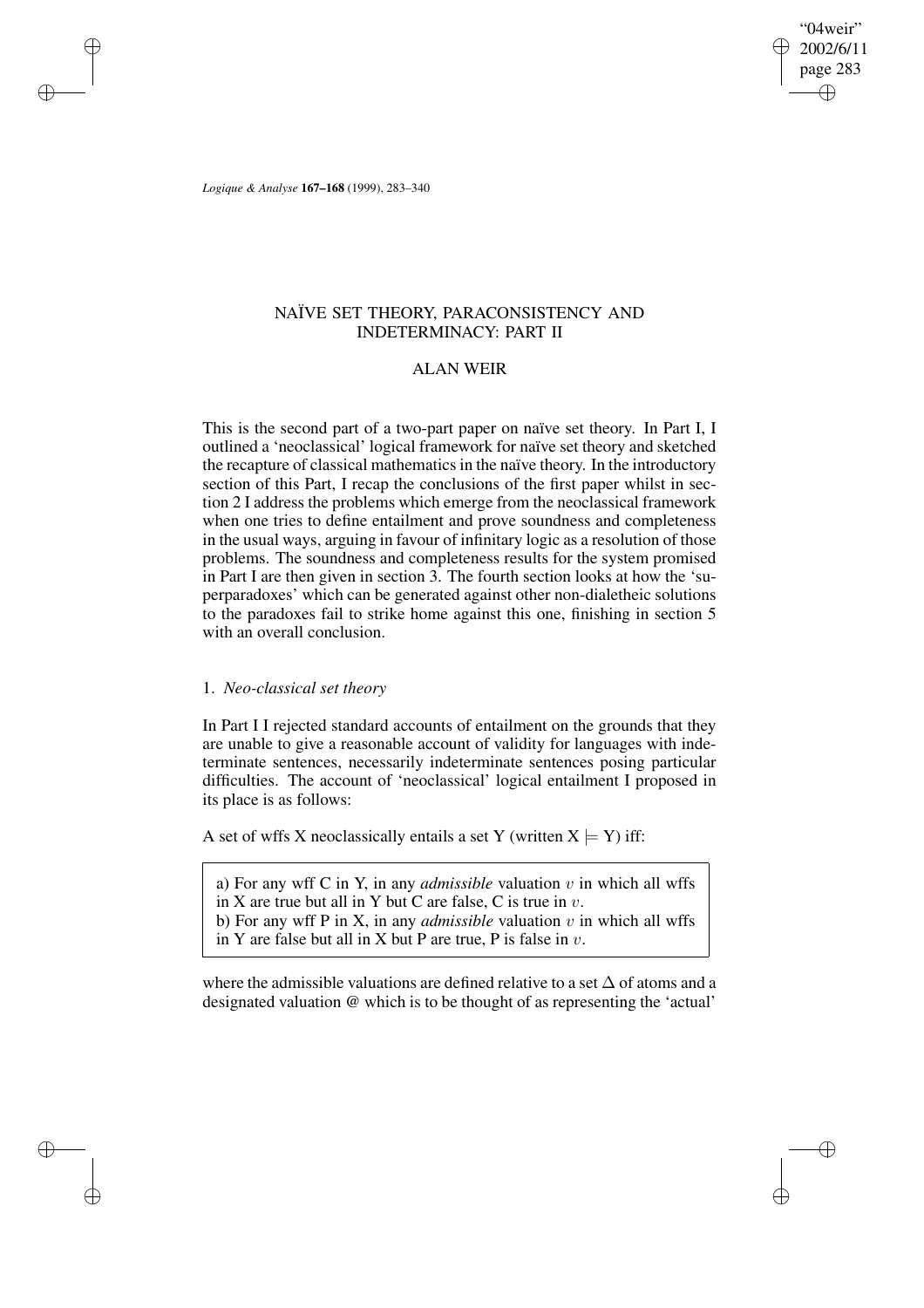$04$ weir' 2002/6/11 page 284 ✐ ✐

✐

✐

#### 284 ALAN WEIR

world. Valuation v is admissible iff every atom in  $\Delta$  which has a truth value in @ has a truth value in v (perhaps the opposite one) and every  $\Delta$  atom which is gappy in  $\omega$  is gappy in  $v$ .

The idea is that atomic wffs in  $\Delta$  retain in all possible situations their 'determinacy' status in the actual world, this status being either determinate —having one of the standard values true or false— or else being indeterminate, which in a three-valued logic such as the strong Kleene logic consists in taking the 'gappy' value. The set  $\Delta$  and valuation @ generate a set of axioms AXDET (which thus has to be thought of as taking  $\Delta$  and @ as parameters) such that AXDET is the set of all those wffs of the form Det P or ∼Det O which are true in all admissible models. The determinacy operator Det P was then defined by  $\Box (P \lor \sim P)$  with necessity in turn defined in terms of the conditional and the everywhere-true truth constant T by  $\Box \varphi \equiv_{df} T \rightarrow \varphi$ .

One class of rules which is unproblematically sound neoclassically are 'Minimax' or 'MM' rules, that is to say rules which never permit the minimum value of the premisses to be greater than the maximum value of the conclusion on the ordering true > gap  $(\emptyset)$  > false (on the strong Kleene, Lukasiewiczian semantics for  $\&$ ,  $\lor$  and  $\sim$ ). But certain minimax unsound rules, such as ∼E and ∨E have the property that individual applications are neoclassically correct. However for these rules, generalised transitivity fails:– the overall premisses may fail to entail neoclassically the overall conclusion. The solution adopted was retain the minimax unsound but neo-classically correct *operational* rules and change the *structural* rules by adding determinacy restrictions. These restrictions were also added to the rules for the conditional  $\rightarrow$  whose intended interpretation is as an object language representation of neoclassical entailment itself. For  $\rightarrow$ E, the restricted rule is:

| Х                   | $(1)$ P $\rightarrow$ Q    | Given                              |
|---------------------|----------------------------|------------------------------------|
| Y                   | $(2)$ P                    | Given                              |
| $Z_i$               | $(3.i)$ Det R <sub>i</sub> | $\forall R_i \in X \cap Y$         |
| $X, Y, \bigcup Z_i$ | $(4)$ Q                    | 1,2 [3. <i>i</i> ] $\rightarrow$ E |
| $i \in I$           |                            |                                    |

where we also lay down also the disjointness condition:  $\bigcup Z_i \cap (X \cup Y) = \emptyset$ . i∈I

So the idea is that where we have overlap between the antecedent sets of minimax unsound rules such as  $\sim$ E,  $\lor$ E, and  $\rightarrow$ E<sup>1</sup>, the overlapping sentences must be determinate.

1 In the case of ∨E the restriction applies to wffs occurring both as antecedents of the major premiss and as an antecedent of one or other of the minor premiss sequents.

✐

✐

✐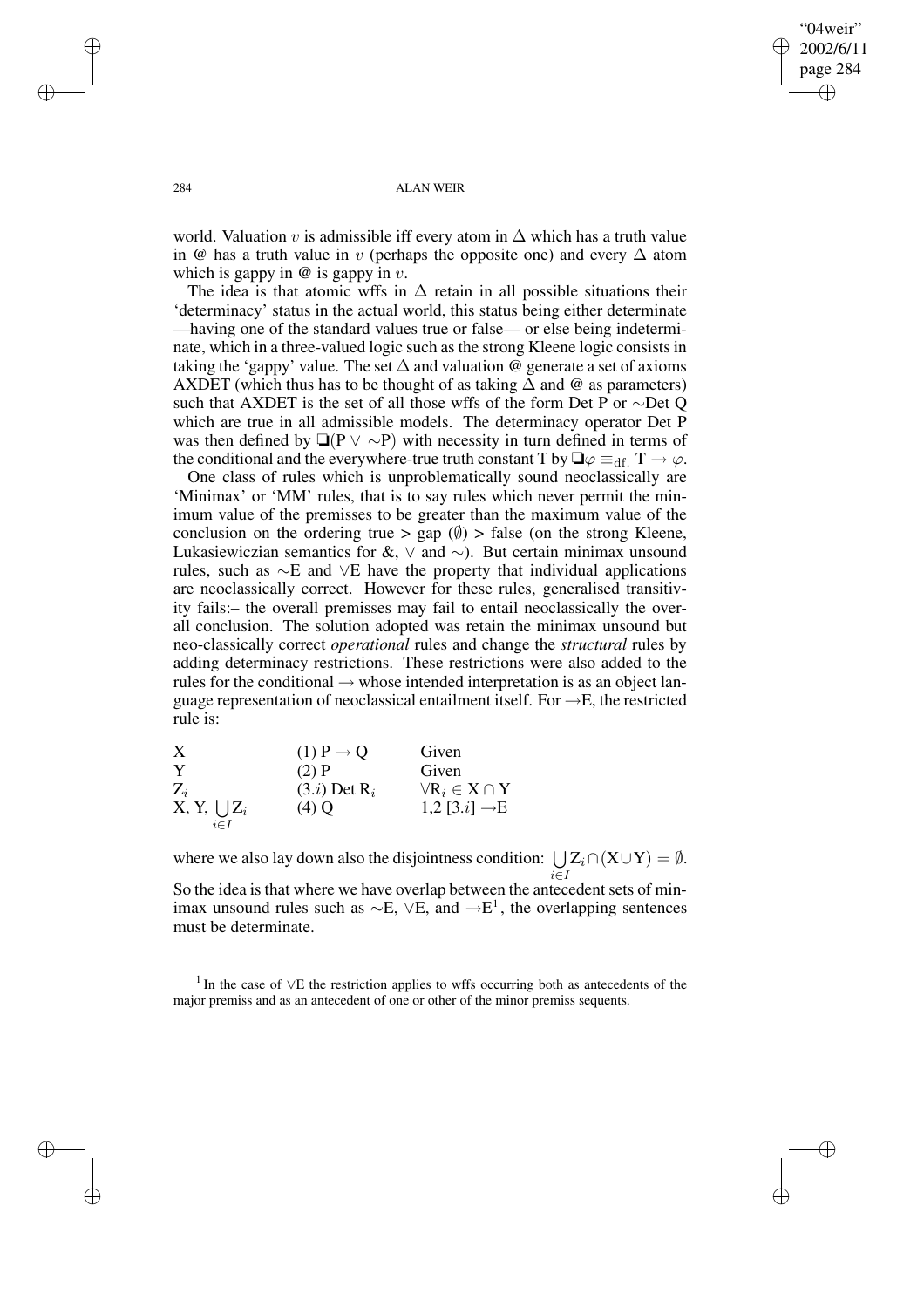✐

#### NAÏVE SET THEORY, PARACONSISTENCY AND INDETERMINACY: PART II 285

Furthermore, in order to represent adequately neoclassical entailment, the  $\rightarrow$ I rule is restricted in the following way:

| X, P             | $(1)$ O                 | Given                      |
|------------------|-------------------------|----------------------------|
| $\mathbf{Y}_i$   | $(2.i)$ Det $R_i$       | Given, $\forall R_i \in X$ |
| $X, \bigcup Y_i$ | $(3)$ P $\rightarrow$ O | $1 [2.i] \rightarrow I$    |
| $i \in I$        |                         |                            |

✐

✐

✐

✐

subject again to the condition that  $X \cap \bigcup Y_i = \emptyset$ , whilst to achieve the full i∈I power required of an entailment conditional a number of other principles governing the conditional were added such as Transitivity:

| X    | $(1)$ P $\rightarrow$ Q | Given      |
|------|-------------------------|------------|
| Y    | $(2)$ O $\rightarrow$ R | Given      |
| X, Y | $(3)$ P $\rightarrow$ R | 1,2 Trans. |

to which should have been added Contraposition:

X (1) 
$$
P \rightarrow Q
$$
 Given  
\n $(2) \sim Q \rightarrow \sim P$  1, Contrap.

which can be shown to be sound in similar fashion.<sup>2</sup>

In Part I intensional proof-theoretic principles were provided for this modal conditional, in the form of indexing wffs in the antecedent in sequents by an ordinal representing, in effect, the degree of accessibility of the world at which the wff is to be evaluated from the world at which the succeedent wff (we need only consider for present purposes single conclusion logics) is evaluated. It was noted that this proof theory is rather clumsy and that one might wish to dispense with it in the context of mathematical language in which, it would seem, the intensional conditional should be equivalent to the extensional since all mathematical wffs are non-contingent. This is the position adopted in what follows. One consequence is an abandonment of standard model-theoretic semantics:– there is to be only one interpretation of the formulae –we select one arbitrarily as the 'intended' one— and with it an absolute notion of truth in the interpretation, unrelativised to models or possible worlds.

A further group of principles involving the conditional concern the relation between the notion of indeterminacy —∼Det P  $\equiv_{df}$ .∼(T → (P  $\lor$  ~P)) and antinomicity: Ant P  $\equiv_{df} (P \leftrightarrow \sim P)$ . Whilst these notions can come

<sup>2</sup> Although generalised Cut or transitivity fails neoclassically, the simple principle [if A  $\vdash$  B then if B  $\vdash$  C then A  $\vdash$  C] holds, hence  $(A \rightarrow B \rightarrow ((B \rightarrow C) \rightarrow (A \rightarrow C)))$  ought to be provable for a conditional representing entailment.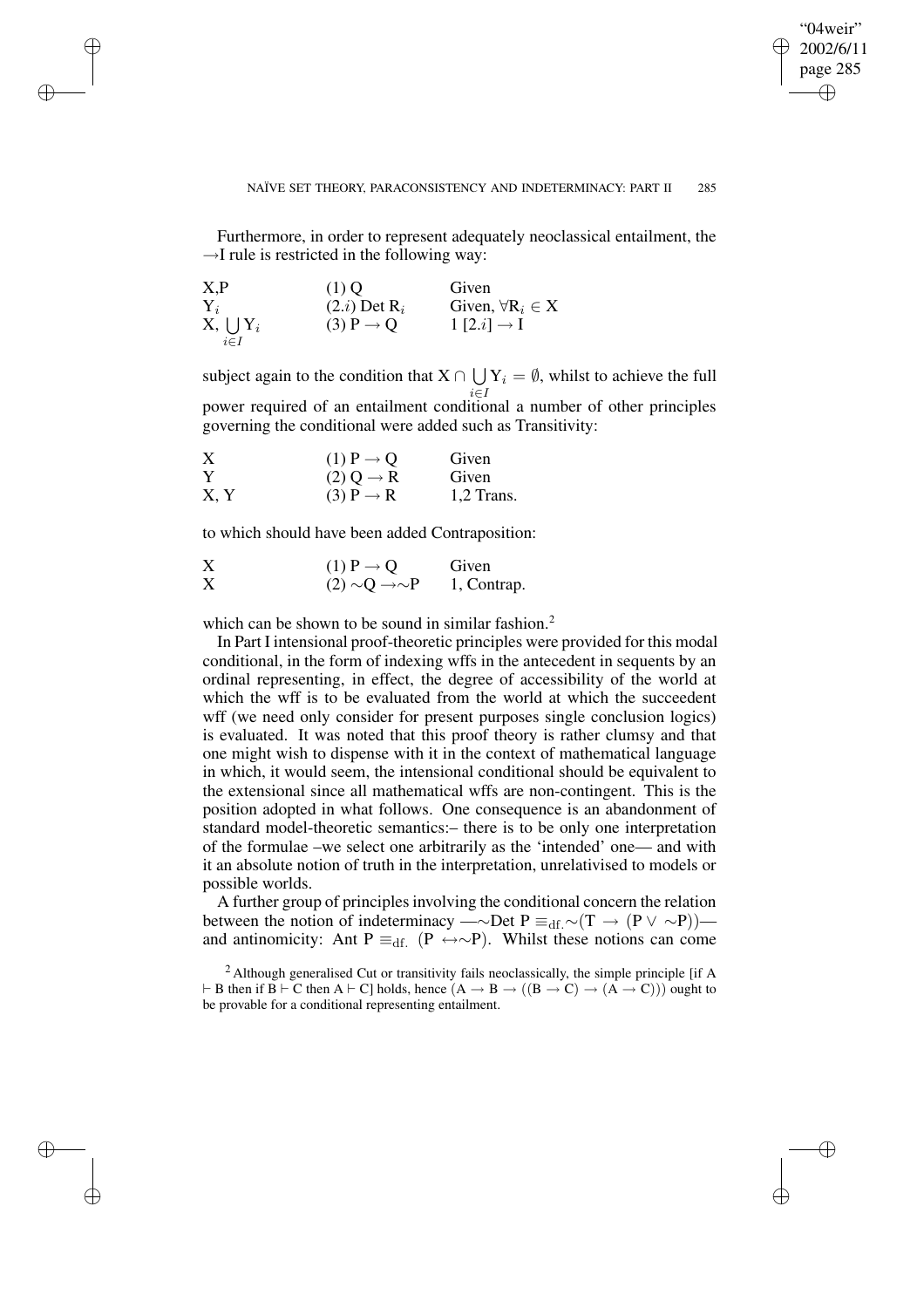✐

#### 286 ALAN WEIR

apart in the gappy Lukasiewicz/Kleene framework, I argued that for the noncontingent language of mathematics a sentence which is indeterminate is necessarily indeterminate and so is equivalent, neoclassically, to its negation. Arguing from P to ∼P (or conversely) never takes one from truth to untruth, nor, in the equally important upwards falsity preservation direction, from falsity up to non-falsity. Similarly only an indeterminate sentence can be equivalent to its negation. Hence we can build this equivalence of indeterminacy and antinomicity into the rules governing the language of set theory:

(1)  $(P \leftrightarrow \sim P) \leftrightarrow \sim (T \rightarrow (P \vee \sim P))$  Ant/Det Axiom

and add finally a generalisation of the 'mingle' MiniMax principle that P&∼P entails Q  $\vee$  ∼Q, namely the 'MaxiMingle' principle:

(1)  $(Ant P & Ant O) \rightarrow (P \leftrightarrow O)$  MaxiMin.

This completes the neoclassical propositional logical framework for naïve set theory; the extension to predicate logic consisted solely in incorporating the usual rules modulo a determinacy constraint on ∃E parallel to that on ∨E and a strengthening of the second-order comprehension scheme to the 'naïve':

$$
\exists R \forall F_1, \dots F_m, \forall x_1, \dots x_n (R(F_1, \dots F_m, x_1, \dots x_n) \leftrightarrow \varphi(F_1, \dots F_m, x_1, \dots x_n))
$$

by allowing that R may occur free in  $\varphi$ .

We need to look finally at the properly mathematical principles. One option is to take both the membership relation  $\in$  and class brackets { } as the set theoretic primitives; the proper set-theoretic rules can then be taken to be the joint rules for  $\in$  and {}:

| X | $(1)$ $t \in \{x : \varphi x\}$ | Given                 |
|---|---------------------------------|-----------------------|
| Х | $(2) \varphi x/t$               | $1 \in \mathcal{G}$ E |
|   |                                 |                       |

| X | $(1) \varphi x/t$             | 1 Given               |
|---|-------------------------------|-----------------------|
| X | $(2) t \in \{x : \varphi x\}$ | $1 \in \mathcal{G}$ I |

together with an Extensionality axiom:

 $\forall x \forall y (\forall z (z \in x \leftrightarrow z \in y) \rightarrow x = y)$ 

These rules yield generalised naïve comprehension:

$$
\exists y \forall x (x \in y \leftrightarrow \varphi x)
$$

✐

✐

✐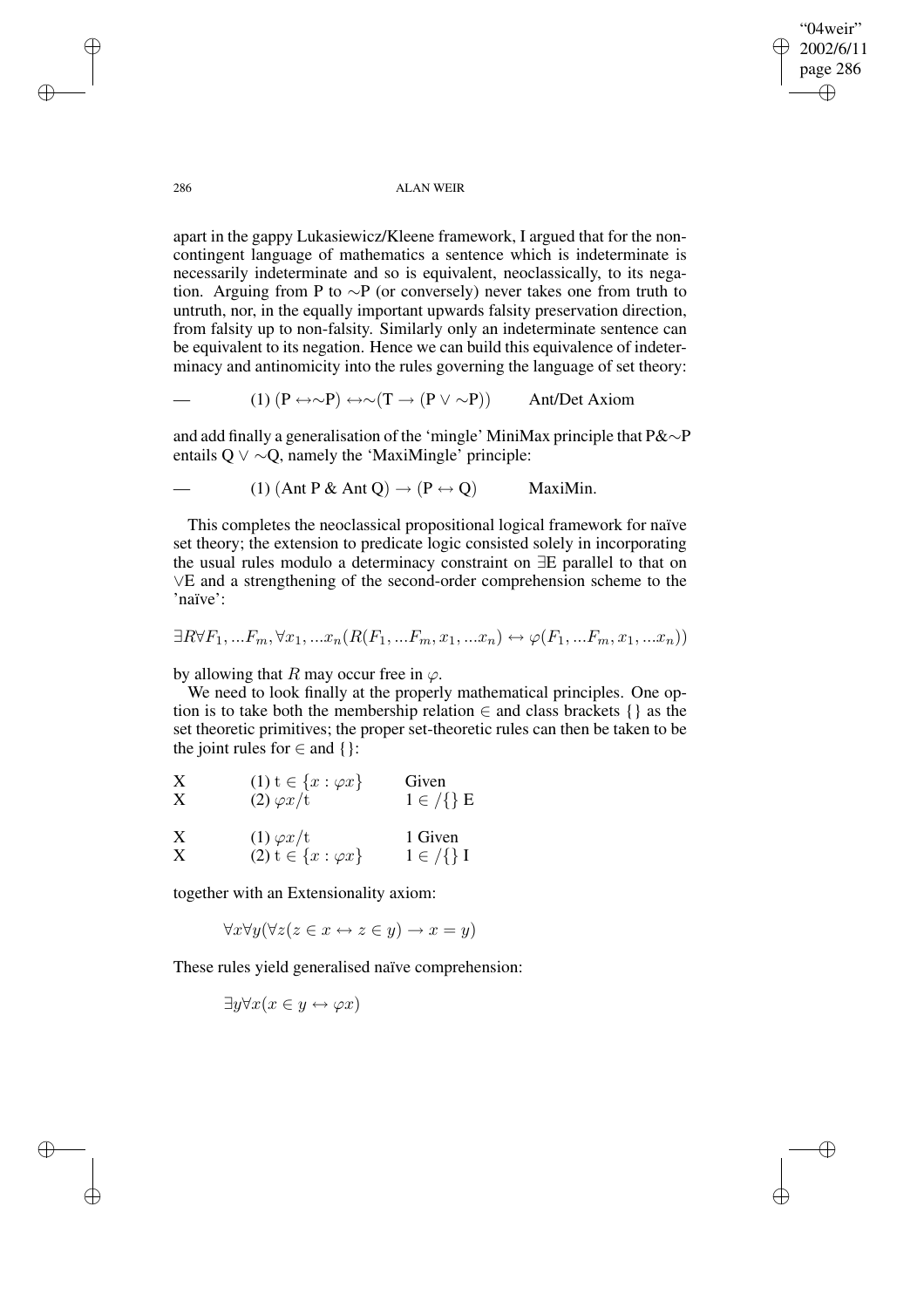✐

#### NAÏVE SET THEORY, PARACONSISTENCY AND INDETERMINACY: PART II 287

in which  $\psi$  may occur in  $\varphi$ .

✐

✐

✐

✐

An alternative, which I will follow here, is to take the epsilon operator as our fundamental term-forming operator subject to the Hilbert rules:

| X | $(1) \exists x \varphi x$                          | Given.         |
|---|----------------------------------------------------|----------------|
| X | $(2) \varphi \in \mathcal{X} \varphi \mathcal{X}$  | $1 \epsilon I$ |
| X | $(1) \forall x (\varphi x \leftrightarrow \psi x)$ | Given          |
| X | (2) $\epsilon x \varphi x = \epsilon x \psi x$     | $\epsilon =$   |

For as well as giving us Global Choice (neoclassical naïve set theory yields Global Well-Ordering but not Global Choice) we can define  $\{x : \varphi x\}$  by

 $\epsilon x(\forall y(y \in x \leftrightarrow \varphi y)).$ 

Michael Potter,<sup>3</sup> defines  $\{x:\varphi x\}$  by  $\iota x(\forall y(y\in x\leftrightarrow \varphi y))$  where  $\iota x \varphi x =_{\mathrm{df.}}$  $\epsilon x \varphi!x$  and where  $\varphi!$ t is

 $\varphi$ t &  $\forall y (\varphi y \rightarrow y = t)$ 

for some variable  $y$  distinct from t. But we can make do with the simpler definition by building uniqueness into the version of naïve set comprehension we use as our governing principle for  $\in$ , namely:

 $\forall X \exists ! y \forall x (x \in y \leftrightarrow Xx)$ 

using generalised predicate comprehension to derive *generalised* set comprehension (i.e. y may occur in any instance  $\varphi$  of X) from this. Since

$$
\exists! x (\forall y (y \in x \leftrightarrow \varphi y)) \vdash \exists x (\forall y (y \in x \leftrightarrow \varphi y))
$$

we are able to prove each instance of the schema:

 $\forall y(y \in \{x : \varphi x\} \leftrightarrow \varphi y)$ :  $\longrightarrow$  (1) ∃x( $\forall y(y \in x \leftrightarrow \varphi y)$ ) From Comp.  $\longrightarrow$  (2)  $\forall y(y \in \epsilon x (\forall y(y \in x \leftrightarrow \varphi y)) \leftrightarrow \varphi y)$  1  $\epsilon$ I — (3) ∀y(y ∈ {x :  $\varphi x$ } ↔  $\varphi y$ ) 2 Def. {}

3 *Sets: an Introduction.* (Oxford: Clarendon, 1990).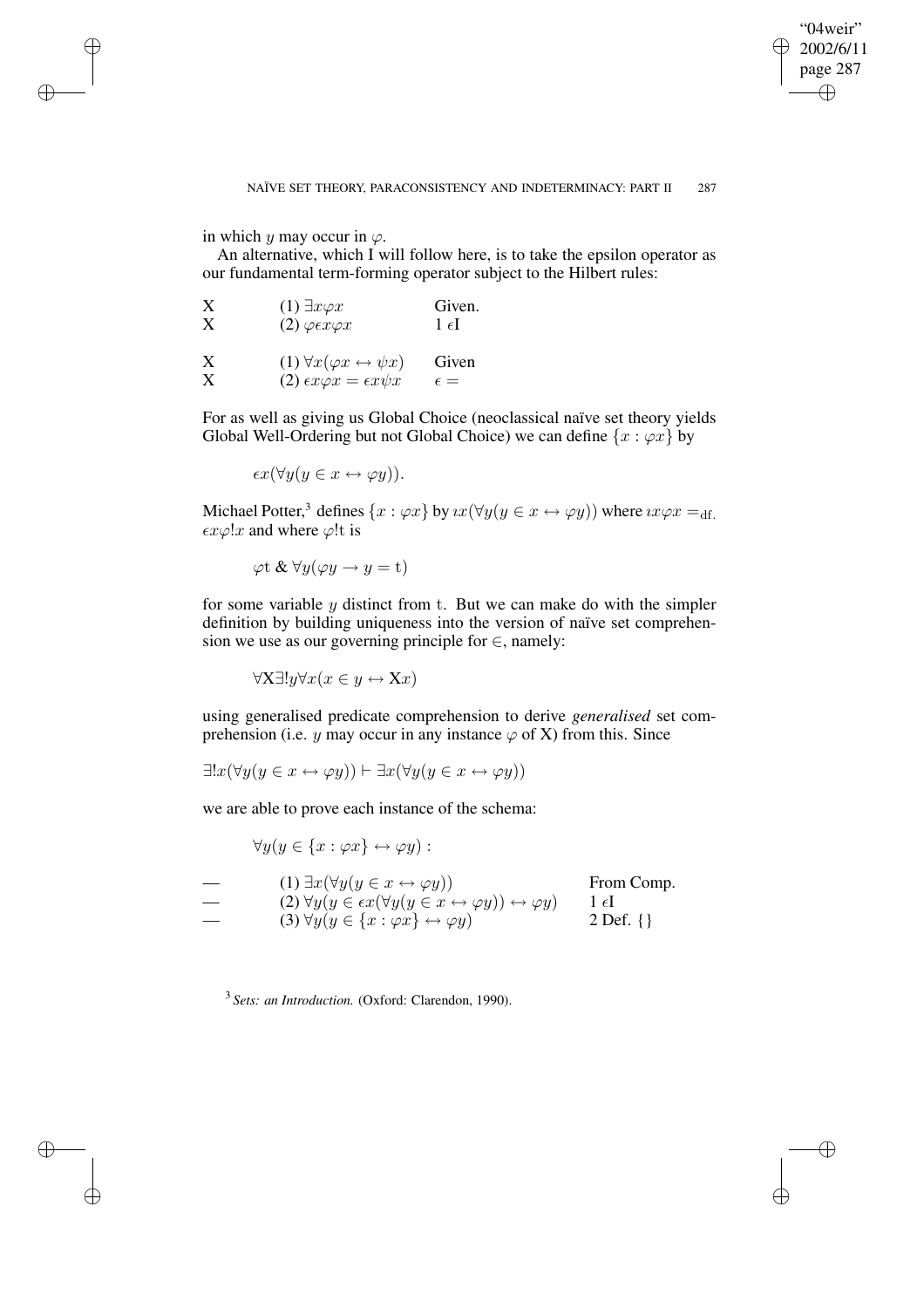✐

#### 288 ALAN WEIR

and derive extensionality (using a few easy Lemmas to shorten the proof):

|                             | $(1) \exists! x (\forall z (z \in x \leftrightarrow z \in u))$                             | Comp.                    |
|-----------------------------|--------------------------------------------------------------------------------------------|--------------------------|
| 2                           | $(2) \forall z (z \in \mathbf{a} \leftrightarrow z \in \mathbf{u}) \&$                     | Hyp.                     |
|                             | $\forall w (\forall z (z \in w \leftrightarrow z \in u) \rightarrow w = a)$                |                          |
| 2                           | (3) $\forall w (\forall z (z \in w \leftrightarrow z \in u) \rightarrow w = a)$            | $2 \& E$                 |
|                             | $(4) \forall z (z \in t \leftrightarrow z \in u) \rightarrow t = a$                        | $3 \forall E$            |
|                             | $(5) \forall z (z \in u \leftrightarrow z \in u) \rightarrow u = a$                        | 3 & E                    |
|                             | $(6) \forall z (z \in u \leftrightarrow z \in u)$                                          | Lemma                    |
| 2                           | $(7) u = a$                                                                                | $5.6 \rightarrow E$      |
| 2                           | $(8) t = a \rightarrow t = u$                                                              | $7 = E$                  |
|                             | $(9) \forall z (z \in t \leftrightarrow z \in u) \rightarrow t = u$                        | 4, 8 Trans.              |
|                             | $(10) t = u \rightarrow u = t$                                                             | Lemma                    |
| $\mathcal{D}_{\mathcal{L}}$ | $(11) \forall z (z \in t \leftrightarrow z \in u) \rightarrow u = t$                       | 9, 10, Trans.            |
|                             | $(12) \forall z (z \in t \leftrightarrow z \in u) \rightarrow u = t$                       | $1, 11 \exists E$        |
|                             | (13) $\forall x \forall y (\forall z (z \in x \leftrightarrow z \in y) \rightarrow x = y)$ | 12, $\forall I \times 2$ |

The conditional at line 13 can be strengthened to a second biconditional since

$$
\forall x \forall y (x = y \rightarrow \forall z (z \in x \leftrightarrow z \in y))
$$

follows from =E or Leibniz' Law.

| $(1) a = b$                                                                               | Hyp.                   |
|-------------------------------------------------------------------------------------------|------------------------|
| $(2) t \in a \rightarrow t \in b$                                                         | $1 = E$                |
| $(3) t \in b \rightarrow t \in a$                                                         | $1 = E$                |
| $(4) \forall z (z \in a \leftrightarrow z \in b)$                                         | 2,3 &I, $\forall$ I    |
| (5) $\forall x \forall y (x = y \rightarrow \forall z (z \in x \leftrightarrow z \in y))$ | $4 \forall I \times 2$ |

(The =E rule will be validated later along with neo-classical proofs that identity is an equivalence relation.)

The form of Global Choice we will use is a functional restriction theorem. With R\*xz is defined by  $z = \epsilon wRxw$  we have:

# FUNCTIONAL RESTRICTION THEOREM:

$$
\forall x (\exists y Rxy \rightarrow \exists! z (R^* xz \& Rxz)
$$

Proof:

✐

✐

1 (1) 
$$
\exists y \text{Ray}
$$
 Hyp.  
1 (2)  $\text{Ra}(\epsilon w \text{Raw})$  1  $\epsilon I$ 

✐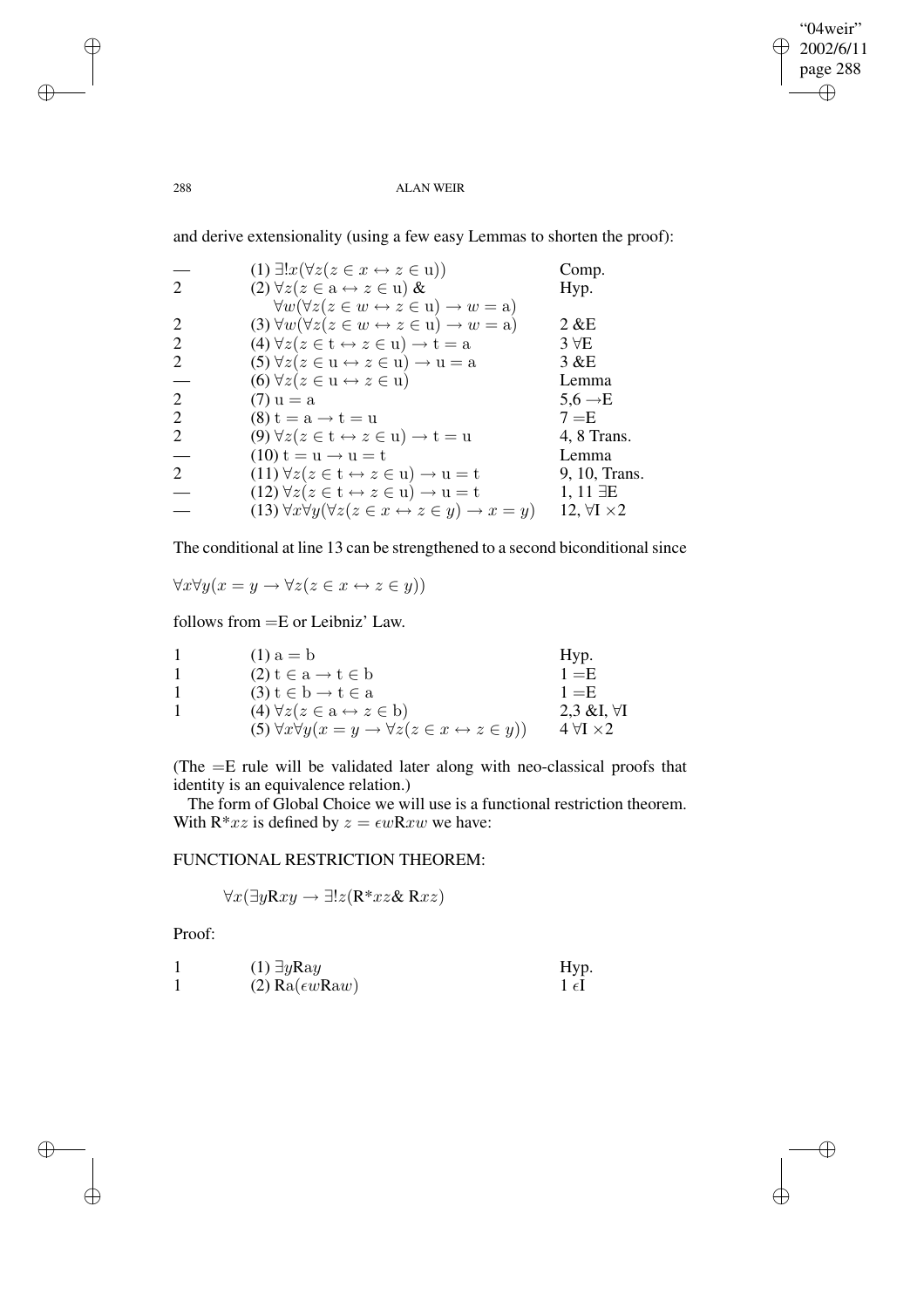"04weir" 2002/6/11 page 289 ✐ ✐

✐

#### NAÏVE SET THEORY, PARACONSISTENCY AND INDETERMINACY: PART II 289

|   | $(3) \epsilon w$ Ra $w = \epsilon w$ Raw                                                                           | $=$ $\mathsf{I}$      |
|---|--------------------------------------------------------------------------------------------------------------------|-----------------------|
|   | $(4)$ R <sup>*</sup> a $(\epsilon w$ Raw)                                                                          | 3 Def R*              |
| 5 | $(5)$ R <sup>*</sup> ac & Rac                                                                                      | Hyp.                  |
|   | $(6) c = \epsilon w$ Raw                                                                                           | 5 &E                  |
|   | (7) ( $R^*$ ac & $R$ ac) $\rightarrow$ c = $\epsilon w$ Raw                                                        | $6 \rightarrow I$     |
|   | (8) $\forall v ((\mathbb{R}^* \text{av} \& \mathbb{R} \text{av}) \rightarrow v = \epsilon w \mathbb{R} \text{aw})$ | $7 \forall I$         |
|   | (9) $R^*a(\epsilon w Raw)$ & $Ra(\epsilon w Raw)$                                                                  | $4,2 \& I$            |
|   | $(10) \exists ! z (R^*az \& Ra z)$                                                                                 | $9,8 \& I, \exists I$ |
|   | $(11) \exists y \text{Ray} \rightarrow \exists ! z (\text{R}^* a z \& \text{R} a z)$                               | $10 \rightarrow I$    |
|   | $(12) \forall x (\exists y Rxy \rightarrow \exists ! z (R^* xz \& Rxz)$                                            | $11 \forall I$        |

✐

✐

✐

✐

As well as the operational rules for the logical and mathematical operators, we need to consider the neoclassical restrictions on the structural rules which are essentially determined by the set AXDET of determinacy axioms of the form Det P or ∼Det Q. For  $\varphi$  is neoclassically provable from X if it is provable using the above rules from assumptions which belong either to X or to the axioms which include the fixed set AXDET. In deciding which sentences of set theory belong to AXDET, I urged a bold attitude: adopt a set M which is maximally consistent in the sense that M is (neo-classically) consistent but adding any new wff Det P or ∼Det Q induces inconsistency.

Generalised naïve comprehension yields recursive definition 'for free' and thereby permits the development of the theory of von-Neumann ordinals and Frege/Russell cardinals, the latter including a greatest 'superinfinite' cardinal ∞ with  $x \in \infty \leftrightarrow x \cong U$ , where  $\cong$  abbreviates the definition of equinumerosity and U is the universal set  $\{x : x = x\}$ . It will prove fruitful, however, to enrich the von-Neumann definition after the fashion of Frege's definition of the natural numbers, using second-order comprehension to prove the existence of a property Ord  $x$  satisfying:

Ord  $x \leftrightarrow$  Trans  $x \& \text{WO}(\in) x \& \text{IND}(\in) x$ .

where the first two conjuncts constrain the ordinals to be transitive sets wellordered by  $\in$  and the last says that x is  $\in$ -inductive, that is:

 $\forall X((X \emptyset \& \forall y (\forall z (z \in y \rightarrow Xz) \rightarrow Xy)) \rightarrow Xx)$ 

From this we get transfinite induction in the following form:

Ord a, 
$$
(\overline{F}\emptyset \& \forall y(\forall z(z \in y \rightarrow Fz) \rightarrow Fy)) \vdash Fa.
$$

Abbreviating the second premiss by IND(F), the proof is: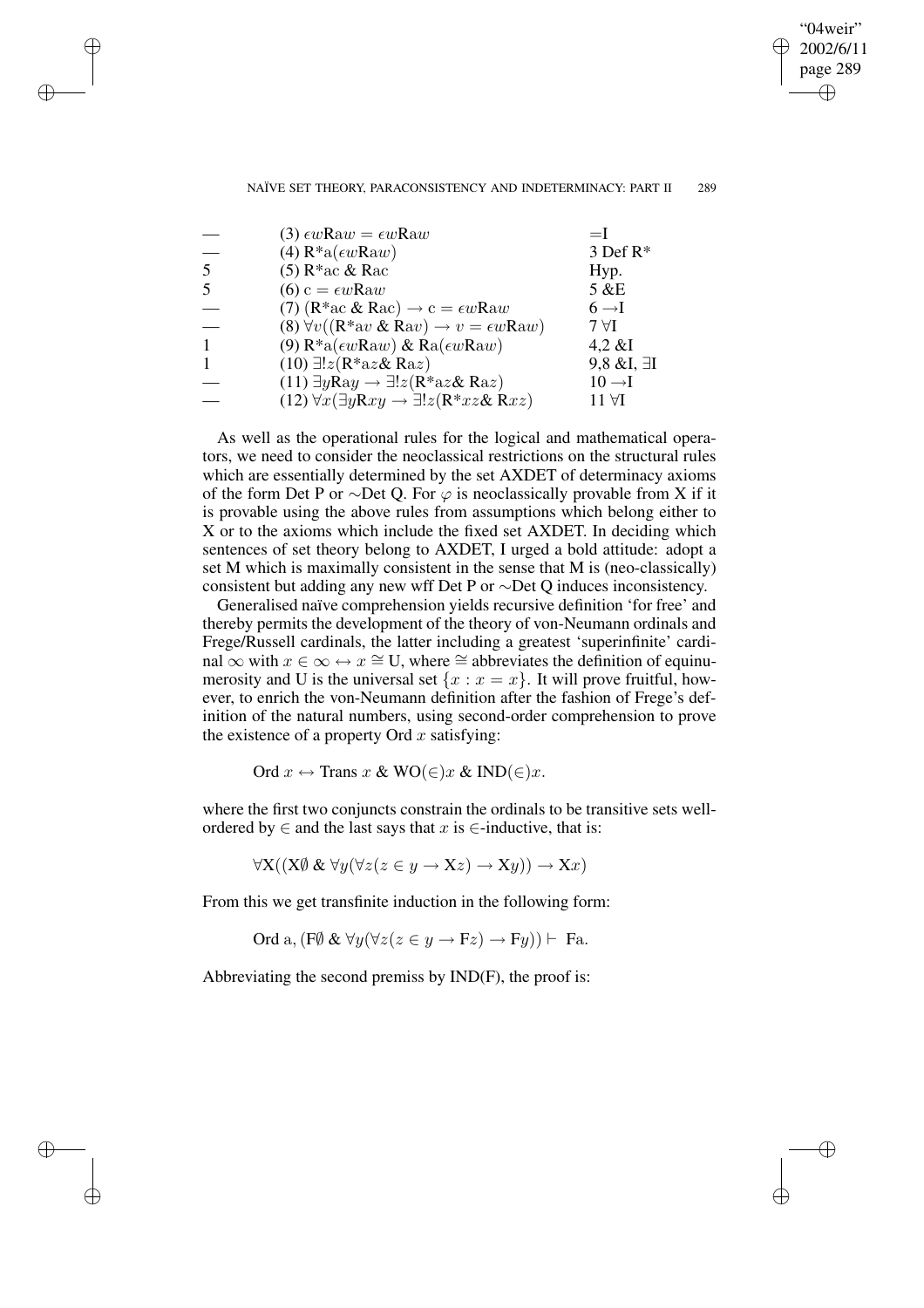"04weir" 2002/6/11 page 290 ✐ ✐

 $\oplus$ 

✐

#### 290 ALAN WEIR

| -1  | $(1)$ Ord a                 | Hyp.                                  |
|-----|-----------------------------|---------------------------------------|
| 2   | $(2)$ IND(F)                | Hyp.                                  |
|     | (3) IND( $\in$ ) $x/a$      | Def. Ord, $1, \leftrightarrow E, \&E$ |
|     | $(4) IND(F) \rightarrow Fa$ | $3 \forall E$                         |
| 1,2 | $(5)$ Fa                    | $2,4 \rightarrow E$                   |

Next we define using second-order relational comprehension a functional relation Vxy (intended informal reading, y is the xth rank  $V_x$ ) by:

 $Vxy \leftrightarrow$  Ord  $x \& y = \{z : \forall w (w \in z \rightarrow \exists x_1 \exists y_1 (x_1 < x \& Vx_1y_1 \& w \in z \rightarrow \exists x_2 \forall y_1 \forall x_2 \in z \land y_2z_1z_2 \}$  $y_1$ ))}

The relation V is functional in the following sense:

$$
\forall x, y, z(\nabla xy \to (\nabla xz \to x = z))
$$

Proof: (here  $d = \{z : \forall w (w \in z \rightarrow \exists x_1 \exists y_1 (x_1 < a \& Vx_1y_1 \& w \in z) \}$  $(y_1)\$ )

| $\mathbf{1}$ | $(1)$ Vab                                         | Hyp.                               |
|--------------|---------------------------------------------------|------------------------------------|
| 2            | $(2)$ Vac                                         | Hyp.                               |
| $\mathbf{1}$ | $(3) b = d$                                       | 1, Def. $V \leftrightarrow E$ , &E |
| 2            | $(4) c = d$                                       | 2, Def. $V \leftrightarrow E$ , &E |
|              | $(5) c = d \rightarrow (d = c)$                   | $=$ Symm $\forall E \times 2$      |
| 2            | $(6) d = c$                                       | $4.5 \rightarrow E$                |
|              | $(7) b = d \rightarrow (d = c \rightarrow b = c)$ | =Trans. $\forall E \times 3$       |
| 1,2          | $(8) b = c$                                       | 3,6, 7 $\rightarrow$ E $\times$ 2  |

The symmetry and transitivity of identity principles are derived in section 2.

The upshot is that we can write  $V\alpha x$  also as  $V(\alpha) = x$  or speak as usual of V<sub> $\alpha$ </sub>. V we then define by V =<sub>df.</sub>  $\bigcup$  $\alpha \in \overline{ON}$ V<sub> $\alpha$ </sub> that is:  $\{x : \exists \alpha \in ON, x \in V_{\alpha}\}\$ where  $ON = \{x : Ord x\}$  the class of all ordinals. From the inductive characterisation of the ordinals we can prove by induction over the ranks that all

THEOREM:  $\forall x \in V$ , IND( $\in$ )x.

Proof, by induction over the  $V_{\alpha}$ , so suppose it holds for all members of  $V_{\beta}$ ,  $\beta < \alpha$  and consider  $t \in V_\alpha$ . Take some property F such that:

$$
(\mathbf{F}\emptyset \& \forall y(\forall z(z\in y\rightarrow \mathbf{F}z)\rightarrow \mathbf{F}y));
$$

members of V are themselves  $\in$ -inductive sets:

✐

✐

✐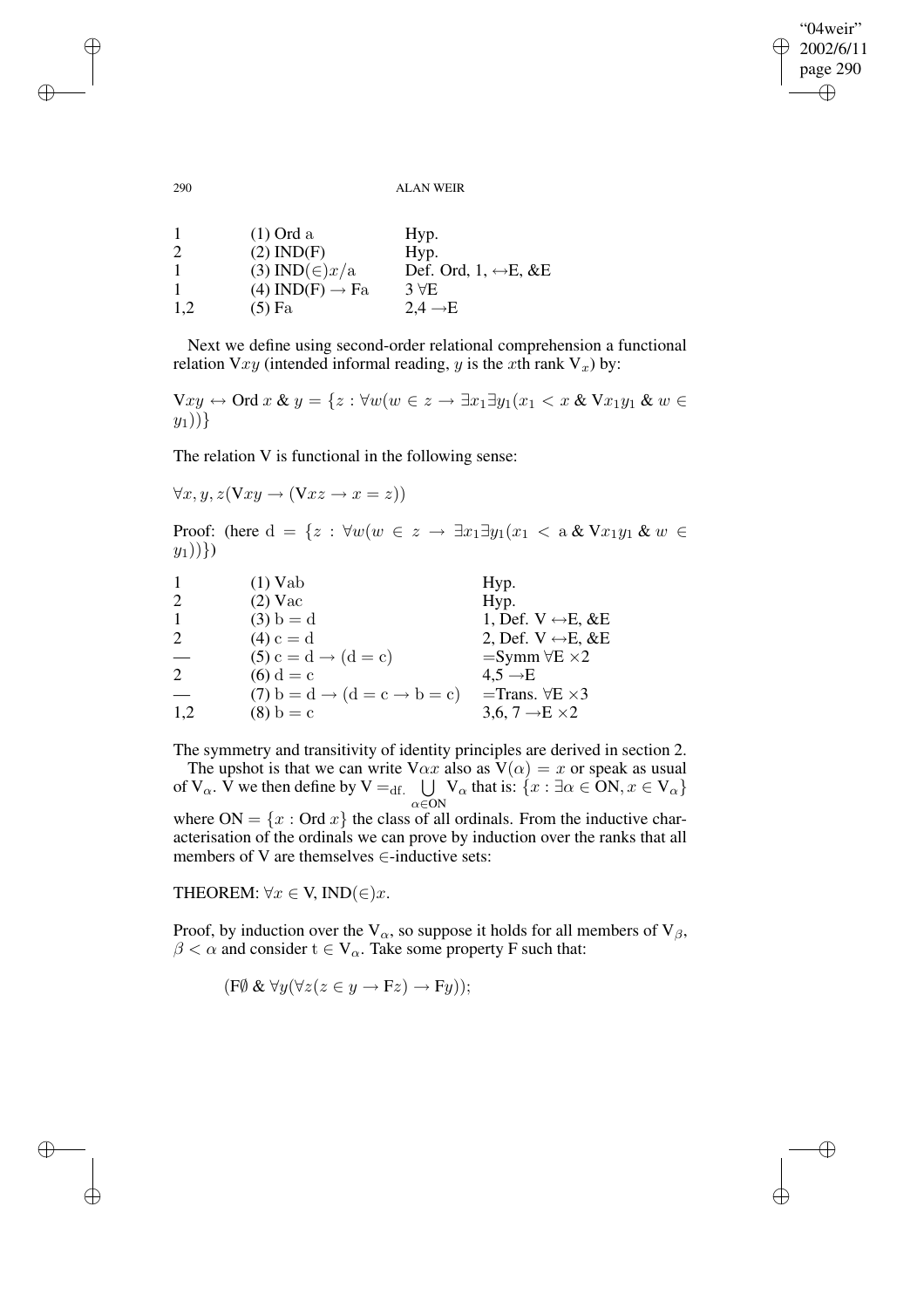✐

we need to prove Ft. But any member z of t belongs to  $V_\beta$ , for some  $\beta < \alpha$ , hence by IH, z is  $\in$ -inductive, hence Fz. From  $\forall y (\forall z (z \in y \rightarrow Fz) \rightarrow Fy)$ we conclude  $\forall z(z \in t \rightarrow Fz) \rightarrow Ft$  hence Ft as required.  $\Box$ 

As well as our superinfinite greatest cardinal  $\infty$  we have seen that we also have the greatest ordinal ON though of course the Burali-Forti paradox shows us that  $\sim$ Det (ON ∈ ON).<sup>4</sup> A more useful ordinal singled out in Part I is  $\Omega$  defined as the class of all Small ordinals, where a set is Small iff there is no bijection from the set onto the entire universe. If we assume that our favoured maximally consistent AXDET contains Det( $\Omega \in \Omega$ ), then we can reason classically and prove that  $\Omega$  is itself a Big ordinal (if not it would belong to itself, absurdly) and  $V_{\Omega}$  is then the standard cumulative hierarchy. The strategy for classical recapture, that is for the derivation of the results of standard mathematics, is to include in AXDET DetP, for every  $P \in L_{\alpha}$ where  $\alpha$  is some Small ordinal and  $L_{\alpha}$  is the language in which all quantifiers are restricted to  $V_\alpha$ . Where such a locally maximal AXDET set for  $L_\alpha$ is consistent, then let us call  $L_{\alpha}$  classical. If arithmetic is consistent then  $L_{\omega}$ is classical and classical reasoning in arithmetic is neoclassically legitimate; more than this, all arithmetic truths are neoclassically provable, as will be shown in section 3. Similarly, if ZFC is consistent,  $L_{\kappa}$  is classical for some inaccessible  $\kappa$ , classical reasoning about all the sets in  $V_{\kappa}$  is neoclassically legitimate and all ZFC truths are provable. Hence if standard mathematics is consistent, neoclassical logic not only validates our ordinary classical reasoning concerning it, it also enables us to prove all the truths of standard mathematics. Furthermore, the neoclassical approach also lets us reason using standard operational rules- but with restricted Cut principles- beyond the standard realm, a domain we are ineluctably forced to venture into if we wish to provide a systematic interpretation of standard mathematics.

### 2. *Infinitary Logic*

✐

✐

✐

✐

Naïve set theory in a neoclassical setting thus promises to provide a powerful framework for mathematics in which standard mathematics is validated whilst the skeletons in the cupboard of classical mathematics —sets such as  $V_{\Omega}$ , V, ON or U— whose existence is both required in any reflective account of the theory and at the same time vehemently denied by classical mathematicians,<sup>5</sup> can be shown to exist and results can be established concerning

 $4$  Assuming DetDet(ON  $\in$  ON)  $\in$  AXDET.

<sup>5</sup> It is true that analogues of  $V_{\Omega}$ , V and ON exist as "proper classes" in NBG theories, and universal sets are countenanced in some deviant classical theories, the most well-known perhaps being NF. For discussion of NF see T.E. Forster, *Set Theory with a Universal Set*, (Oxford: Clarendon, 1992) where there is also discussion of the theories of Church and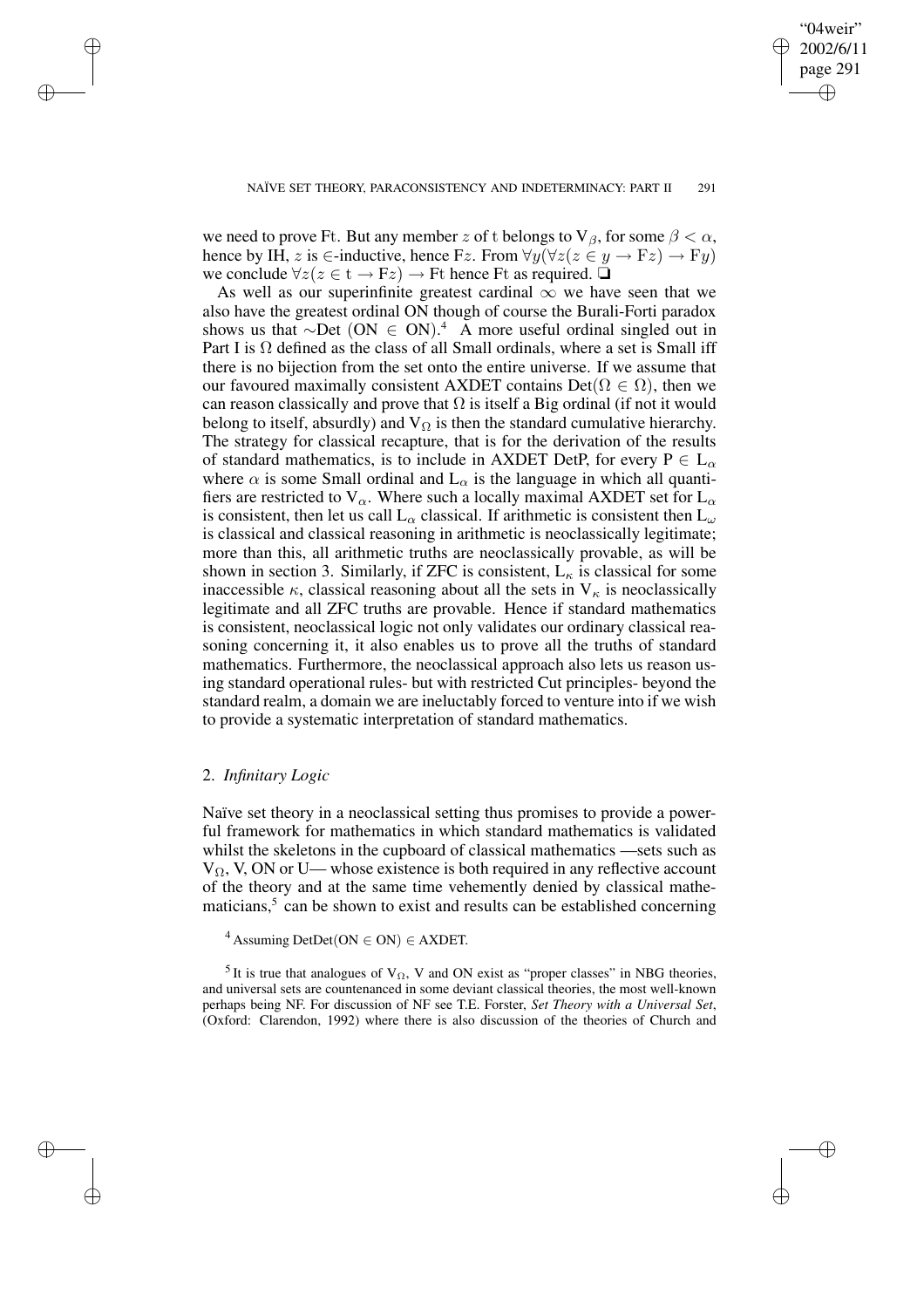$04$ weir" 2002/6/11 page 292 ✐ ✐

✐

#### 292 ALAN WEIR

them, albeit by reasoning in more restricted non-classical ways. All this on the assumption, of course, that neoclassical naïve set theory is sound.

To be sure, it was shown in the first part how the classical proofs of antinomy from paradoxes such as Russell's, Burali-Forti's and Curry's breakdown neoclassically. A crucial point here is that the derivation of absurdity  $\perp$  (or arbitrary contradiction Q&∼Q) from the antinomicity of some sentence P, i.e. from P ↔∼P, fails (here we consider a provably antinomic P, the liar and Russell sentences being of this form):

|                | $(1)$ P $\leftrightarrow \sim P$ | Given                    |
|----------------|----------------------------------|--------------------------|
| 2              | (2P)                             | Hyp.                     |
| 2              | $(3) \sim P$                     | $1,2,\leftrightarrow E$  |
| $\overline{4}$ | $(4)$ Det P                      | Hyp.                     |
| 2,4            | $(5)$ $\perp$                    | 2,3 [4] $\sim$ E         |
| $\overline{4}$ | $(6) \sim P$                     | $5, \sim$ I              |
| $\overline{4}$ | $(7)$ P                          | 1, 6 $\leftrightarrow$ E |
| 8              | (8) Det Det P                    | Hyp.                     |
| 4,8            | (9) $\perp$                      | 6,7 [8] $\sim$ E         |

the contradiction no longer being derivable outright but rather dependent, neoclassically, on the determinacy assumptions (represented in proof annotations by enclosure in square brackets) of lines 4 and 8. So the fact that P ↔ ∼P does follow neoclassically for many antinomic sentences, such as the Russell sentence  $r \in r$ , does not show the theory to be inconsistent but merely shows the indeterminacy of e.g.  $r \in r$  (granted it is determinate whether or not it is determinate).<sup>6</sup>

But of course this does not rule out the possibility of the emergence of a more subtle antinomy which cannot be blocked neoclassically, unless perhaps by rejecting the determinacy of most of standard mathematics. To rule

<sup>6</sup> Note the difference with standard paraconsistent approaches to naïve set theory: where they accept inconsistency but reject triviality, I reject both.

✐

✐

✐

Mitchell these, unlike NF, being classical theories known to be consistent relative to standard ZFC. Other examples include Boolos' theory New V, see 'Saving Frege from Contradiction', *Proceedings of the Aristotelian Society* 87 (1986–87) pp. 137–151 and for discussion S. Shapiro and A. Weir, 'New V, ZF and Abstraction', *Philosophia Mathematica*. (3) 7 1999, pp. 293–321 and Arnold Oberschelp's 'Set theory over classes' *Dissertationes Mathematicae*, (Warsaw: 1973). However in these theories proper classes —"classes" (construed differently in the different theories) which fail to satisfy the comprehension principle— are pale shadows of sets and cannot be used, to take one example, to specify the model theory of the set theory which includes them. See my 'Naïve Set Theory is Innocent!' *Mind* 107 1998. pp. 763–798.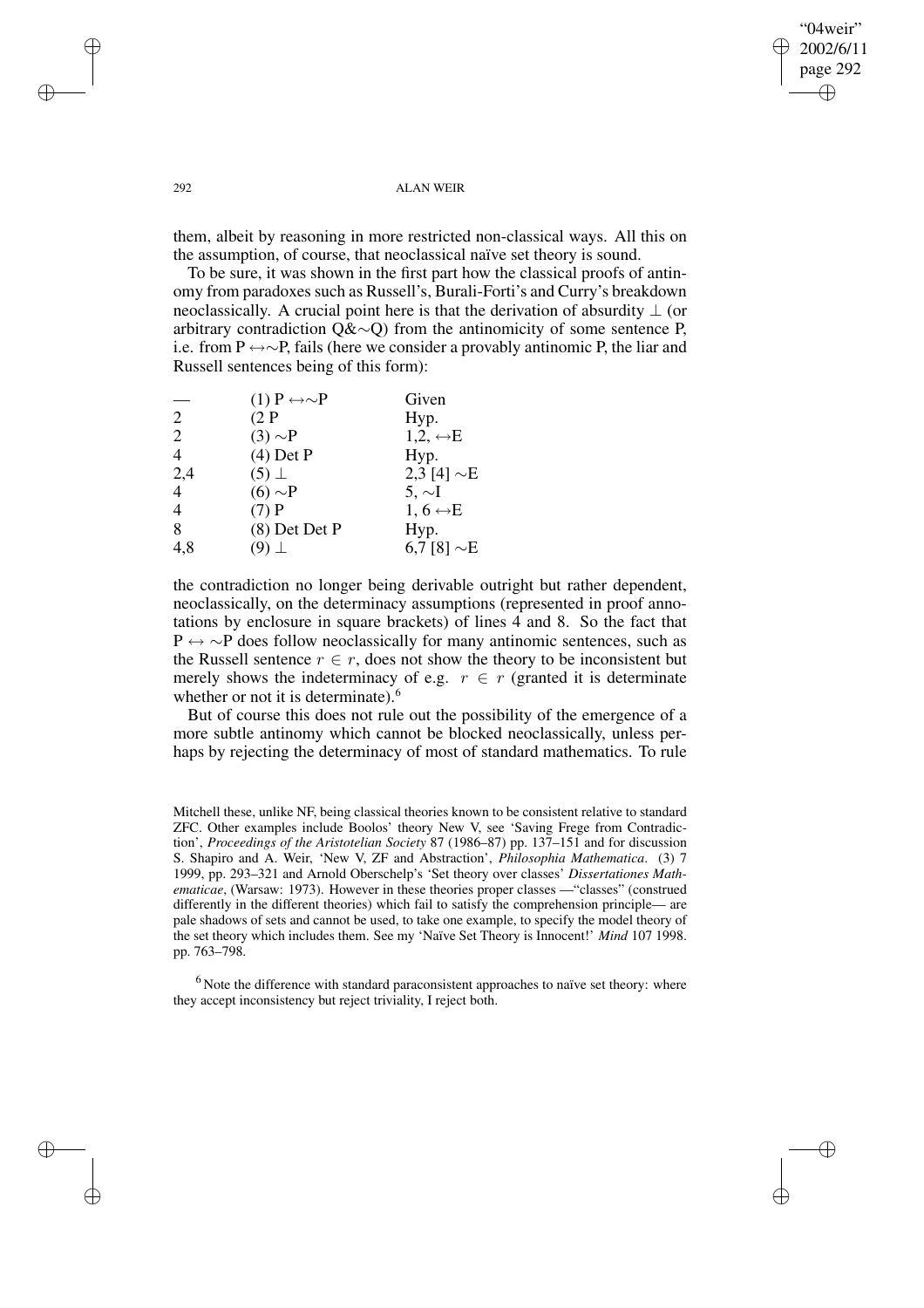NAÏVE SET THEORY, PARACONSISTENCY AND INDETERMINACY: PART II 293

 $04$ weir" 2002/6/11 page 293

✐

✐

✐

✐

this out we need a soundness proof for the system. Moreover if neoclassical, not classical, logic is the correct mode of reasoning then the proof ought to be given neoclassically (if not, one cannot expect classicists to consider abandoning their logic for one which can no more validate its own semantics than classical mathematical logic). Indeed there is no hope of a demonstration that the system has models of the intended type, with a domain  $= U$ the universal set, for example, except from within naïve set theory itself as meta-theory. One of the main reasons to demur from the orthodox rejection of naïve set theory is the emergence of superparadox when one denies, as the orthodox do, that semantically closed theories exist. So our goal should be to show that the language of naïve set theory is semantically closed the metalanguage in which soundness (and completeness) theorems are expressed and proved is identical with the object language. But using the naïve theory to prove its own soundness is by no means a trivial matter.

To see this consider a rule which ought to be neoclassically unproblematic: *ex contradictione quodlibet* in the form P,  $\sim P \vdash C$ . As remarked in Part I, even though ∼E is restricted neoclassically to this form:

| X               | $(1)$ P       | Given                                     |
|-----------------|---------------|-------------------------------------------|
| Y               | $(2) \sim P$  | Given                                     |
| $Z_i, i \in I$  | $(3.i)$ Det Q | Given, $\forall Q \in X \cap Y$           |
| $X,Y, \cup Z_i$ | $(4)$ C       | 1,2, [3. <i>i</i> , $i \in I$ ], $\sim E$ |
| $i \in I$       |               |                                           |

where  $\bigcup$ i∈I  $Z_i \cap (X \cup Y) = \emptyset$ , nonetheless in the special case where  $X \cap Y = \emptyset$ the determinacy restrictions do not bite and the rule takes the classical form. So we have, for example  $r \in r$ ,  $r \notin r \vdash C$  by dint of:

| $\mathbf{1}$ | $(1)$ $r \in r$    | Hyp.         |
|--------------|--------------------|--------------|
| 2            | $(2)$ $r \notin r$ | Hyp.         |
| 1,2          | $(3)$ C            | $1,2 \sim E$ |

✐

✐

✐

✐

This rule was shown (classically) to be sound in the test case approximation of Lukasiewiczian gappy semantics. But now consider how a clause in a standard soundness proof for this particular case would proceed in the full, non-gappy, context of naïve set theory: assume, as the inductive hypothesis, that lines (1) and (2) encapsulate neoclassical entailments and attempt to show that {P,∼P} entails arbitrary C, where, for example, P is the Russell sentence. To demonstrate the latter entailment we would standardly assume that both premisses are true, in some valuation  $v$ ; thus we might represent this as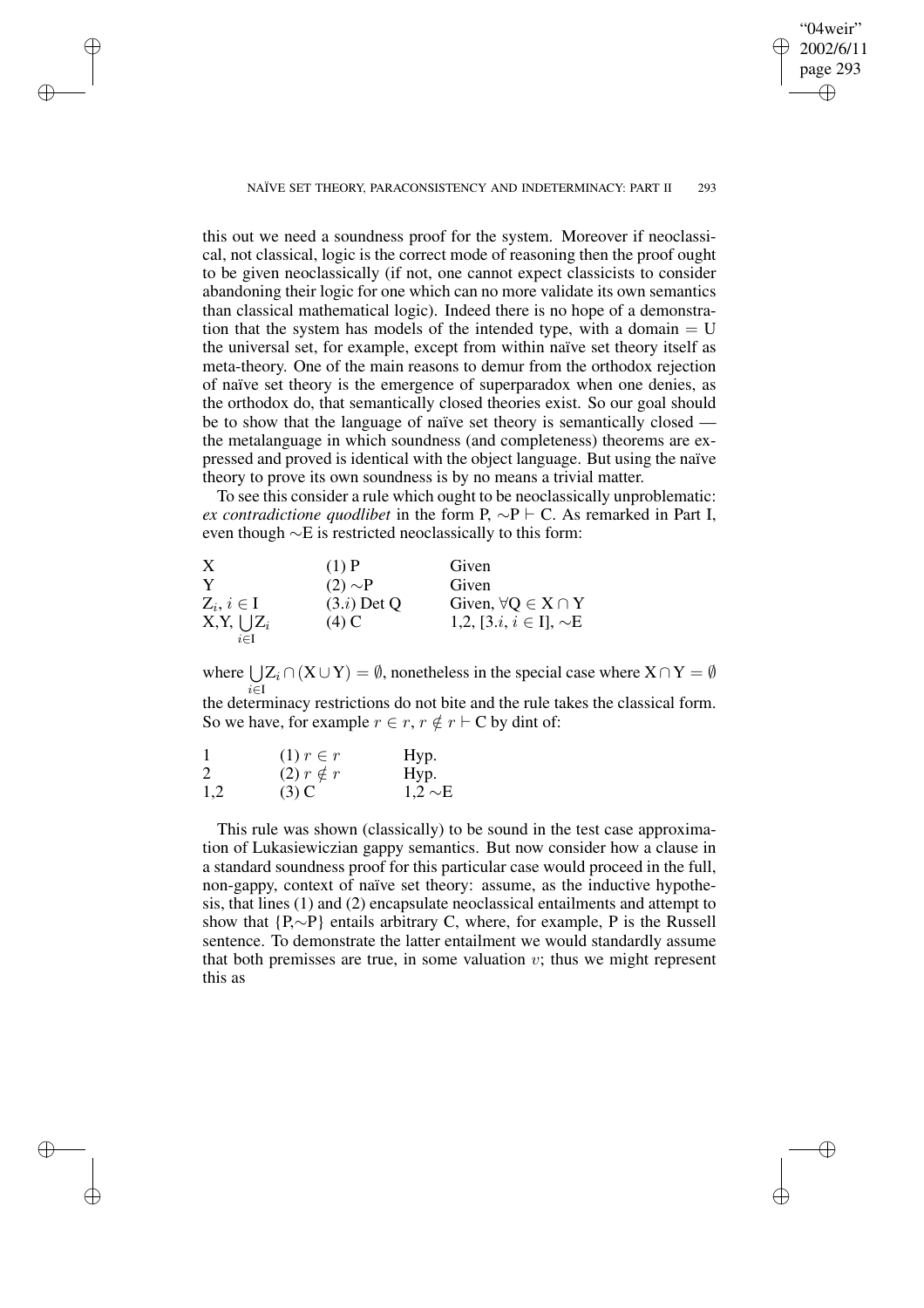"04weir" 2002/6/11 page 294 ✐ ✐

✐

✐

294 ALAN WEIR

①: True<sub>v</sub>P & True<sub>v</sub>∼P

and go on to prove that in that case  $True<sub>v</sub>C$ , for our arbitrary valuation v and arbitrary wff C (underlining representing coding of wffs,  $True<sub>v</sub>P$  representing the claim that P is true in  $v$ ). We can try to argue as follows:

|     | $(1)$ $\circled{1}$                                                   | Hyp.                     |
|-----|-----------------------------------------------------------------------|--------------------------|
|     | $(2)$ True <sub>n</sub> $P$                                           | $1 \& E$                 |
|     | (3) True <sub>v</sub> P $\rightarrow \sim$ True <sub>v</sub> $\sim$ P | Semantical $\sim$ clause |
| 1.  | $(4) \sim True_v \sim P$                                              | $2,3 \rightarrow E$      |
|     | (5) True <sub><math>v</math></sub> $\sim$ P                           | 1 &E                     |
| 6   | $(6)$ Det $\odot$                                                     | Hyp.                     |
| 1.6 | $(7)$ True <sub>v</sub> C                                             | 4,5, [6] $\sim$ E        |

but now we have proved that the conclusion is true in any valuation in which the premisses are true *only given the additional assumption* that it is determinate matter whether or not P and its negation are true in valuation  $v$ ; this will not be the case where P is an antinomic sentence such as the Russell sentence  $r \in r$ , so we have failed to validate  $r \in r$ ,  $r \notin r \vdash C$ .

The problem is that our initial definition of neoclassical entailment is conjunctive. In effect, it conjoins all the premisses, just as the conventional notion does, whereas neoclassically this is illegitimate since for example, the two premisses  $r \in r$ ,  $r \notin r$  together entail  $\perp$  but the single premiss  $(r \in r \& r \notin r)$  does not.<sup>7</sup> We might try to redefine entailment for this particular instance as:  $\forall v$ , True<sub>v</sub> $P \rightarrow (True_{v} \sim P \rightarrow True_{v} C)$ . Then we could introduce our assumptions True<sub>v</sub><sub>P</sub> and True<sub>v</sub> $~\sim$ P separately and by-pass the determinacy restriction on ∼E. The "proof" then goes

|   | $(1)$ True <sub>v</sub> $P$                                           | Hyp.                     |
|---|-----------------------------------------------------------------------|--------------------------|
| 2 | (2) True <sub>v</sub> $\sim P$                                        | Hyp                      |
|   | (3) True <sub>v</sub> P $\rightarrow \sim$ True <sub>v</sub> $\sim$ P | Semantical $\sim$ clause |
|   | $(4) \sim True_{v} \sim P$                                            | $1,3 \rightarrow E$      |
|   | 1,2 (5) True <sub>v</sub> C                                           | 2,4, $\sim$ E            |
|   | $(6)$ 2 $\rightarrow$ 5                                               | $5 \rightarrow$ T*       |
|   | $(7)$ 1 $\rightarrow$ (2 $\rightarrow$ 5)                             | $6 \rightarrow I$        |
|   |                                                                       |                          |

But the starred  $\rightarrow$ I application at lines 6 is neo-classically incorrect in the absence of the additional assumption that the extra premiss at line 1 is determinate.

<sup>7</sup> On pain of triviality for then we would quickly get  $(r \in r \lor r \notin r)$  as a theorem then  $r \in r$  and  $r \notin r$  as theorems via two applications of ∨E then  $\perp$  as a theorem by  $\sim$ E.

✐

✐

✐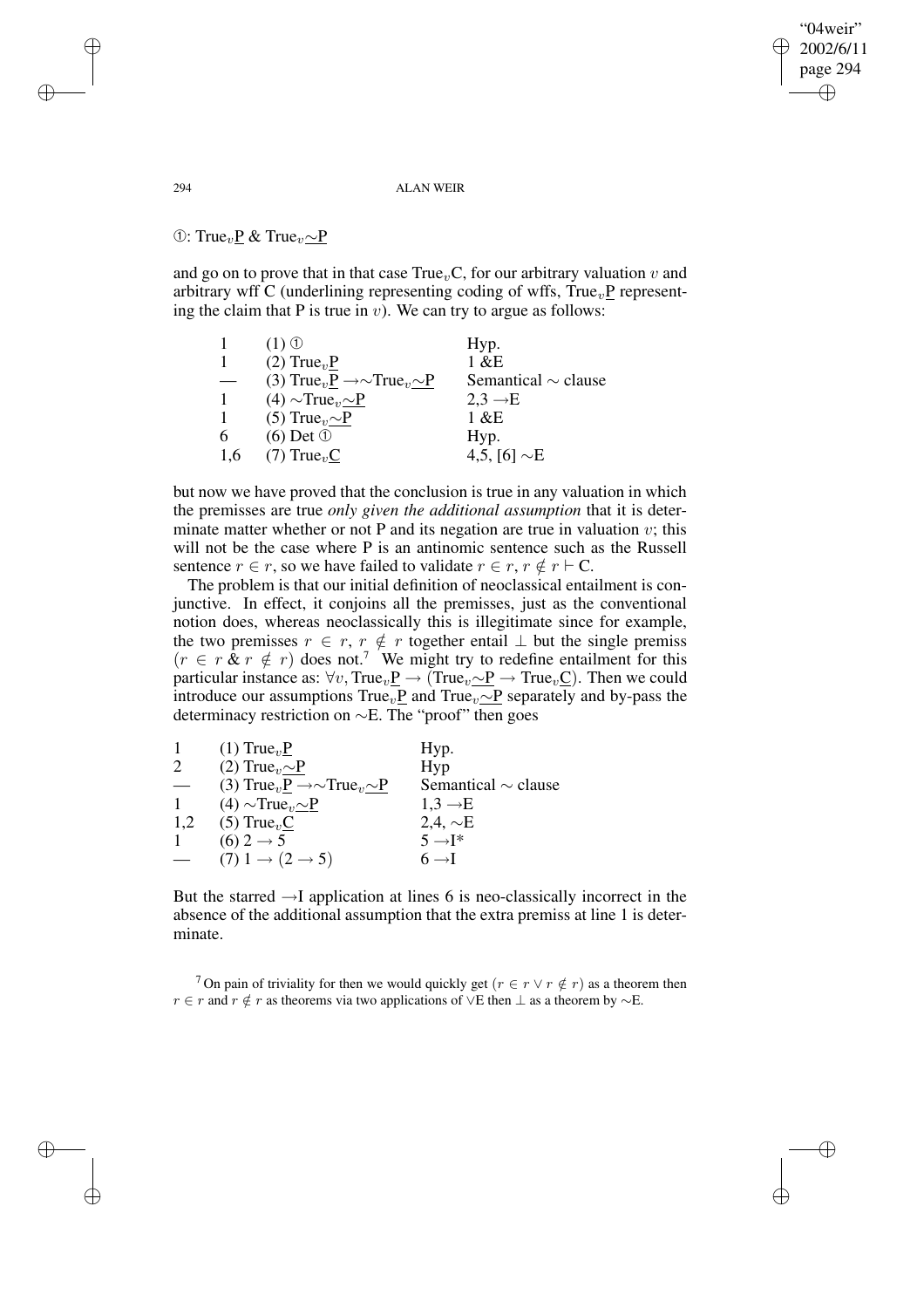✐

✐

✐

✐

✐

Moreover, with  $r \in r$ ,  $r \notin r \models \bot$  interpreted by  $\forall v$ (True<sub>v</sub> $r \in r \rightarrow$ (True<sub>v</sub> $r \notin r \to \text{True}_{v}$ ), we get, taking the actual world for v and disquoting,  $r \in r \to (r \notin r \to \perp)$ . But do we want  $r \in r$  to entail that  $r \notin r$  entails absurdity? Should we not reject that consequent, if we wish to affirm that our system is sound? If we are agnostic on  $r \notin r \models \bot$  we must be agnostic on  $\models r \in r$ , and thus agnostic on the soundness of the system (it will be unsound if  $\models r \in r$ ). And if the consequent is false and  $r \in r$  entails it, then  $r \in r$  is provably (in neoclassical logic) false too which leads to disaster since then  $r \in r$  and therefore also  $r \notin r$  are theorems.

Nor is this the least of our problems since we have still to show how to generalise our conditionalising interpretation of  $\models$  to handle more than just one specific case with premiss set {P,∼P} indeed more than just some given finite list of cases. The only conceivable way to do this is to define  $X \models C$ in some infinitary fashion. Such a move is certainly not unproblematic!

Orthodoxy since the 1930s, indeed, has it that any mathematical representation or idealisation of 'real' logic must be finitary in the sense of allowing only finitely long wffs and proofs. As Gregory Moore and others have shown,<sup>8</sup> this type of proof-theoretic finitism represents a sharp turn away from the position of a great many of the early pioneers of modern logic — Peirce, Schröder, Löwenheim, the early Hilbert, for example— a turn which was strongly resisted by Zermelo, in his reactions to the Gödelian incompleteness theorems. There did survive a 'samizdat' tradition of infinitary logic, with the early pioneers Ramsey, Carnap and Rosser handing the torch on to Tarski's students at Princeton. But the conventional view would appear to be that such systems are of 'merely technical' interest because no one can actually grasp an infinitely long formula. However neither can anyone grasp a wff with more symbols than the estimated number of electrons in the observable universe, yet understanding of such wffs (and virtually all, one might say, wffs of standard formal languages are even longer than this) is said to be "in principle" possible.

What does this phrase "in principle possible", found most often on the lips of constructivist mathematicians, amount to? Arguably to claim that it is in principle possible to grasp or construct a mathematical structure is to claim nothing more than that that structure exists. If so, the phrase can offer no illumination, explanation, or justification for the existence claim with respect to the "in principle possible" structure. And in that case, those who reject

<sup>&</sup>lt;sup>8</sup> See Gregory H. Moore, 'Beyond First-Order Logic: The Historical Interplay between Mathematical Logic and Axiomatic Set Theory', *History and Philosophy of Logic* 1 (1980) pp. 95–137 and 'The Emergence of First-Order Logic' in *History and Philosophy of Modern Mathematics* (Minnesota Studies in the Philosophy of Science No. 11) (Minneapolis: University of Minnesota Press, 1988) pp. 95–135. See also Stewart Shapiro, *Foundations without Foundationalism: A Case for Second-Order Logic* (Oxford: Clarendon), 1991 Chapter Seven.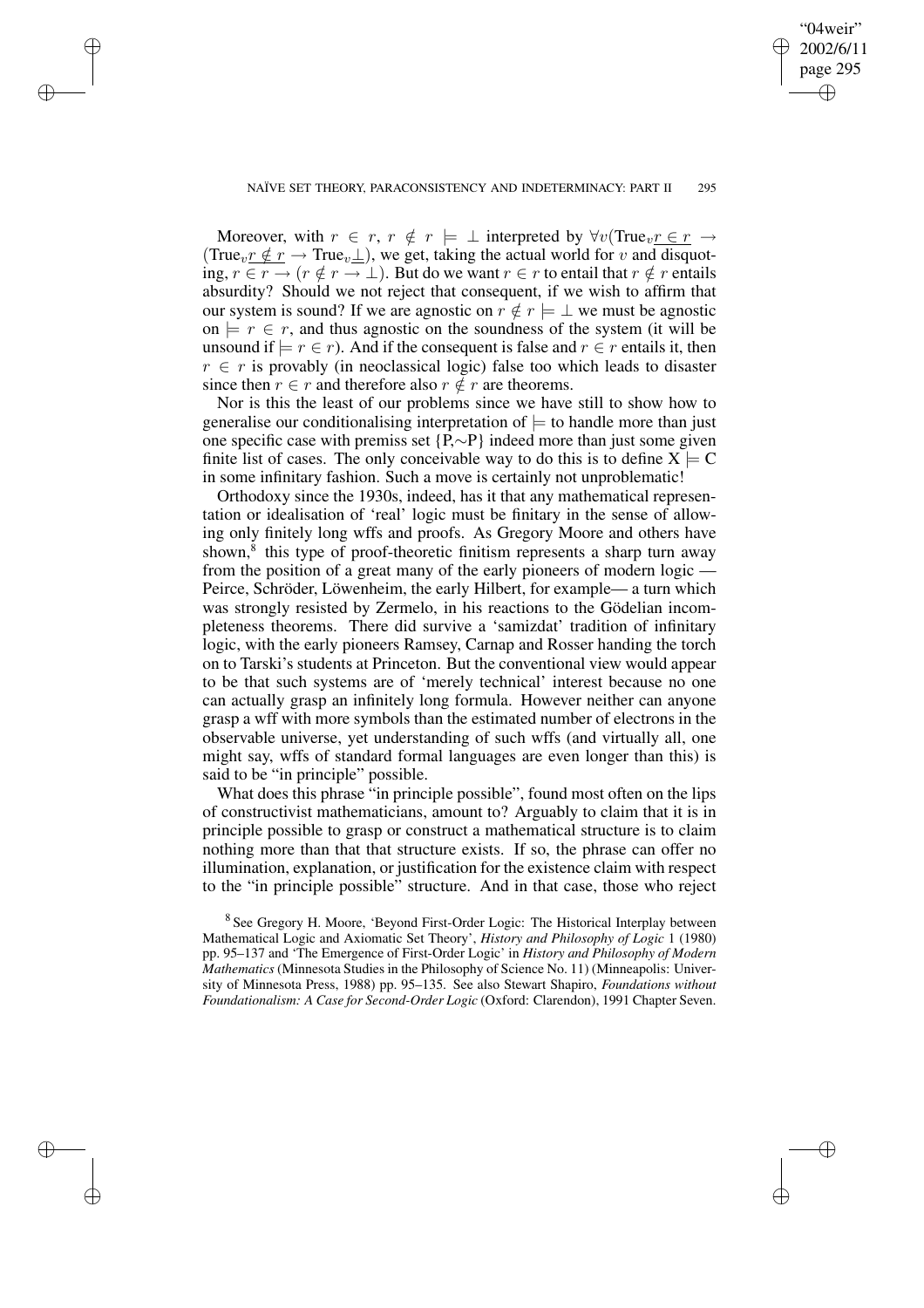"04weir" 2002/6/11 page 296 ✐ ✐

✐

✐

#### 296 ALAN WEIR

finitism have no more reason to eschew infinite structures in proof theory than in model theory; indeed good reason to embrace them if they wish to achieve, as most do, a tight rapprochement between proof theory and model theory.

At any rate the claim that an ontology of infinitary structures is legitimate in the idealised semantics of model theory but not in idealisations of our concrete proofs is sorely in need of justification. Pending a good argument against the legitimacy of infinitary logic, I propose to follow Zermelo in rejecting proof-theoretic finitism but depart from him in the crucial respect of allowing in not only Small infinite strings of expressions or sequents but allowing our syntactic structures to be strings of arbitrary ordinal length, that is to be functions whose domain is any ordinal  $\alpha \in ON$  including Big ordinals of size  $\geq \Omega$ .

Thus we will have infinitary conjunctions and disjunctions of arbitrary infinite length, including Big conjunctions and disjunctions. Universal and existential quantification over the individuals can then be represented by wffs such &Ft<sub>i i<Ω</sub> and  $\forall$ Ft<sub>i i<Ω</sub> where the singular terms t<sub>i</sub> range over all the simple terms of the language (here  $\lceil i \rceil$  is metalinguistic notation indicating that there is a function with domain  $\Omega$  indexing the conjuncts and disjuncts of the generalisation<sup>9</sup>). I will also introduce an infinitary conditional  $A_{i i \in I} \rightarrow B$  with any number of antecedents, indexed by some set I, which we will use to represent entailment for our language in the language itself. As remarked, the intuition that mathematical language is non-contingent is taken seriously so that there is only one 'intended' model for the sentences of the language. That being so we can represent entailments by conditionals of the form True  $A_i$  <sub>i∈I</sub>  $\rightarrow$  True <u>B</u>. In fact, since we will be able to prove all Tarskian biconditionals (for items which are definitely wffs, at any rate), we can simply allow  $A_i_{i \in I} \to B$  to represent the entailment of B from the premisses  $A_i$  and try to link this notion with provability.

In more detail then, the construction of our infinitary language  $L$  —a construction which takes place, of course, in natural language augmented with some mathematical notions— proceeds as follows. I presuppose as the background logical framework the legitimacy of informal use of the neoclassical logic outlined above and in Part I. It will be shown that we can represent all the strings of L in L and as above, underlining will be used as our informal metalinguistic representation of the coding of strings. So where  $\lceil \cdot \rceil$  is a metalinguistic term whose referents are expressions of L,  $\lceil \frac{t}{k} \rceil$  is a metalinguistic term which, for a given assignment to any parameters in  $\lceil t \rceil$ , stands, on the

✐

✐

✐

<sup>9</sup> Corner quoting being used here as quasi-quotation as in Quine's *Mathematical Logic* (Cambridge Mass., Harvard University Press, 1940 §6) that is as combinations, representing concatenation, of metalinguistic names of expressions and variables ranging over all nonlogical or mathematical constants.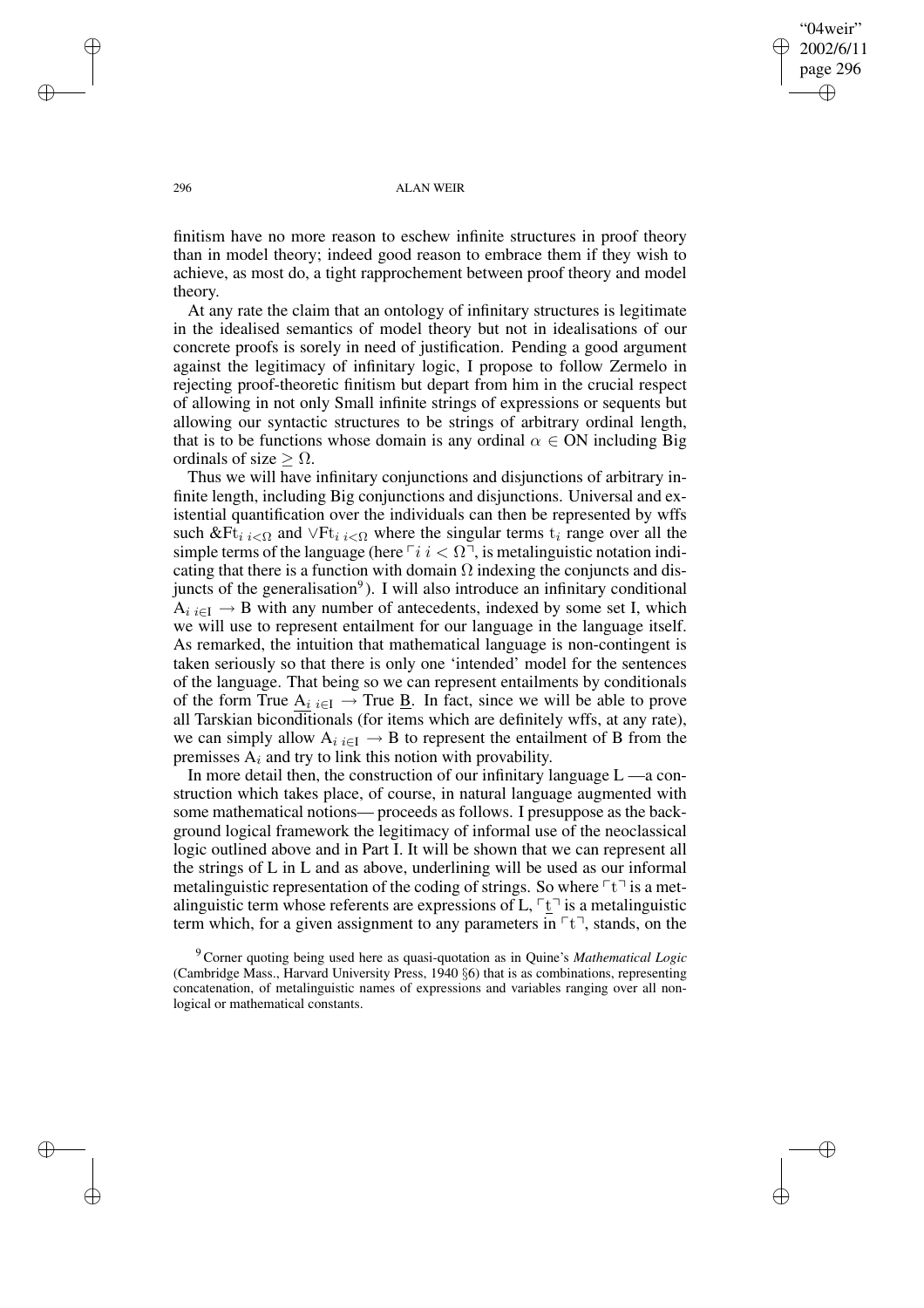✐

intended interpretation, for the canonical representation of the referent of  $\lceil t \rceil$  on that assignment.

✐

✐

✐

✐

We need first of all disjoint sets of basic categories: logico-mathematical operators, individual constants, one-place predicates and two-place predicates. All but the first set must be of superinfinite size  $\infty$ :– we could use the set of Small ordinals, the set of ordered pairs of Small ordinals and the set of ordered triples of Small ordinals for the latter three sets. The logical operators are conjunction, disjunction, negation and the conditional named in the meta-language by:– &,  $\vee$ ,  $\sim$  and  $\rightarrow$  (the notation is officially reverse Polish but I will use parentheses informally) whilst the mathematical terms are the epsilon operator  $\epsilon$  and the membership predicate '∈' —(set-theoretic braces and other parentheses are informal metatheoretic devices of abbreviation). Each primitive is to be distinct from every other syntactic primitive, of course. The expressions are 'superstrings', that is sequences of any ordinal length, whose terms are themselves expressions or sets of expressions. We can interpret such strings as functions from the ordinal which gives its length into (a subset of) V; similarly proofs will be construed as strings of sequents, where sequents are ordered pairs  $\langle X, A \rangle$  with A a wff and X a set of wffs, so proofs are members of V also.

The well-formed expressions (wfes) we then define by recursion. The individual constants are singular terms of each level. The atomic sentences of level zero are all sentences of the form Ft or Rtu, where t and u are individual constants, F and R one-place and two-place predicate constants respectively. The level zero sentences are then all sentences of the form:

$$
\sim
$$
 A<sub>0</sub>, & A<sub>i i∈I</sub>,  $\forall$ A<sub>i i∈I</sub> and A<sub>i i∈I</sub>  $\rightarrow$  B

Here the string  $\&$ A<sub>i i∈I</sub> is an ordered pair whose first term is  $&$  and whose second term is a set of wffs, these being the conjuncts. likewise for  $\vee A_i$  i∈I with the second term being the set of disjuncts. The notation  $\lceil i \cdot i \in I \rceil$  is thus meta-linguistic notation with  $A_i_{i \in I}$  a metalinguistic parameter whose intended referents are sets of wffs indexed by some set I. We could, indeed, insist that I be an ordinal so that the conjunctions and disjunctions are strings in which the conjuncts appear in the particular order given by I. But granted commutativity and associativity of conjunction and disjunction we save ourselves adding in those rules by letting conjuncts and disjuncts occur unordered in their compound sentences.

The string  $A_i_{i \in I} \to B$  is a triple whose first term is  $\to$ , second term the (unordered set) of the  $A_i$  and whose last term is B. It is an infinitary generalisation of a right-bracketing conditional of the form  $A \rightarrow (B \rightarrow (C \rightarrow D))$ except that, as with conjunction and disjunction, we do not bother with the ordering of the antecedents. Since the conditional is to represent entailment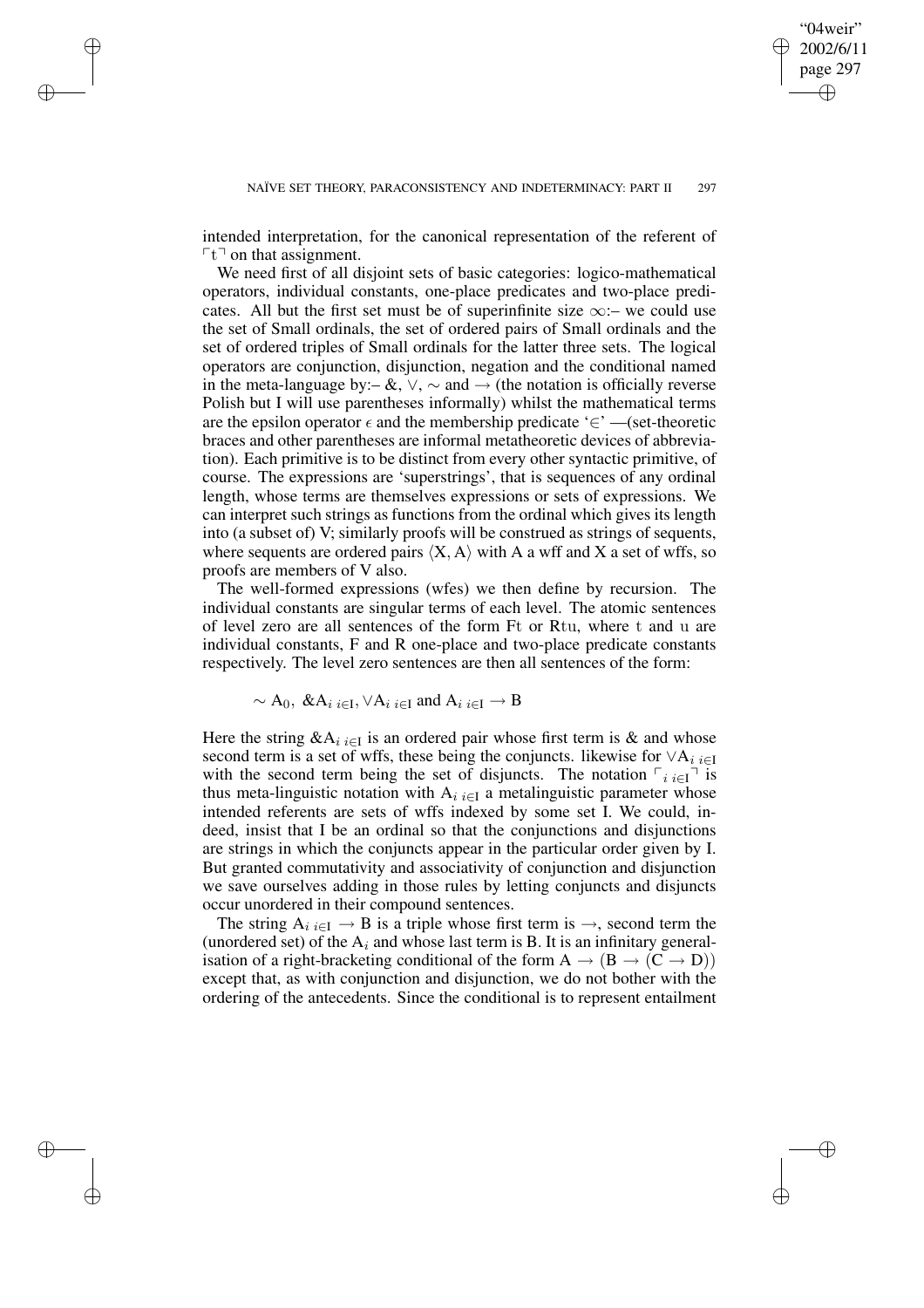✐

#### 298 ALAN WEIR

in the object language this corresponds to our taking sequents as relating sets, not sequences, of wffs to succeedent wffs.

So much for level zero sentences. For level  $\alpha$ , we define the set of level  $\alpha$  singular terms to consist in the individual constants plus all epsilon terms of the form  $\epsilon x \varphi x$  for  $\varphi$  a sentence of level  $\beta < \alpha$ . We can take these to be strings whose first term is the epsilon operator, second term a simple individual constant t and third term a sentence  $\varphi$  of level  $\beta < \alpha$  the constant playing the role of a variable in finitary logic so that the epsilon term binds all occurrences of t in  $\varphi$ . The atoms are then defined as before except that the singular terms may be of any level  $\langle \alpha \rangle$  and the sentences of level  $\alpha$ are defined in the same way as at level zero except again the constituent sentences may be of any level less than  $\alpha$ .

Finally we turn to the truth and absurdity constants T and  $\bot$ . To define these we have to look slightly ahead to the semantics and discuss the notion of the 'intended' interpretation. To play this role we simply select any function  $f$  which maps all singular terms onto U, the universal set, all predicate terms onto its powerset  $P(U)$ , all relational terms onto  $[P(U)]^2$ . By the Bigness of  $\Omega$ ,  $\Omega^2$  and  $\Omega^3$  there are functions  $f_1$ ,  $f_2$ , and  $f_3$  from the singular terms, monadic predicates and relational terms respectively, onto U. Restrict the latter two to functions  $f_2^*$  $f_2^*$  onto P(U) and  $f_3^*$  $3^*$  onto  $[P(U)]^2$  respectively and our function f is  $f_1 \cup f_2^* \cup f_3^*$  which is a function by the disjointness of the three syntactic categories. An atom Ft or Rtu is then true just in case  $f(t) \in f(F)$  in the first case or just in case  $\langle f(t), f(u) \rangle \in f(R)$  in the second.

Having selected an interpretation  $f$  to play the role of 'the intended one', we then define T as the infinite conjunction of all atomic sentences which are definitely true, relative to f where  $\ulcorner$  Definitely P $\urcorner$  is defined by  $\ulcorner$  necessarily P<sup> $\exists$ </sup> i.e.  $\overline{P}$  is entailed by the (metatheoretic) truth constant $\overline{\neg}$ .<sup>10</sup> Similarly, ⊥ is the disjunction of all atoms which are definitely not true<sup>11</sup> in the intended interpretation. The idea here is that the atomic sentences of our pure mathematical language are "necessarily true or necessarily false"; we might, perhaps, gloss this as "provable or refutable by use of primitive atomic rules". The notion of an atomic wff is, indeed, a "fuzzy" one since it can be indeterminate whether an item belongs to L: for example, since it is indeterminate whether  $ON \in ON$ , it is indeterminate whether atoms of level ON are wffs. Nonetheless this does not induce any indeterminacy in T or  $\perp$  since they comprise only items which are definitely true or untrue in the intended interpretation, and nothing which is not determinately a wff can be definitely true

✐

✐

✐

 $10$  The notion of definite truth will be considered in more detail later.

<sup>&</sup>lt;sup>11</sup> Equivalently false: in the non-gappy framework of naïve set theory, untruth = falsity.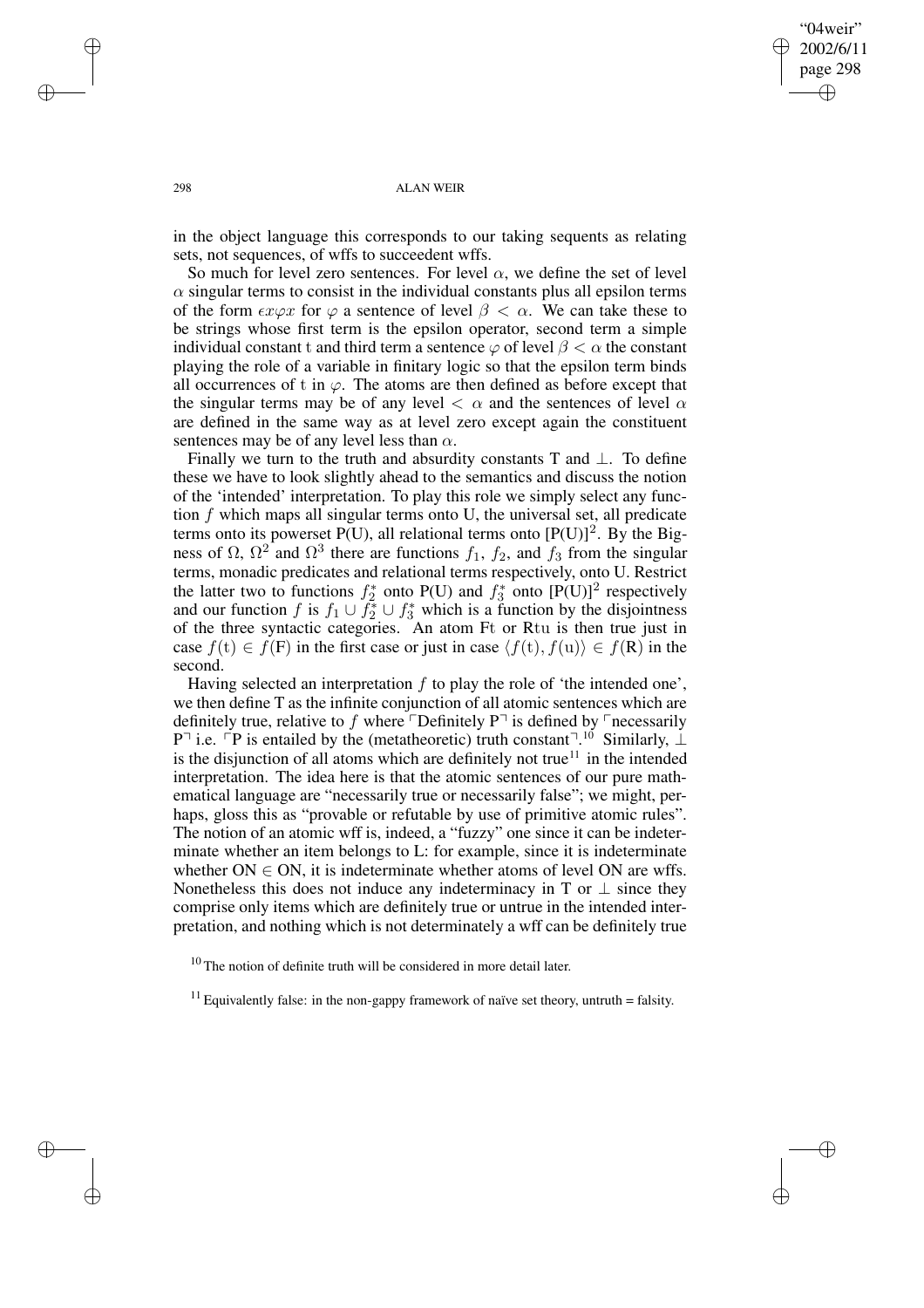✐

or untrue. Since T and  $\perp$  are definitely true and definitely false respectively. Det T (and Det Det T etc.) ought to belong to AXDET, likewise Det ⊥, Det Det  $\perp$  etc. so that we can make it a requirement on an admissible AXDET set that it contain arbitrary determinations of these constants.

Next we need to look at the proof theory of L for clearly we have to augment our proof theory somewhat, to accommodate L's increased resources. Turning to the MiniMax rules, the commutative and associative rules are redundant now that conjunctions and disjunctions are construed as unordered sets whilst some of the others have to be generalised to infinitary forms. Thus the De Morgan transformations:–

| X                         | $(1) \sim (A \& B)$        | Given |
|---------------------------|----------------------------|-------|
| X                         | $(2) (\sim A \vee \sim B)$ | 1 MM  |
| $\boldsymbol{\mathrm{X}}$ | $(2) (\sim A \vee \sim B)$ | Given |

$$
X \t(2) \sim (A \& B) \t1 MM
$$

become in their infinitary form:

✐

✐

✐

✐

| X | $(1) \sim & A_{i}{}_{i \in I}$  | Given |
|---|---------------------------------|-------|
| X | $(2) \vee [\sim A_{i} \neq 1]$  | 1 MM  |
| X | $(2) \vee [\sim A_i]_{i \in I}$ | Given |
| X | $(2) \sim & A_{i i \in I}$      | 1 MM  |

(the square brackets here are informal meta-theoretic devices for improving readability). Similarly the distributivity rules legitimising interchange of, for example,  $A\&(B \vee C)$  with  $(A\&B) \vee (A\&C)$  are generalised, in the case given, to:

X (1) 
$$
\& (\vee(\mathbf{A}_{ij})_{j \in f(i)})_{i \in I}
$$
 Given  
\nX (2)  $\vee (\& (\mathbf{A}_{ij})_{i \in I, j \in k^*})_{k \in K}$  1 MM

X (2) 
$$
\vee (\& (A_{ij})_{j \in f(i)})_{i \in I}
$$
 Given  
\nX (2)  $\vee [\& A_{ij} \& I_{j \in I}, j \in k^*]_{k \in K}$  1 MM

where, for each  $i \in I$ ,  $f(i)$ , is an index set indexing the disjuncts of the *i*th conjunct of  $\&[\vee A_{ij}]_{i\in I}$  (likewise for disjuncts of  $\vee (\&(A_{ij})_{j\in I(i)})_{i\in I});$ Here K is  $\Pi[f(i) : i \in I]$ , the product of the family  $f(i) : i \in I^{12}$  and  $k^*$  is

<sup>12</sup> This exists in naïve set theory, for every indexed set, since naïve comprehension gives us the set of all ordered sequences such that the *i*th term is a member of the set indexed by  $i$ and this set is by definition the product.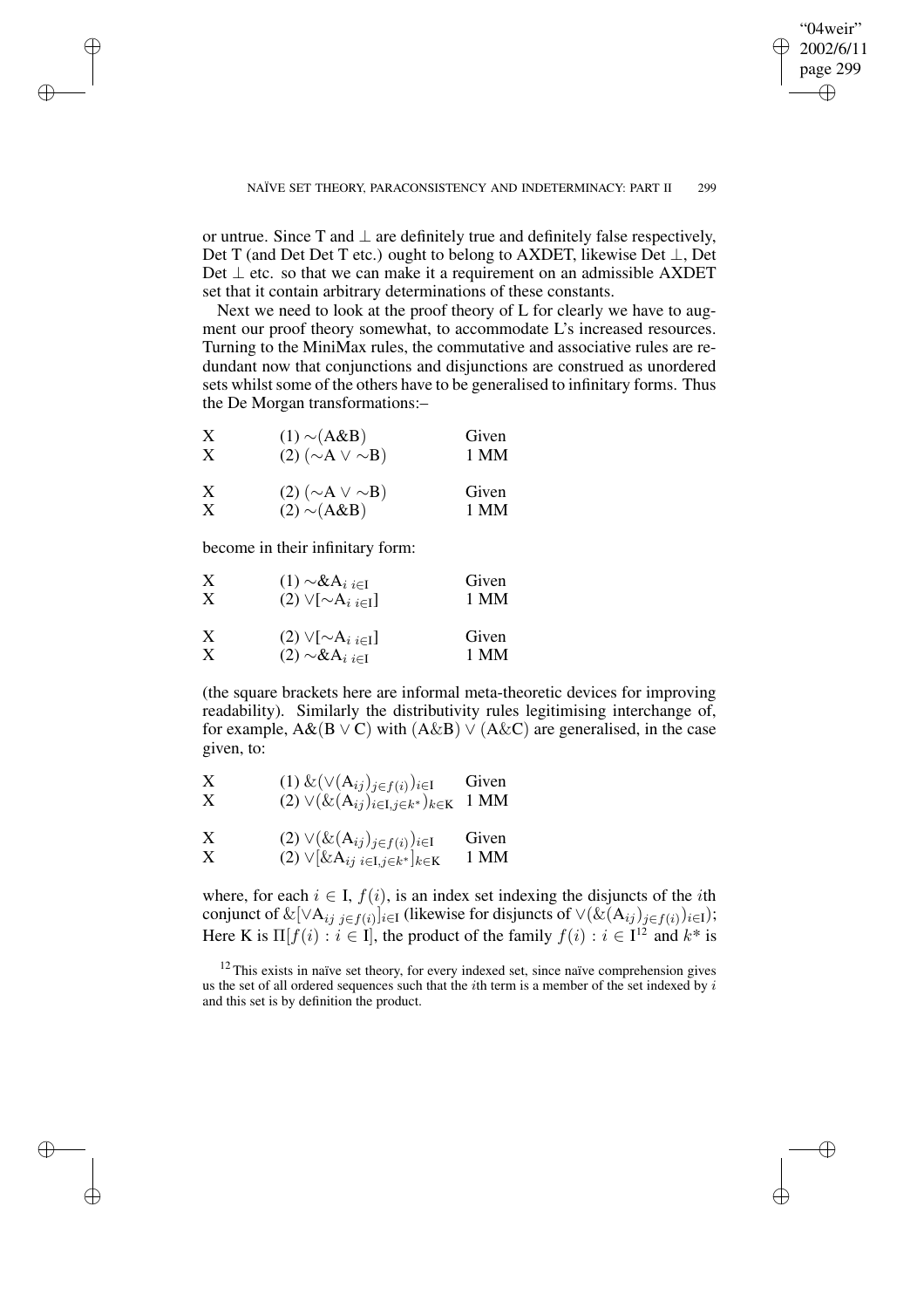"04weir" 2002/6/11 page 300 ✐ ✐

✐

✐

#### 300 ALAN WEIR

the set of terms of the sequence  $k \in \Pi[f(i) : i \in I]$ . The first inference is therefore an infinitary generalisation of the inference from e.g.

 $(A_{11} \vee A_{12}) \& (A_{21} \vee A_{22} \vee A_{23}) \& (A_{31} \vee A_{32})$  to  $(A_{11}\&A_{21}\&A_{31}) \vee (A_{11}\&A_{22}\&A_{31}) \vee (A_{11}\&A_{23}\&A_{31}) \vee$  $(A_{11}\&A_{21}\&A_{32}) \vee (A_{11}\&A_{22}\&A_{32}) \vee (A_{11}\&A_{23}\&A_{32}) \vee$  $(A_{12}\&A_{21}\&A_{31}) \vee (A_{12}\&A_{22}\&A_{31}) \vee (A_{12}\&A_{23}\&A_{31}) \vee$  $(A_{12}\&A_{21}\&A_{32}) \vee (A_{12}\&A_{22}\&A_{32}) \vee (A_{12}\&A_{23}\&A_{32}).$ 

We need also infinitary forms of the introduction and elimination rules for & and ∨. The rule &I, for example, becomes:

| $\mathrm{X}_i$ | $(1.i)$ A <sub>i</sub> | Given $i \in I$   |
|----------------|------------------------|-------------------|
| $\bigcup X_i$  | (2) $&A_{i,i\in I}$    | $1.i \in I, \& I$ |
| $i \in I$      |                        |                   |

whilst ∨E is:

| X                                                 | (1) $\vee A_i$ $i \in I$ | Given                                           |
|---------------------------------------------------|--------------------------|-------------------------------------------------|
| $Y_i$ $i \in I$ , $A_i$                           | (2.i) C                  | Given $i \in I$                                 |
| $W_j$ $j \in J$                                   | (3.j) Det R              | Given, $\forall R \in X \cap \bigcup_{i \in I}$ |
| $X, \bigcup_{i \in I} Y_i, \bigcup_{j \in J} W_j$ | (4) C                    | 1, 2. i $i \in I$ , [3. j $j \in J$ ], $\vee E$ |

Here, as in part I, the square brackets highlight the premisses which ensure the determinacy of all wffs occurring both among the antecedents of the major premiss and among the antecedents of a minor premiss; as with finitary  $\vee$ E, we require that  $(X \cap \bigcup$  $\mathrm{Y}_i)\cap\bigcup$  $\mathrm{W}_j=\emptyset.^{13}$ 

i∈I j∈J

The introduction and elimination rules for the infinitary conditional are fairly obvious generalisations from the finitary case, namely  $\rightarrow$ I:

$$
X, A_{i} \underset{j \in J}{i \in I} \quad (1) B
$$
 Given  
\n
$$
Y_{j} \underset{j \in J}{j \in J} \quad (2.j) Det C
$$
 for all  $C \in X$   
\n
$$
X, \bigcup_{j \in J} Y_{j} \quad (2) A_{i} \underset{i \in I}{i \in I} \rightarrow B
$$
 
$$
1 \rightarrow I
$$
  
\nwhere  $X \cap \bigcup Y_{j} = \emptyset$ , and  $\rightarrow E$ :

j∈J

 $13$  This is actually weaker than the rule specified in Part I the determinacy restriction there (and for the other rules) being the unnecessarily strong  $(X \cup \bigcup_{i \in I} Y_i) \cap \bigcup_{j \in J} W_j = \emptyset$ .

✐

✐

✐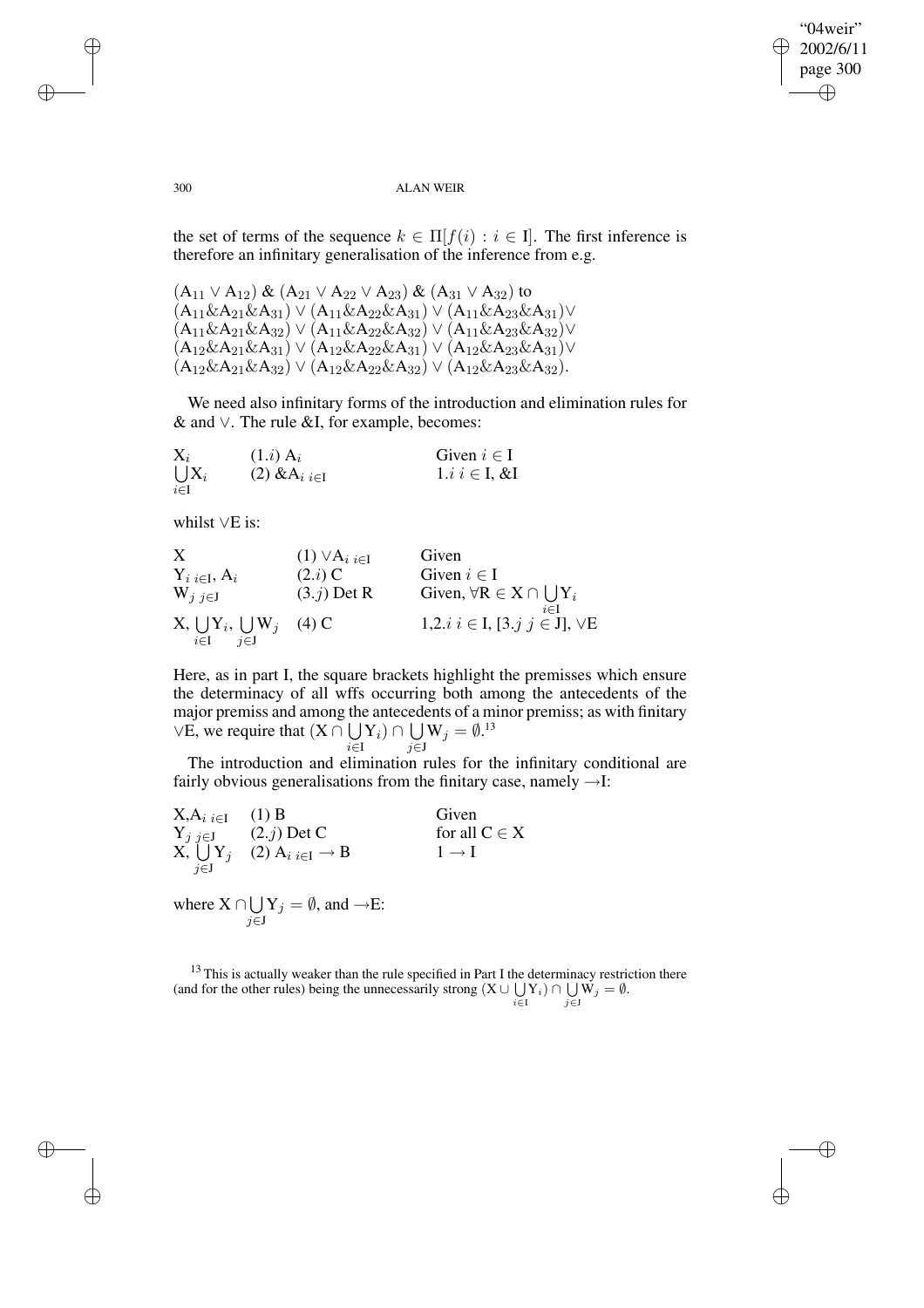### "04weir" 2002/6/11 page 301 ✐ ✐

✐

✐

#### NAÏVE SET THEORY, PARACONSISTENCY AND INDETERMINACY: PART II 301

 $X_i$  (1.*i*)  $A_i$  Given,  $i \in I$ Y (2)  $A_i$ <sub>i∈I</sub>  $\rightarrow$  B Given Z U  $j$  (3.j) Det C<sub>j</sub>  $\forall C_j \in \Sigma, j \in J$ i∈I  $\mathrm{X}_i,$  Y,  $\bigcup$ j∈J  $Z_j$  (4) B 1.i i ∈ I, 2, [3.j, j ∈ J], →E

Here, at line (3),  $\Sigma$  is the set of all wffs which either belong to  $\bigcup X_i \cap Y$  or i∈I else belong to  $X_i \cap X_k$  for some  $i \neq k$ . We also require, generalising from the finitary case, that  $\bigcup Z_j \cap (\bigcup$ j∈J i∈I  $X_i \cup Y$ ) =  $\emptyset$  and that  $\bigcup$ j∈J  $\mathrm{Z}_j \cap (\mathrm{X}_i \cup \mathrm{X}_k) = \emptyset$ 

for  $i \neq k$ .

✐

✐

✐

✐

To check for soundness of these rules we look as before to the Lukasiewiczian framework as an approximation to the naïve case. In order that the semantics for the infinitary  $\rightarrow$  mirrors the definition of the neoclassical entailment relation it is intended to represent in the object language (except that in dealing with the conditional as it occurs in set theory we treat it extensionally and omit reference to accessible models or possible worlds) we need these clauses, where truth is truth in the interpretation we have selected to play the role of the actual mathematical interpretation:

1)  $A_i$  i∈I  $\rightarrow$  B is true iff a) if all of the  $A_i$  are true then B is true and b) if B is false and all the  $A_i$  i∈I but  $A_j$  are true, then  $A_j$  is false. 2) Otherwise,  $A_i_{i \in I} \rightarrow B$  is false.

These rules can then be proven sound, that is can be shown to preserve neoclassical entailment:

Proof:  $\rightarrow$ I: *Truth-preservation*: Suppose all of X,  $\bigcup$ j∈J  $Y_j$ , hence all of X are true. We have two clauses to check in verifying the truth of the conditional succeedent:– a) firstly suppose all of the  $A_i$  i∈I are true; then by the correctness of the premiss (1), B is true so  $A_i$   $_{i \in I} \rightarrow B$  is true. Suppose on the other hand that b) B is false, all of  $A_i$ <sub>i</sub> $\in I$  but  $A_j$  are true; once again the correctness of premiss sequent (1) ensures that  $A_i$  is false hence  $A_i$  i $\in I \to B$  is true.

*Falsity Preservation*: Suppose  $A_i$ <sub>*i*∈I</sub>  $\rightarrow$  B is false and all of X,  $\bigcup$ j∈J  $Y_j$  but P

are true.<sup>14</sup> Since  $A_i$ <sub>i</sub> $\in I \to B$  is not true, either i) all of the  $A_i$  are true but B is not or ii) B is false, all of the  $A_i$  but  $A_j$  are true but  $A_j$  is not false. Now

 $14$  Unless otherwise indicated, phrases such as "all wffs except P are true" or "all wffs but P are true" are shorthand for "if a wff is not P, it is true" so that the question of the truth of P is left open.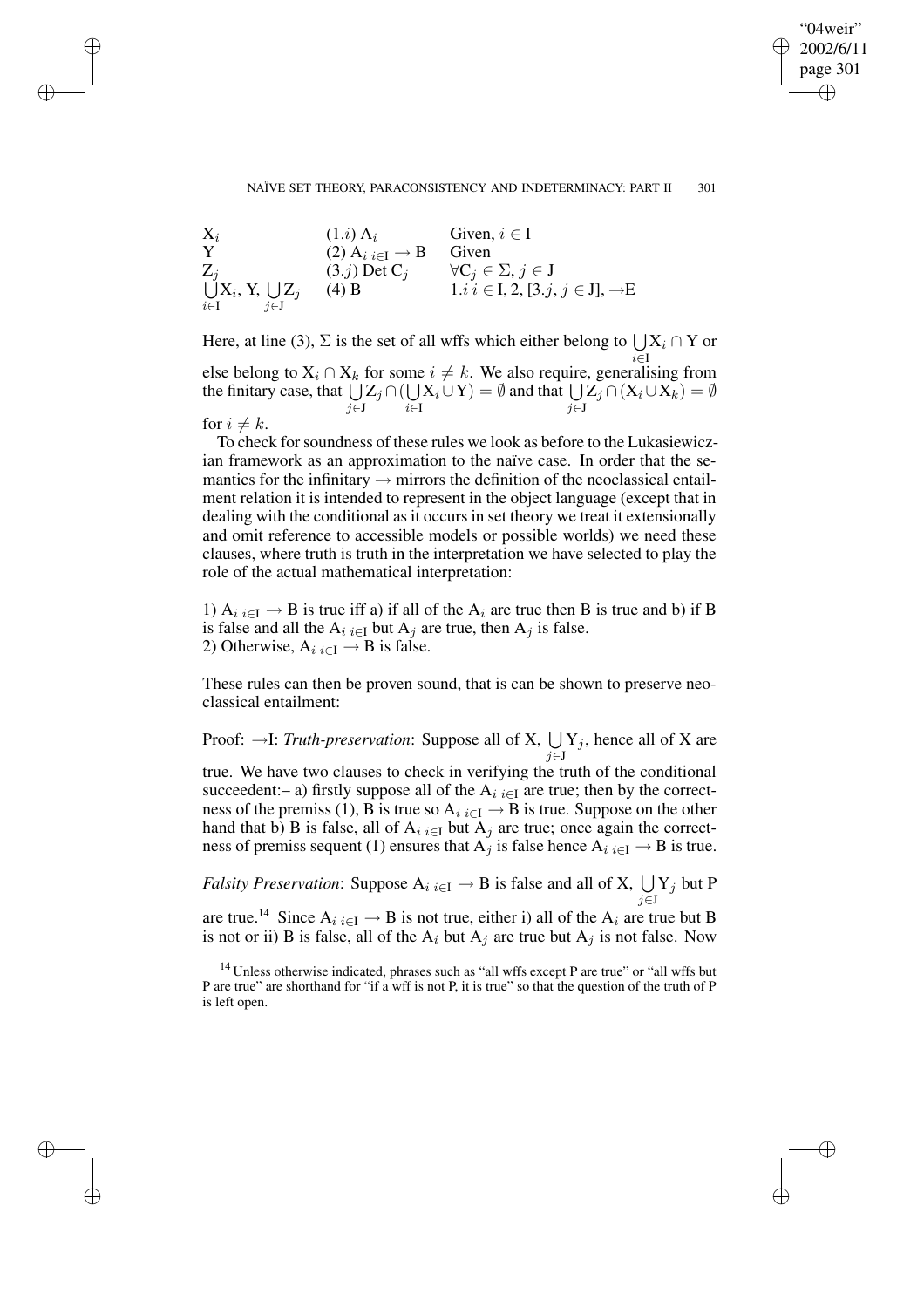✐

#### 302 ALAN WEIR

since  $P \notin X \cap \bigcup$ j∈J  $\mathrm{Y}_j,\,mathrm{P}\notin\,\bigcup\,$ j∈J  $Y_j$ . For if P did belong to this union then all of X are true. But then if case i) holds all of the premisses of line (1) are true but the conclusion is not, contrary to the soundness of (1); and if case ii) holds, the conclusion of (1) is false, all its premisses except  $A_i$  are true but  $A_j$  is not false, which is impossible. Hence  $P \in X$  and by the truth of all of  $\bigcup Y_j$  is either true or false. But it cannot be true else all of X are true which j∈J

we have seen is not possible.

### →E: *Truth-preservation*:

Suppose all of  $\bigcup X_i$ , Y,  $\bigcup Z_k$  are true; then by the 1.*i* premisses all of the i∈I  $k \in K$ A<sub>i</sub> are true and by line (2) A<sub>i i∈I</sub>  $\rightarrow$  B is true hence, by the semantics for  $\rightarrow$ , B is true.

*Falsity Preservation.* Suppose B is false and that all wffs in  $\bigcup$ i∈I  $\mathrm{X}_i, \, \mathrm{Y}, \, \, \bigcup$ k∈K  $\mathrm{Z}_k$ except P are true.

There are three cases:– i) P occurs in exactly one  $X_i$  but not in Y; ii) P occurs in Y but not in  $\bigcup X_i$ ; iii) P occurs in  $\bigcup X_i \cap Y$  or in  $(X_i \cap X_j)$  for some  $i∈I$   $i∈I$ 

 $i \neq j$ . In the latter case, P has to be determinate by one of the 3.j premisses and the disjointness condition on  $\bigcup Z_j$  but it cannot be true else B is true by j∈J truth-preservation hence it is false. For the first two cases:

Case i); By the correctness of line (2) and the truth of all of Y,  $A_i_{i \in I} \rightarrow B$  is true hence since B is false at least one  $A_l$  is not true. Since P occurs in only one of the X sets,  $P \in X_l$  and all the other X sets contain only truths; thus all the other  $A_i$  are true and by the semantics for  $\rightarrow$ ,  $A_l$  is false hence P is false by the correctness of 1.l.

Case ii): By the correctness of lines  $(1.i)$  and the truth of all of  $\bigcup X_i$ , each i∈I  $A_i$  is true; since B is false,  $A_i$ <sub>i $\in I \rightarrow B$ </sub> is false hence by the correctness of line (2), P is false.  $\Box$ 

The transitivity rule for the single antecedent conditional is also generalisable to:

✐

✐

✐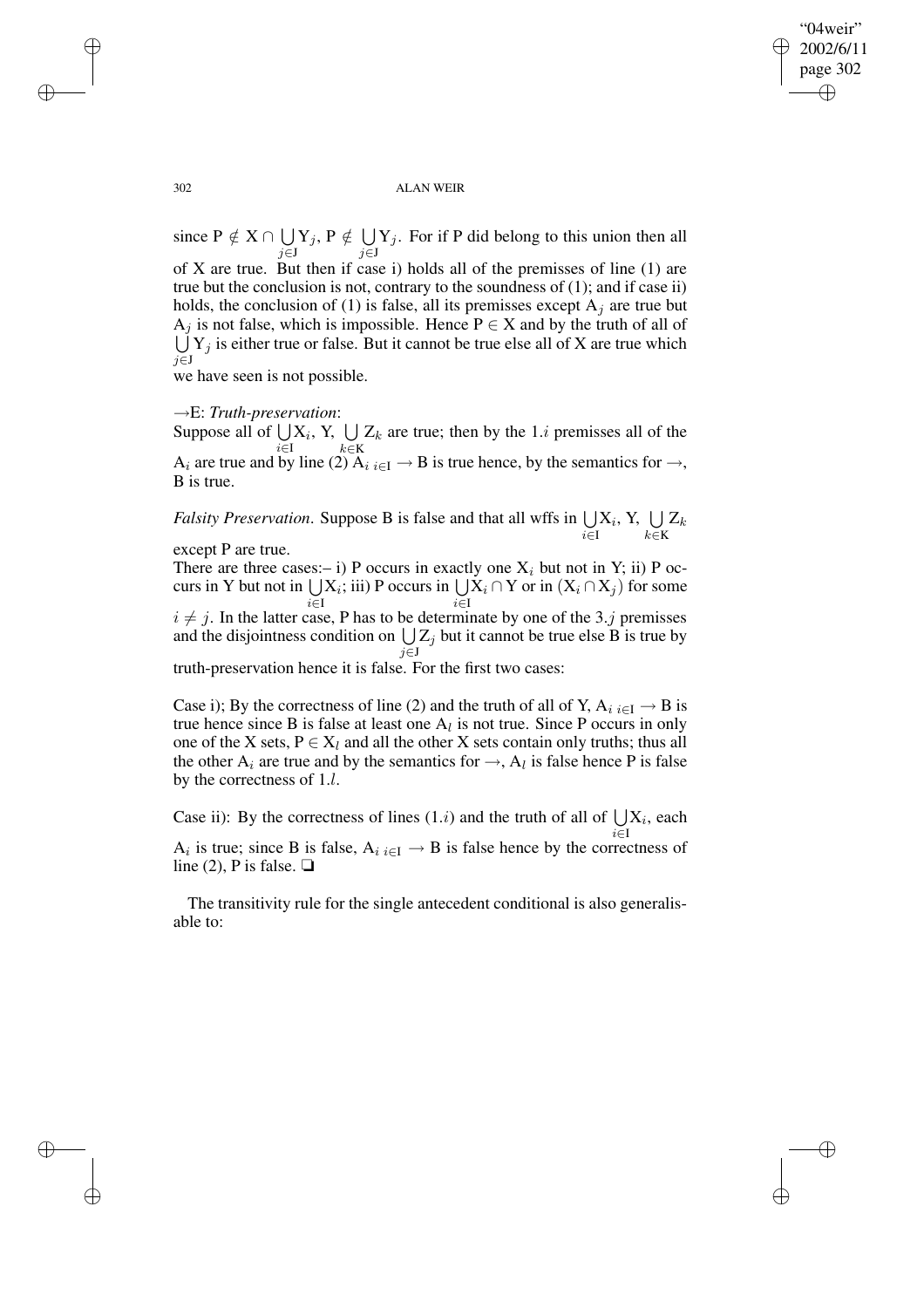✐

#### NAÏVE SET THEORY, PARACONSISTENCY AND INDETERMINACY: PART II 303



✐

✐

✐

✐

where all the  $P_i$  are distinct or else all the  $P_i$  wffs but at most one are the truth constant T.

To see that this rule is sound (in the Lukasiewiczian approximation), suppose all of  $\bigcup X_i$ , Y are true (in some given model) and suppose further, on i∈I

the one hand, that all of the  $P_i$  are true. Then by the 1.*i* premisses, all of the  $Q_i$  are true hence R is true by line (2); suppose, on the other hand, that R is false, all of the  $P_i$  bar  $P_j$  are true. By lines 1.*i*, all of the  $Q_i$  are true,  $i \neq j$ , hence  $Q_j$  is false —by line (2)— hence  $P_j$  is false, by 1.j. For the falsity preservation direction, suppose all of  $\bigcup X_i$ , Y except A are true and i∈I

that  $P_{i} \nightharpoonup R$  is false. There are two possibilities: a) all of the  $P_i$  are true but R is untrue; b) R is false, all of the  $P_i$  but  $P_j$  are true and  $P_j$  is not false. In case a), suppose firstly that all the  $Q_i$  are true. Then  $Q_i$   $_{i \in I} \rightarrow R$  is false, so by line (2),  $A \in Y$  and is false. So suppose at least one  $Q_k$  is not true. Then  $P_k \to Q_k$  is false and by line 1.k,  $A \in X_k$  and is false. In case b) suppose all the Q<sub>i</sub> but Q<sub>k</sub> are true, but Q<sub>k</sub> is not false. Then Q<sub>i i∈I</sub>  $\rightarrow$  R is false,  $A \in Y$  and is false. Suppose next that all the  $Q_i$  but  $Q_k$  are true, and  $Q_k$  is false. Then  $P_k \to Q_k$  is false (whether or not  $i = j$ )  $A \in X_k$  and is false. Suppose finally that two distinct antecedents  $Q_m$  and  $Q_n$  are not true. Then since all the  $P_i$  are distinct or all but one are T, at least one of  $P_m$ ,  $P_n$ is true so at least one of  $P_m \to Q_m$ ,  $P_n \to Q_n$  is false; hence  $A \in X_m$  or A  $\in$  X<sub>n</sub> and either way is false.

The interpretation of the truth (falsity) constant as a conjunction of all definitely true atomic sentences (disjunction of all definitely untrue ones) necessitates, however, that we drop the substitution rule of part I:

$$
\begin{array}{ll}\nX & (1) P \rightarrow Q & \text{Hyp} \\
X & (2) (P \rightarrow Q)^* & 1 \rightarrow_{SUB}\n\end{array}
$$

where \* is an admissible substitution of wffs for atoms. For take three atomic sentences Ft, Gu, and Hv with Ft and Gu definitely true in the intended interpretation and Hv definitely false there. Then the substitution rule would generate inconsistency as follows:

| T                        | $(1)$ T                   | Hyp.              |
|--------------------------|---------------------------|-------------------|
|                          | $T$ , Ft $(2)$ Gu         | 1 &E. Exp.        |
| $\overline{\phantom{0}}$ | $(3) \tFt \rightarrow Gu$ | $2 \rightarrow I$ |
|                          | $(4) \tFt \rightarrow Hv$ | 3 Sub.            |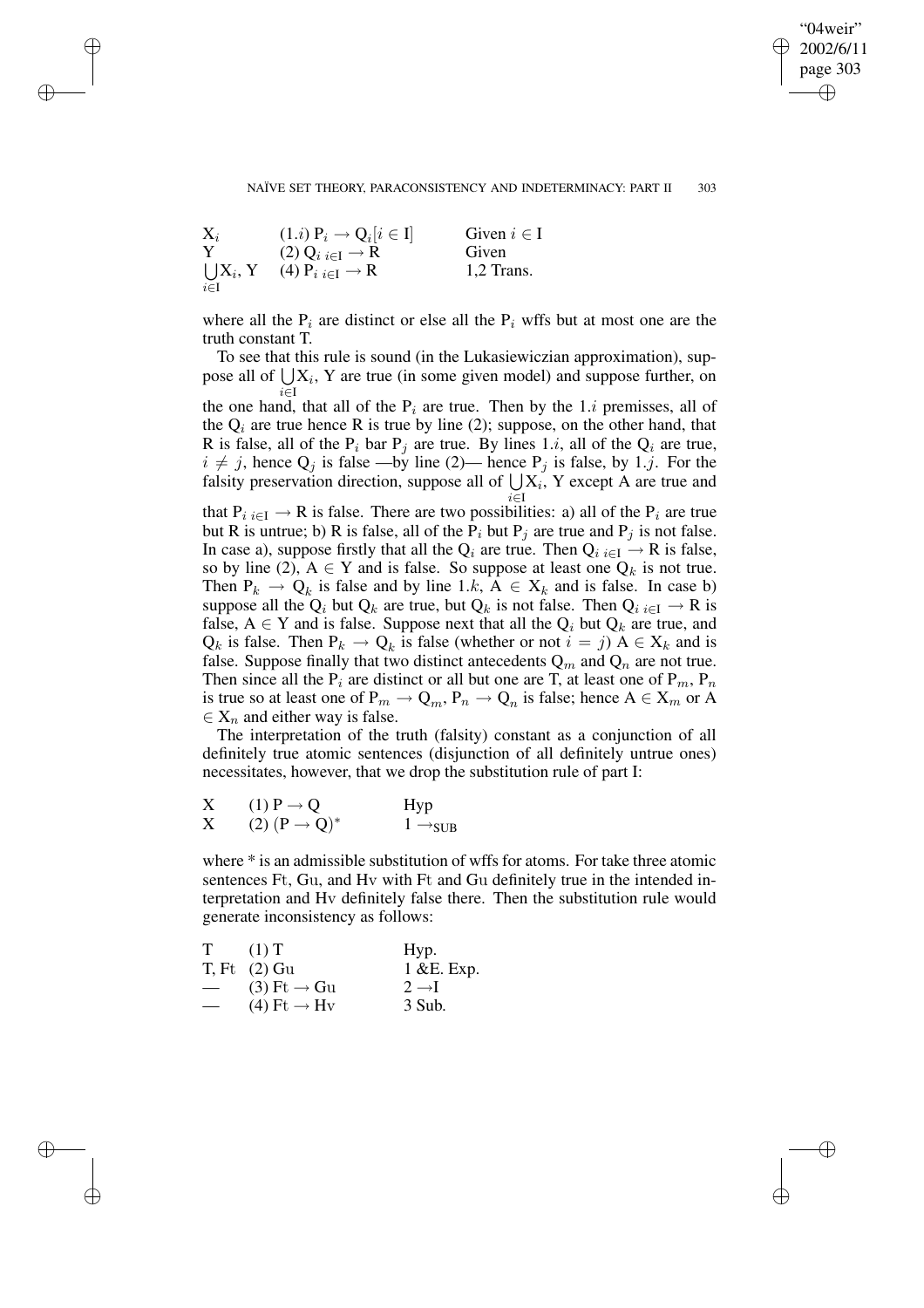$04$ weir" 2002/6/11 page 304 ✐ ✐

✐

✐

304 ALAN WEIR

| $\overbrace{\phantom{123221111}}$ | $(5)$ Ft      | $1 \& E$            |
|-----------------------------------|---------------|---------------------|
| $\overline{\phantom{m}}$          | $(6)$ Hy      | $4,5 \rightarrow E$ |
|                                   | $(8)$ $\perp$ | $6 \vee I$          |

We could restrict the substitution rule so that only definitely true atoms may be substituted for definitely true atoms, definitely false for definitely false but this would be to cripple the rule, and moreover the rule would then be redundant. Furthermore, its role in the completeness proof of Part I can, as we shall see, be replaced by the proof-theoretic power afforded by the interpretation of T and  $\perp$ .

The plural antecedent form of  $\rightarrow$  (for which we include the case in which there are finitely many antecedents) behaves like the right associative iterated conditionals, e.g.  $(A_0 \rightarrow (A_1 \rightarrow (A_2 \rightarrow B)))$  in one respect, namely that from both the latter wff and also  $((A_0, A_1, A_2) \rightarrow B)$  we can conclude to B from  $A_0$ ,  $A_1$ ,  $A_2$ . However the iterated and plural forms are distinct, the distinction being clearer in Polish notation: the plural is  $\langle \rightarrow, \{A_0, A_1, A_2\}, B \rangle$ , whilst the iterated form is  $\langle \rightarrow, A_0, \rightarrow, A_1, \rightarrow, A_2, B \rangle$ . This enables us to distinguish e.g.  $(A, B) \rightarrow A \& B$  from  $A \rightarrow (B \rightarrow A \& B)$ . The first is true and indeed provable since A,  $B \vdash A \& B$ , whilst the latter fails where A and B are not both 'non-contingent'. In this way we resolve some of our problems over entailment. We have  $r \in r$ ,  $r \notin r \vdash \bot$ ; the determinacy restriction on →I blocks  $r \in r \vdash r \notin r \rightarrow \bot$  (permitting us to reject  $r \notin r \rightarrow \bot$ without commitment to  $r \notin r$ ) whilst the neoclassical constraint blocks  $(r \in r \& r \notin r) \vdash \perp;^{15}$  but we are able to represent the *ex contradictione* entailment in the object language by  $((r \in r, r \notin r) \to \bot)$ ).

Turning to quantification now, this is effected in L by means of certain types of regular infinitary conjunction and disjunction where we index the class of substitution terms by  $\Omega$ . For individual quantification, we abbreviate meta-linguistically  $\&(\varphi x/t_i)_{i\leq \Omega}$  and  $\forall (\varphi x/t_i)_{i\leq \Omega}$  by the usual  $\forall x \varphi x$ and  $\exists x \varphi x$ .<sup>16</sup> As remarked the  $i \in \Omega$  and  $x/t_i$  notation is metalinguistic and indicates the existence of a function from  $\Omega$  indexing the simple terms of the language and generating a set of instances each of which results from the replacement of specific occurrences of a term in a fixed wff  $\varphi$  with a 'variable', an item outside our language, then uniform replacement of the variable

✐

✐

✐

<sup>&</sup>lt;sup>15</sup> The constraint on infinitary transitivity also blocks this derivation even though we have  $(r \in r \& r \notin r) \vdash r \in r, (r \in r \& r \notin r) \vdash r \notin r \text{ and } r \in r, r \notin r \vdash \bot.$ 

<sup>&</sup>lt;sup>16</sup> More restricted quantifications, over the natural numbers, small ordinals etc. can be expressed by regular conjunctions whose instances are all of the form  $\varphi a$  but where substitutions for  $a$  are the canonical singular terms from the appropriate class, numerals, terms for small ordinals etc.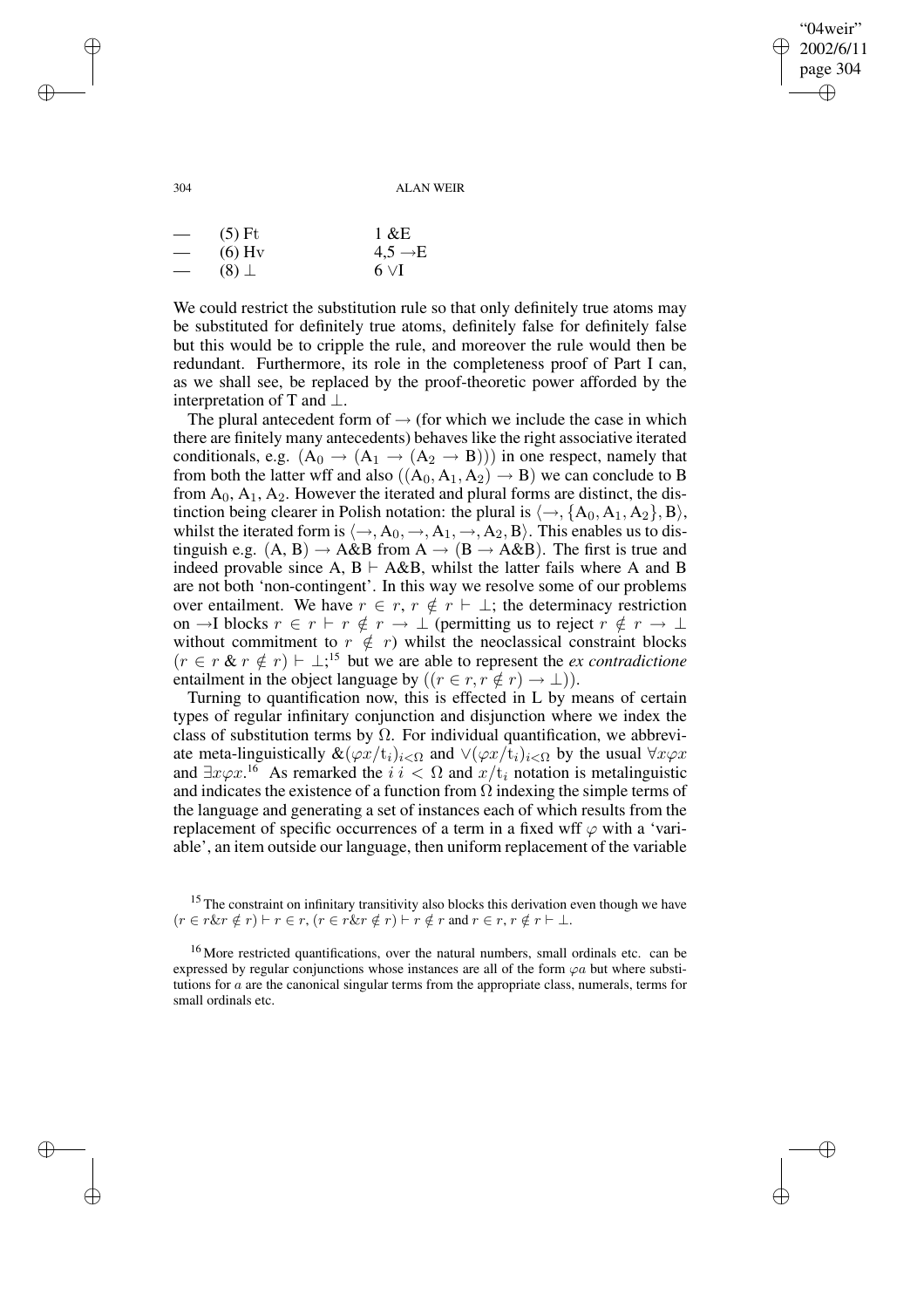"04weir"

✐

✐

#### NAÏVE SET THEORY, PARACONSISTENCY AND INDETERMINACY: PART II 305

with a simple term of the language, each simple term occurring in an instance in this way. Similarly the first order monadic quantifications  $\forall X \Phi X$ or  $\exists X \Phi X$  are represented by infinitary conjunctions and disjunctions of the form:  $\&(\Phi X/\mathcal{F}_i)_{i\leq \Omega}$  and  $\vee (\Phi X/\mathcal{F}_i)_{i\leq \Omega}$ , where now the function from  $\Omega$ indexes all the simple monadic predicates of the language and the second order quantifications  $\forall R\Phi R$  or  $\exists R\Phi R$  are represented by similar conjunctions and disjunctions this time with the indexing function indexing all the simple relational terms. However to get the full power of standard quantification from our infinitary conjunction and disjunction rules we need to extend the second-order predicate comprehension schemata to an analogous schema for individual terms.

 $\exists x \ x = a$  (that is,  $\vee$   $(t_i = a)_{i < \Omega}$ )

✐

✐

✐

✐

for all singular terms, simple or complex, a of the language. In this way we achieve the effect of ∀E and ∃I, for all our different quantifiers. Thus for any singular term, simple or complex, u we can prove  $\varphi x/u \to \exists x \varphi x$ :

| 1             | $(1) \varphi x/u$                                             | Hyp.                            |
|---------------|---------------------------------------------------------------|---------------------------------|
| $\frac{1}{2}$ | $(2) \exists x \ x = u$                                       | Axiom                           |
|               | 3. <i>i</i> $(3.i) t_i = u$                                   | Hyp.                            |
|               | 1, 3. <i>i</i> $(3.i.1) \varphi x/t_i$                        | 1, $3.i = E \rightarrow E^{17}$ |
|               | 1, 3. <i>i</i> $(3.i.2) \vee (\varphi x/t_i)_{i \leq \Omega}$ | $3.i.1 \vee I$                  |
|               | 1 (4) $\vee (\varphi x/t_i)_{i\leq \Omega}$                   | 2, $3.i.2 < \Omega$ , $\vee$ E  |
|               | (5) $\varphi x/u \rightarrow \exists x \varphi x$             | $4 \rightarrow I$               |

This yields  $\exists I$ ;  $\forall E$ , where the disjunction is of the form  $\forall (\varphi x/t_i)_{i\leq \Omega}$ , will be classed as an application of ∃E, likewise for the appropriate forms of &I and &E (using the singular comprehension schema) with respect to ∀I and ∀E.

All this assumes, of course, that we have an identity predicate in the language and rules to match; but since we have second-order quantification we can define t = u by  $\forall X (X_t \rightarrow X_u)$ . The following rules are then derivable neoclassically:

| 1.i                           | $(1.i)$ $F_i$ t                   | Hyp. $i < \Omega$                     |
|-------------------------------|-----------------------------------|---------------------------------------|
| $\hspace{0.05cm}$             | $(2.i)$ $F_i t \rightarrow F_i t$ | $1.i \rightarrow I$                   |
| $\overbrace{\phantom{12333}}$ | $(3) t = t$                       | 2.i i $\langle \Omega \& \Pi \rangle$ |

<sup>17</sup> See below on the =E rule. If  $\varphi x/u$  is  $t_i = u$  then  $\rightarrow$ E is illegitimate but then we can prove  $\exists x \, t_i = x$  directly from  $=$ I and  $\sqrt{1}$  hence the conditional at line (5) by vacuous  $\rightarrow$ I.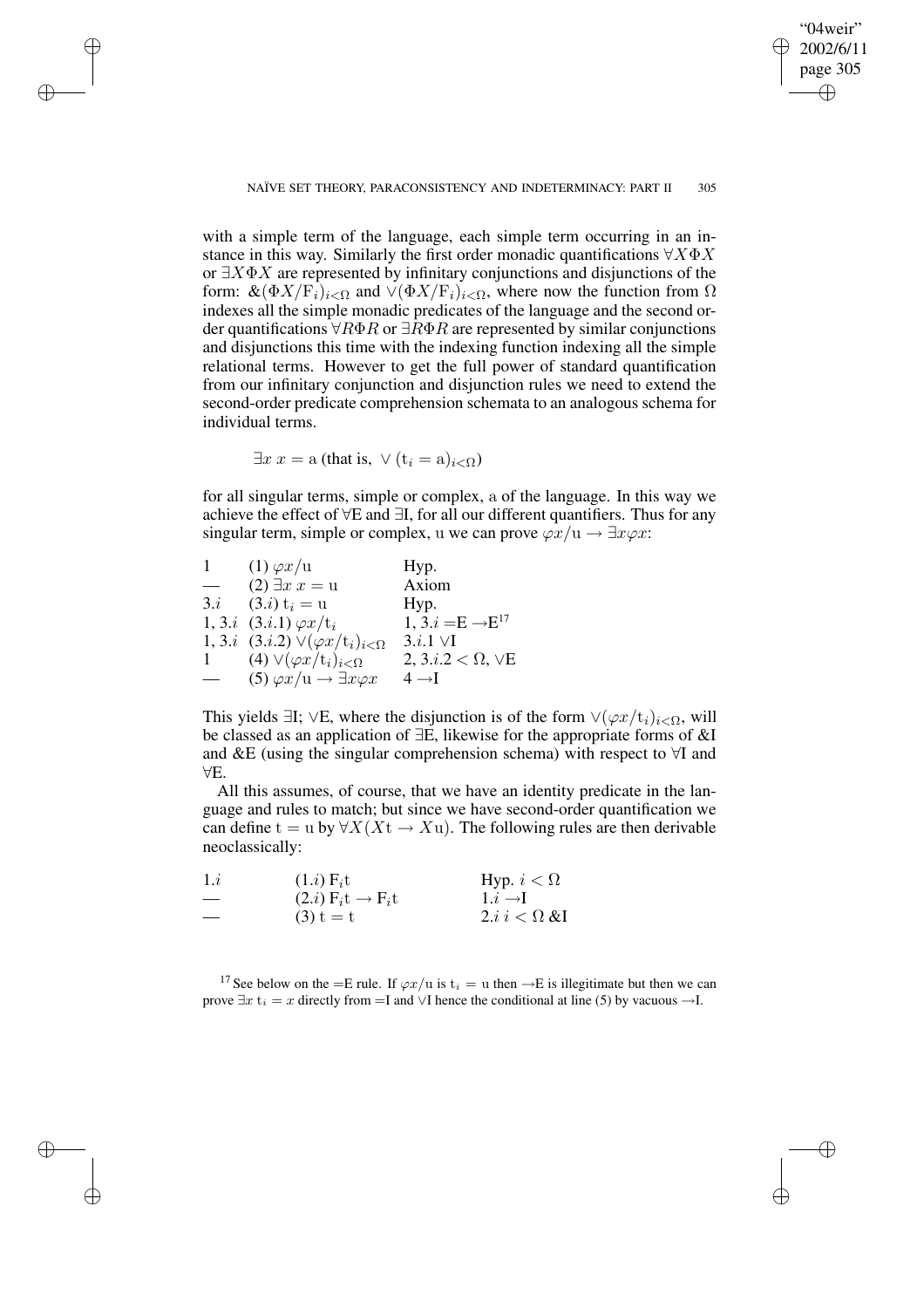✐

306 ALAN WEIR

| Δ              | $(1) t = u$                                              | Given           |
|----------------|----------------------------------------------------------|-----------------|
| Δ              | $(2) \forall X \ Xt \rightarrow Xu$                      | 1 Def. $=$      |
| —              | (3) $\exists X \forall y (Xy \leftrightarrow \varphi y)$ | Comp.           |
| 4              | (4) $\forall y (Fy \leftrightarrow \varphi y)$           | Hyp.            |
| $\overline{4}$ | (5) Ft $\leftrightarrow \varphi t$                       | $4 \forall E$   |
| Δ              | $(6) \tFt \rightarrow Fu$                                | $2 \forall E$   |
| $\Delta$ , 4   | $(7) \varphi t \rightarrow Fu$                           | 5,6 Trans.      |
| 4              | $(8) \mathrm{Fu} \leftrightarrow \varphi \mathrm{u}$     | $4\,\forall E$  |
| $\Delta$ , 4   | $(9) \varphi t \rightarrow \varphi u$                    | 7,8 Trans.      |
| Л              | $(10) \varphi t \rightarrow \varphi u$                   | $3.9 \exists E$ |

This rule then enables us to prove by  $\rightarrow$ E an =E rule of the form:

| Г                                  | $(1) \varphi t$          | Given                                         |
|------------------------------------|--------------------------|-----------------------------------------------|
| Δ                                  | $(2) t = u$              | Given                                         |
| $\Sigma_i$                         | $(3)$ Det P <sub>i</sub> | $\forall P_i \in \Gamma \cap \Delta, i \in I$ |
| $\Gamma, \Delta, \bigcup \Sigma_i$ | $(4)$ $\varphi$ u        | 1,2 [3. <i>i</i> ] = E                        |
| $i \in I$                          |                          |                                               |

We can also derive the symmetry (=Symm.) — $\forall x \forall y (x = y \rightarrow y = x)$  and transitivity (=Trans.) of identity under the given definition. Symmetry is direct from the  $=E$  rule as is Transitivity in the form:

 $\forall x \forall y \forall z (x = y \rightarrow (y = z \rightarrow x = z)).$ 

One last proof-theoretic matter which should be looked at is mathematical induction. One might think that there will be no need for induction in an infinitary language like L. Thus instead of inductive proofs that e.g. commutativity holds for each natural number, with respect to all others, one simply has brute proofs for each number, with the property of being a number characterised by an infinite disjunction of the form  $x = 0 \vee x = 1...^{18}$  However this is too sweeping a response. To be sure, if there are proofs for each number that it has some property  $\varphi$ , this will give us, by infinitary &I,  $\forall n\varphi$ that is  $\&\varphi n_{i,i\in\omega}$  where the  $n_i$  are all the canonical numerals. But that is not quite what we usually want, we want an explicit statement of the form  $\forall x$ (Num  $x \rightarrow \varphi x$ ), where x ranges over everything, i.e. we need a regular conjunction (of conditionals) over all simple terms and where Num  $x$  is the

✐

✐

✐

<sup>&</sup>lt;sup>18</sup> See Gödel's comments on infinitary languages in 'Russell's Mathematical Logic' in Paul Schilpp (ed.) *The Philosophy of Bertrand Russell*, Third Edition (London: Harper & Row, 1963).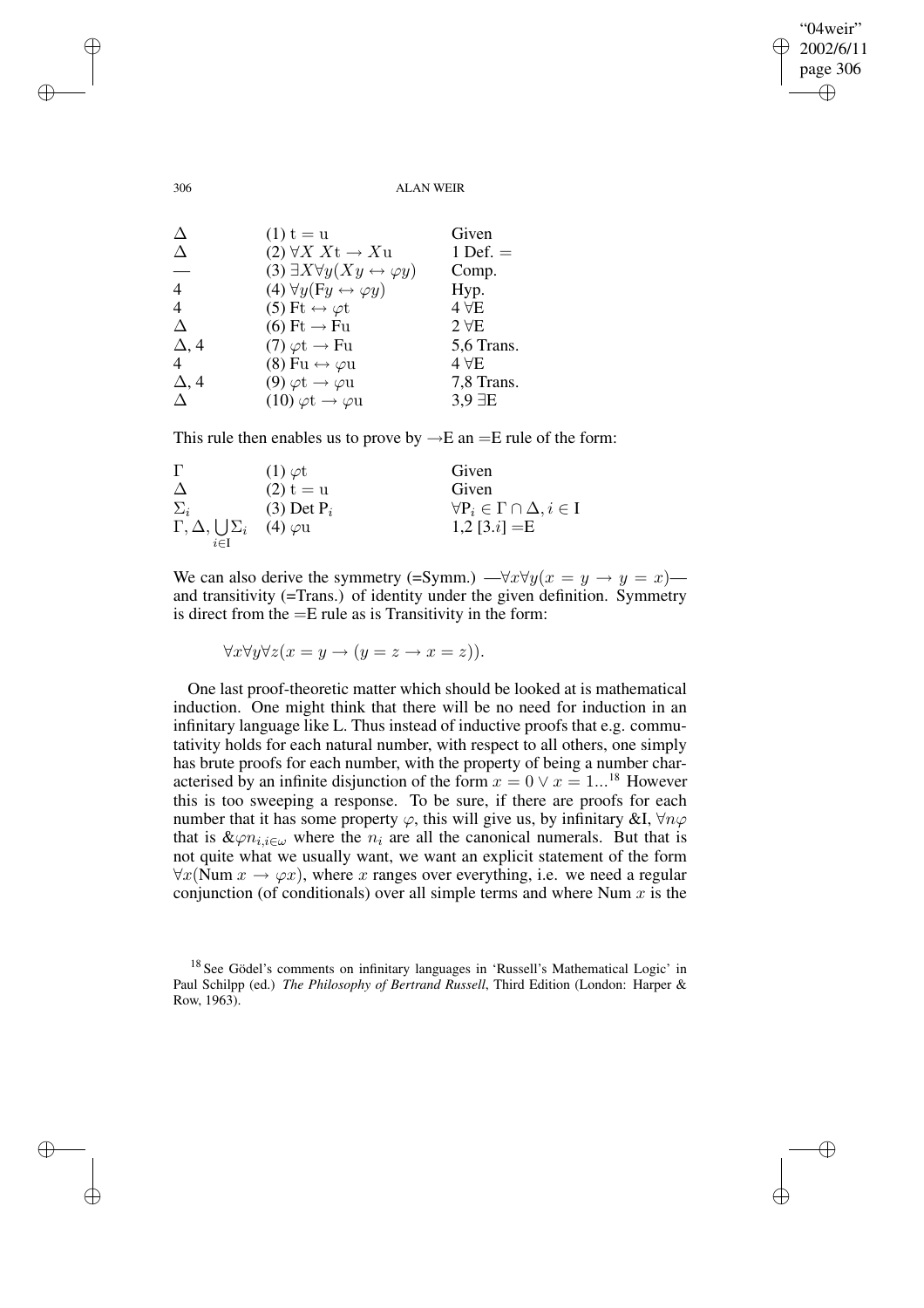✐

standard inductive characterisation of being a number:

 $\forall F((F0 \& \forall y (Fy \rightarrow Fy')) \rightarrow Fx)$ 

Now we can get that if we can prove that

✐

✐

✐

✐

 $(i)\forall x$ (Num  $x \leftrightarrow x = 0 \lor x = 1...$ );

indeed the left to right direction is enough for then we need only assume Num t and use ∨E on the r.h.s. taken together with the proof of  $\&\varphi n_{i,j\in\omega}$ . But the obvious proof here of  $(i)$  will be an infinitary version of a standard inductive proof. Moreover the typical basis we will have for supposing that there exists an infinitary &I proof of  $\&\varphi n_{i,i\in\omega}$  and other formulae of that type will be quasi-inductive in the sense that we will be able to show informally that for each term numeral  $n$  (to take the simple number-theoretic case as an example), we can extend a proof of  $\varphi t$  to one of  $\varphi t'$ .<sup>19</sup> There will, however, be one important difference. Where in a standard inductive proof one has an inductive step or steps in which one supposes for the sake of argument that some inductive hypothesis is true —that  $\varphi$  holds of n, n a parameter in the above example— in the infinitary case one will have rather an *Induction Theorem*. That is, for each numeral there will be a *proof* of  $\varphi$ n and that proof, one informally sees, will be a proper sub-proof of an extended proof of  $\varphi$  for n', the extension pretty much the same as the move from  $\varphi \hat{n}$  to  $\varphi n'$  in a standard inductive step in finitary logic.

Finally, then, the definition of proofhood. As remarked proofs are to be identified with strings of sequents, that is with functions from some initial segment of the ordinals whose images are sequents. These are ordered pairs consisting of a premiss set and a wff and are represented by  $X \Rightarrow P$ . We characterise the subset of strings which are genuine proofs recursively by a clause of this sort:

 $\pi \in \text{PROOF} \leftrightarrow \exists \alpha \text{ Ord } \alpha \& \sim \text{Limit } \alpha \& \forall \beta \leq \alpha$  $\pi(\beta) = A \Rightarrow A \vee$  $\vee \pi(\beta) = T \Rightarrow A$  for A an axiom<sup>20</sup>

 $19$  But it would be wrong to respond that, if so, why do we not simply make do with the indubitably finite, informal proof. For this is an informal proof of a mathematical existence claim, here of the existence of the abstract structure of some particular formal proof. And it will often be that this claim is only correct if the proof system and language are infinitary.

 $20$  That is, an instance of one of the axiom schemata of singular term or predicate comprehension, or of naïve set comprehension or an instance of Ant/Det or Maximin or a member of AXDET.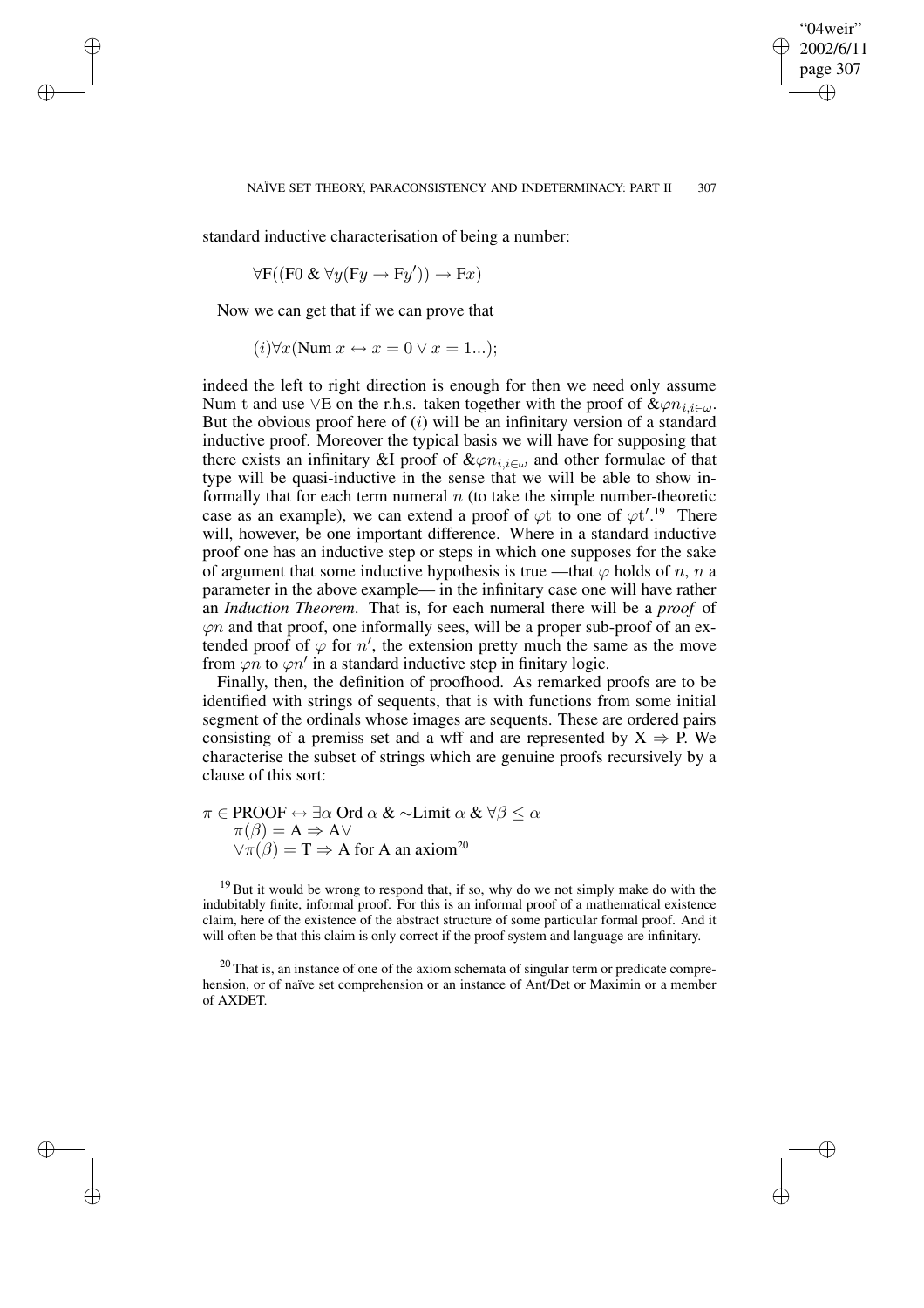✐

308 ALAN WEIR

$$
∀∃Iπ(β) = X ⇒ Ai, i ∈ I & ∃γ < β s.t. π(γ) = X ⇒ & Ai i ∈ I ∨ …21 \n∀∃Iπ(β) = Ui∈IXi ⇒ & Ai i ∈I & ∀i ∈ I, ∃γ < β s.t. π(γ) = Xi ⇒ Ai \n∀∃I, J(π(β) = X, Ui∈IYi, Uj∈JZj ⇒ C \n& ∃γ < β s.t. π(γ) = X ⇒ ∨Ai i ∈I \n& ∀i ∈ I, ∃δ < β s.t. π(δ) = Yi, Ai ⇒ C \n& ∀B ∈ X ∩ Ui∈IYi, ∃ε < β ∃j ∈ J, π(ε) = Zj ⇒ Det B) \n& (X ∪ Ui∈IYi) ∩ Uj∈JZj = ∅√ \n∃I(π(β) = X, Y Ui∈IZi ⇒ C & \n& ∃γ, δ < β s.t. π(γ) = X ⇒ A & π(δ) = Y ⇒ ∼A \n& ∀B ∈ X ∩ Y, ∃δ < β ∃i ∈ I s.t. π(δ) = Zi ⇒ Det B)22 \n& (X ∪ Y) ∩ Ui∈IZi = ∅√ \nπ(β) = X, Uj∈JYj ⇒ Ai i ∈ I → B & ∃γ < β π(γ) = \nX, {Ai i ∈ I} ⇒ B & ∀C ∈ X, ∃δ ≤ β ∃j ∈ J s.t. \nπ(δ) = Yj ⇒ Det C & X ∩ Uj∈JYj = ∅√ \n∃I, J, K(π(β) = Ui∈IXi, Y, Uj∈JZj, ⇒ B & \n∃γ < β s.t. π(γ) = Y ⇒ Ai
$$

### 3. *Soundness and Completeness*

The next task is to prove soundness and completeness theorems for the formalised system L which is our regimentation of naïve set theory. The the- $\text{ory}^{23}$  of L is to be a semantically closed theory since resort to ascent up hierarchies is firmly eschewed; what is required, then, is an informal demonstration that there are, in L, soundness and completeness proofs for L. First, however, we need to develop a semantics for L in order to pair semantics notions with those from proof theory. Our highly impredicative form of second-order comprehension permits a recursive definition of truth by ensuring that there is some property P —for familiarity let us instantiate the variable with 'True'— satisfying:

True  $x \leftrightarrow x = \underline{Ft} \& \underline{Ft} \lor x = \underline{Rtu} \& \underline{Rtu} \lor ...$  [through all the atoms]

<sup>21</sup> Similarly for the other 'singular premiss' rules:– ∨I, MM, ∀E, ∃I, ∼I, Expansion,  $\epsilon I$ ,  $\epsilon =$  and Contraposition.

<sup>22</sup> With a similar clause for Transitivity.

 $23$  I will treat L ambiguously as both the language of the theory and the theory itself, the ambiguity being harmless in this context.

✐

✐

✐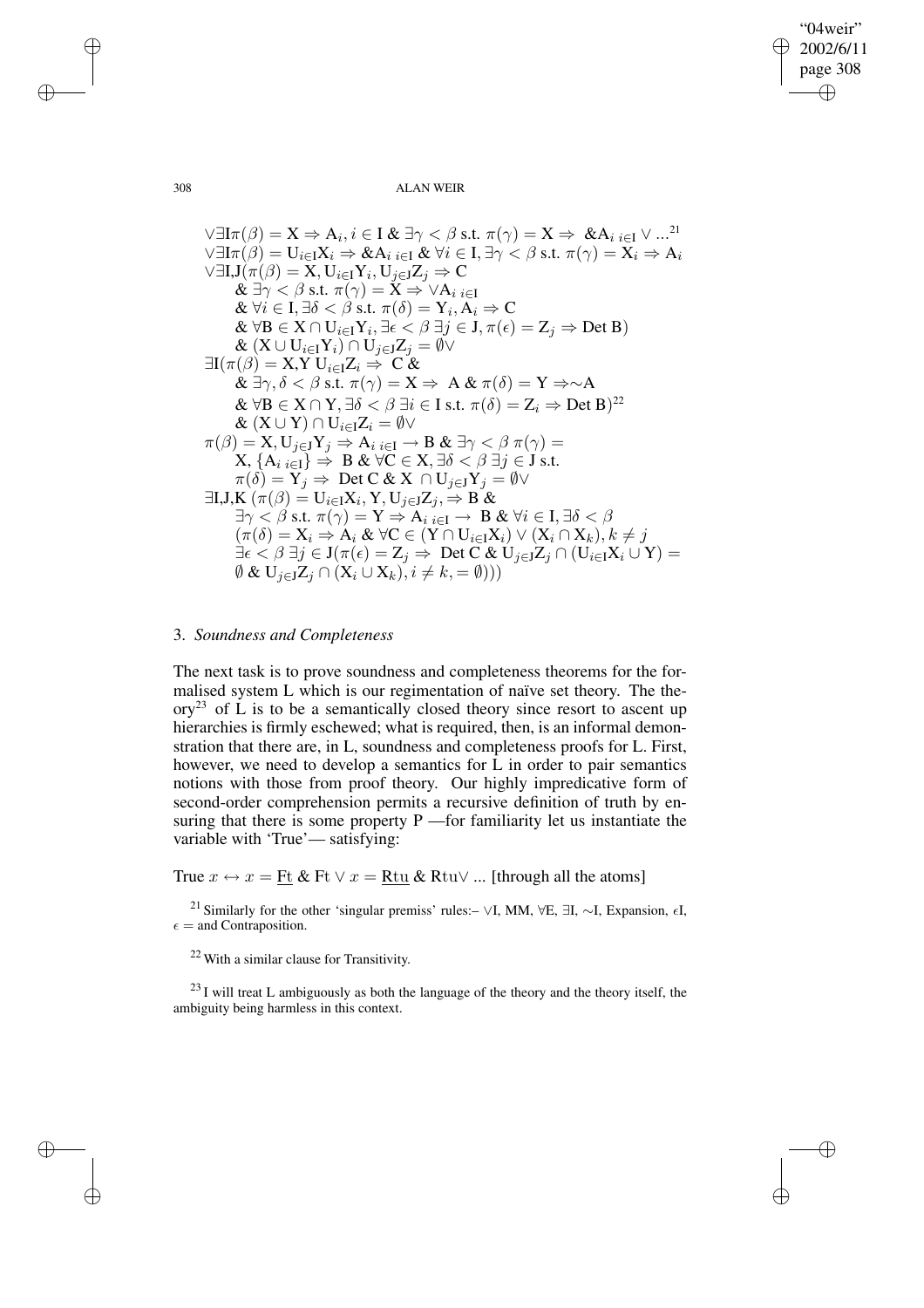✐

∨ Neg  $x \& \forall$  [or ∃]  $y$  in  $x, \sim$ True  $y$  $\vee$  Conj x &  $\forall y(y \text{ in } x \rightarrow \text{True } y)$  $∨$  Disj  $x$  &  $\exists y(y \text{ in } x \& \text{True } y)$ ∨ Cond x &  $\&(((\&(\text{Ant } u_m x \leftrightarrow \vee(u_m = t_i)[i \in I])[m \in \Omega])$ & True  $t_i)_{[i \in I]} \rightarrow \forall z (Cons\ z \ x \rightarrow True\ z))$ )  $I \in P(\Omega)$ 

Some explanation is in order. The first clause deals in 'brute' fashion with truth for atoms. $24$  Of course, we could have replaced conjuncts such as  $x = \underline{F}t \& Ft$  with  $x = \underline{F}t \& f(t) \in f(F)$  (or indeed  $g(t) \in g(F)$ , for any interpretation function  $g$ , thus generalising to a notion of truth relative to a possibly 'unintended' interpretation function q). A fair amount of obvious detail has been skipped here —in particular definitions of syntactic notions such as x is a conjunction (Conj x), y is an immediate constituent of x (y in x),  $x_i$  is an antecedent of conditional x (Ant  $x_ix$ ), y is a consequent of conditional x (Cons  $yx$ ) and so on. These definitions will ensure we have such theorems as:

$$
\vdash \text{ Ant tu} \rightarrow \exists x, y \text{ u} = \langle \rightarrow, x, y \rangle \& t \in x
$$

The right conjunct of the final clause

✐

✐

✐

✐

 $\&((\&(\text{Ant } u_m x \leftrightarrow \vee(u_m = t_i)[i \in I])[m \in \Omega] \& \text{ True } t_i)_{[i \in I]} \rightarrow$ 

 $\forall z (Cons z x \rightarrow True z))$ ]  $\in P(\Omega)$ 

is a conjunction in which we go through all subsets of the set of simple terms.<sup>25</sup> Each conjunct, indexed by some given subset, is an infinitary conditional whose antecedent contains for each term  $t_i$  in the subset a conjunction one conjunct of which is the claim that  $t_i$  is true, the other being an

<sup>24</sup> Note that if we tried to define truth in general in brute fashion, e.g. by True  $x \leftrightarrow$  $\vee$ ( $x = \varphi_i \& \varphi_i$ )<sub>i∈I</sub> where I is a meta-linguistic set indexing all the canonical names of L wffs, then we run into the problem that the defining formula must have rank ON in V since the component canonical terms are of unbounded rank, and indeed must include the truth formula itself. Hence the formula is not definitely a wff since it is not determinate whether  $ON \in V_{ON}.$ 

<sup>25</sup> Hitherto the metalinguistic notation  $\&(\varphi_i)[i \in I]$  has represented an infinitary conjunction any two conjuncts of which differ solely by substitution of one term indexed by a member of I for another. Here we have a slightly more complex case —the notation  $\&(\psi_I)[I \in P(\Omega)]$ represents a conjunction whose conjuncts differ by virtue of being themselves regular conjunctions, as in the previous sentence, but with the variation occurring across different sets of simple terms. But in this case as before the metalinguistic expression picks out a well-formed formula of L.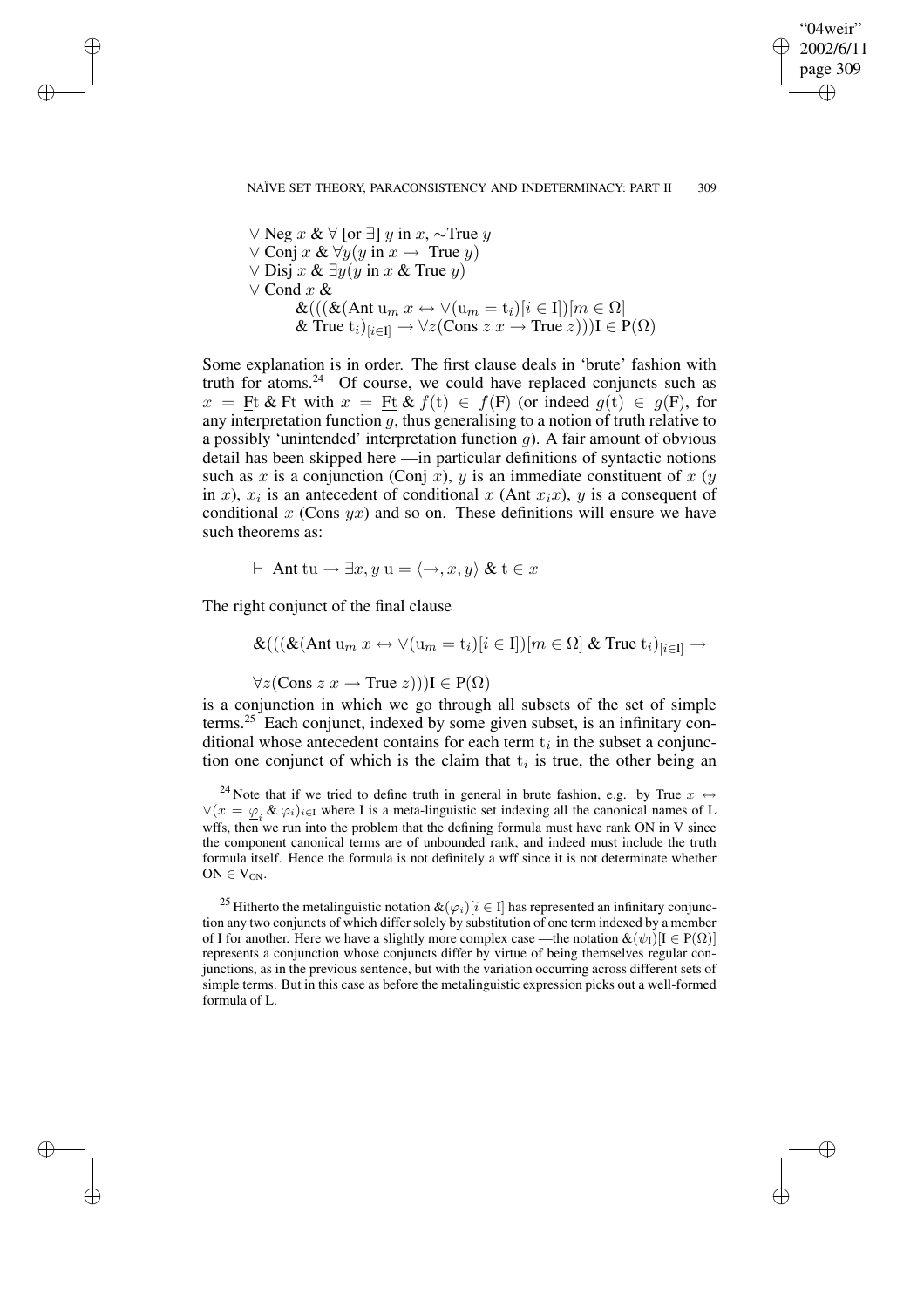"04weir" 2002/6/11 page 310 ✐ ✐

✐

✐

#### 310 ALAN WEIR

infinitary conjunction (the same in each case) expressing the claim that the referents of the simple terms in the given subset are exactly the antecedents of x. The consequent of the infinitary conditional states (relative to the hypothesis given in the antecedent) that if all the antecedent wffs of  $x$  are true then the consequent of  $x$  is true.

Call a wff  $\varphi$  syntactically definite, or *s-definite*, iff  $\psi(\theta)$  is definitely true or definitely false, in the intended interpretation, where  $\psi$  is any syntactic claim and  $\theta$  any sub-formula of  $\varphi$  (this will be tightened up later). Then every instance of the naïve Tarskian schema:

$$
\text{True} \; \underline{\varphi}_i \leftrightarrow \varphi_i
$$

is provable for all s-definite wffs in L (see the Appendix I: Tarskian equivalences). So we could define  $\models \varphi$  by True  $\varphi$  at least for s-definite (mathematical)  $\varphi$ . However granted the Tarskian equivalences we can simply use  $\varphi$  itself to express  $\lceil \varphi \rceil$  is valid (for mathematical  $\varphi$ ) and we will not go wrong, granted those equivalences, over s-definite wffs. Moreover the infinitary conditional enables us to define  $X \models B$  by  $A_{i,i\in I} \rightarrow B$  where the levels of the  $A_i$  in X have some upper bound so that  $A_i|_{i\in I} \to B$  is definitely a wff; in this way, the weak completeness result:– if  $\vdash \varphi$  then  $\models \varphi$  —is in fact equivalent to an apparently stronger result:– if  $X \vdash \varphi$  then  $X \models \varphi$  —for very many sets of wffs X.

Given the above semantics, and with lower case 'true' representing truth in the interpretation selected as 'intended' (and in terms of which the constants T and  $\perp$  are defined) we have restricted meta-theoretic soundness and completeness results:

# THEOREM:

 $\forall \varphi \in \Delta$ ,  $\varphi$  is true iff  $\vdash \varphi$ 

Here  $\Delta$  is the class of all sentences such that every sub-formulae of a member is either definitely true or definitely not true.

*Completeness*: by induction on wff complexity we prove that if  $\varphi$  is definitely true then  $\vdash \varphi$  and if it is definitely not true then  $\vdash \sim \varphi$ .

Atomic case: If A is definitely true then A is a conjunct of T then  $\vdash \varphi$  by &E. If A is definitely not true, then A is a disjunct of  $\perp$  so that ∼A is provable by:

✐

✐

✐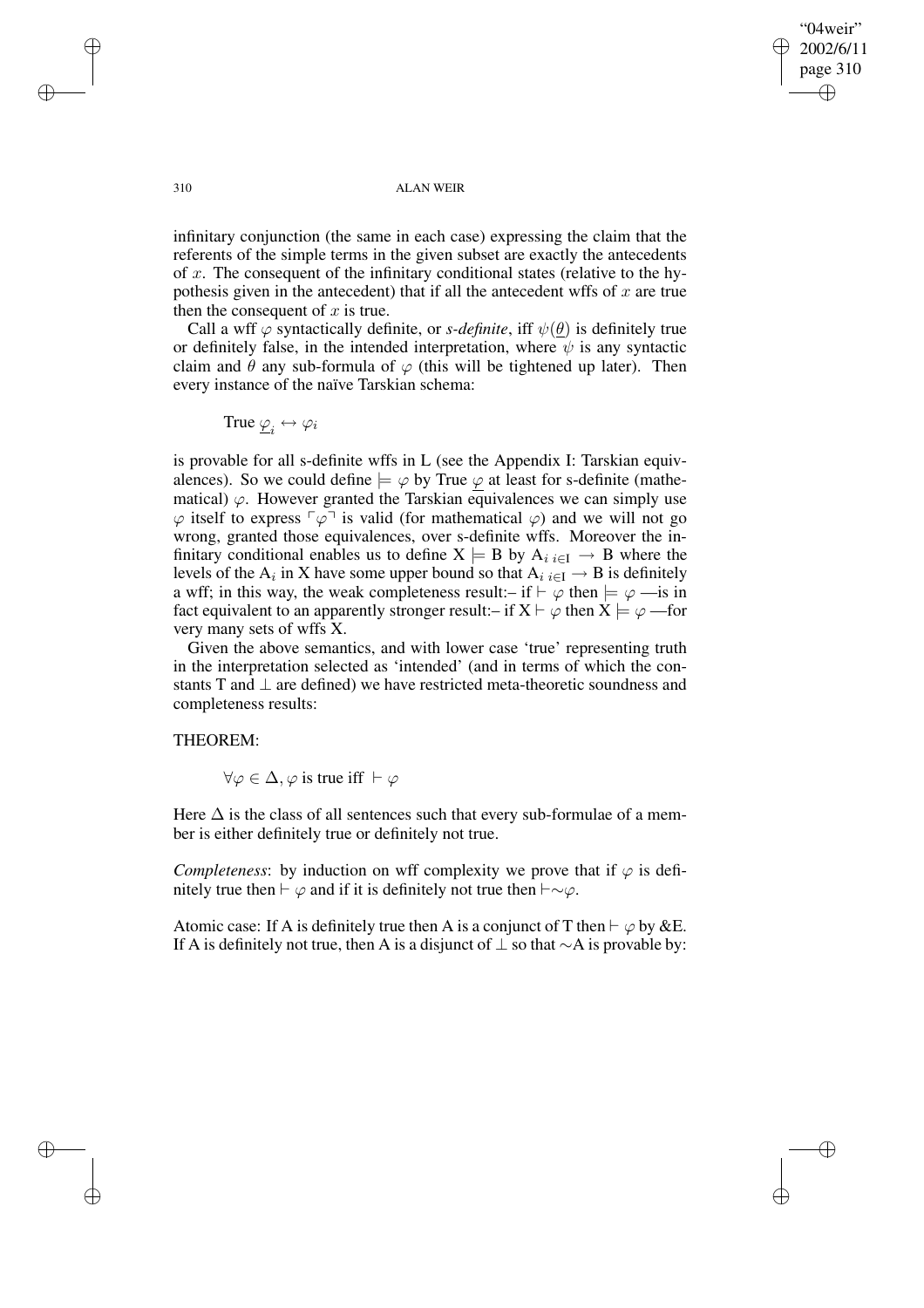"04weir" 2002/6/11 page 311 ✐ ✐

✐

#### NAÏVE SET THEORY, PARACONSISTENCY AND INDETERMINACY: PART II 311

| $(1)$ A       | Hyp.        |
|---------------|-------------|
| $(2)$ $\perp$ | $1 \vee I$  |
| $(3) \sim A$  | $2, \sim I$ |

✐

✐

✐

✐

Inductive clauses:– consider the case for  $\rightarrow$ . If  $A_i \nleftrightarrow B$  is definitely true and in  $\Delta$  then either some  $A_i$  is definitely untrue or B is definitely true. In the first case we have:

|                 | $(1) \sim A_i$                                                     | IН                  |
|-----------------|--------------------------------------------------------------------|---------------------|
| 2               | $(2)$ A <sub>i</sub>                                               | Hyp.                |
| $A_{i i \in I}$ | $(3)$ B                                                            | $1,2 \sim E$ , Exp. |
|                 | $(4)$ A <sub>i</sub> <sub>i<math>\in</math>I</sub> $\rightarrow$ B | $3 \rightarrow l$   |

whilst the second is similar using the provability of B. If, on the other hand,  $A_{i,i\in I} \rightarrow B$  is definitely untrue then since every sub-formula is either definitely true or definitely untrue, all of the  $A_i$  are definitely true and B is definitely not true. Hence the conditional is refutable via:

| $(1)$ A <sub>i</sub> $_{i\in I}$ $\rightarrow$ B | Hyp.                                  |
|--------------------------------------------------|---------------------------------------|
| $(2.i)$ A <sub>i</sub>                           | IH, $i \in I$                         |
| $(3)$ B                                          | 1,2. <i>i</i> $i \in I \rightarrow E$ |
| $(4) \sim B$                                     | IН                                    |
| $(5)$ $\perp$                                    | $3.4 \sim E$                          |
| $(6) \sim (A_{i i \in I} \rightarrow B)$         | 5. $\sim$ I                           |

Corollary: For  $\varphi \in \Delta$ ,  $\vdash \varphi$  or  $\vdash \sim \varphi$ . Proof: Every  $\varphi$  in  $\Delta$  is either definitely true or definitely not true. ❏

Hence if the language of arithmetic is in  $\Delta$ , as seems plausible, then all arithmetic truths are neoclassically provable in naïve set theory; if the language of ZFC is in  $\Delta$  then all truths of ZFC set theory are provable.<sup>26</sup>

*Soundness*: by induction on proof length. Since the key sentences belong to ∆, the proof can use the classical reasoning of the soundness proofs for Lukasiewiczian semantics (but with the simplification that untruth and falsity are equated). Again consider the case for the basic  $\rightarrow$  rules, in particular the trickier falsity preservation directions:

<sup>&</sup>lt;sup>26</sup> Of course many theorems of ZFC, e.g. the Axiom of Foundation, will fail as usually expressed. But they will hold relativised to  $V_{\kappa}$ , for inaccessible  $\kappa$ .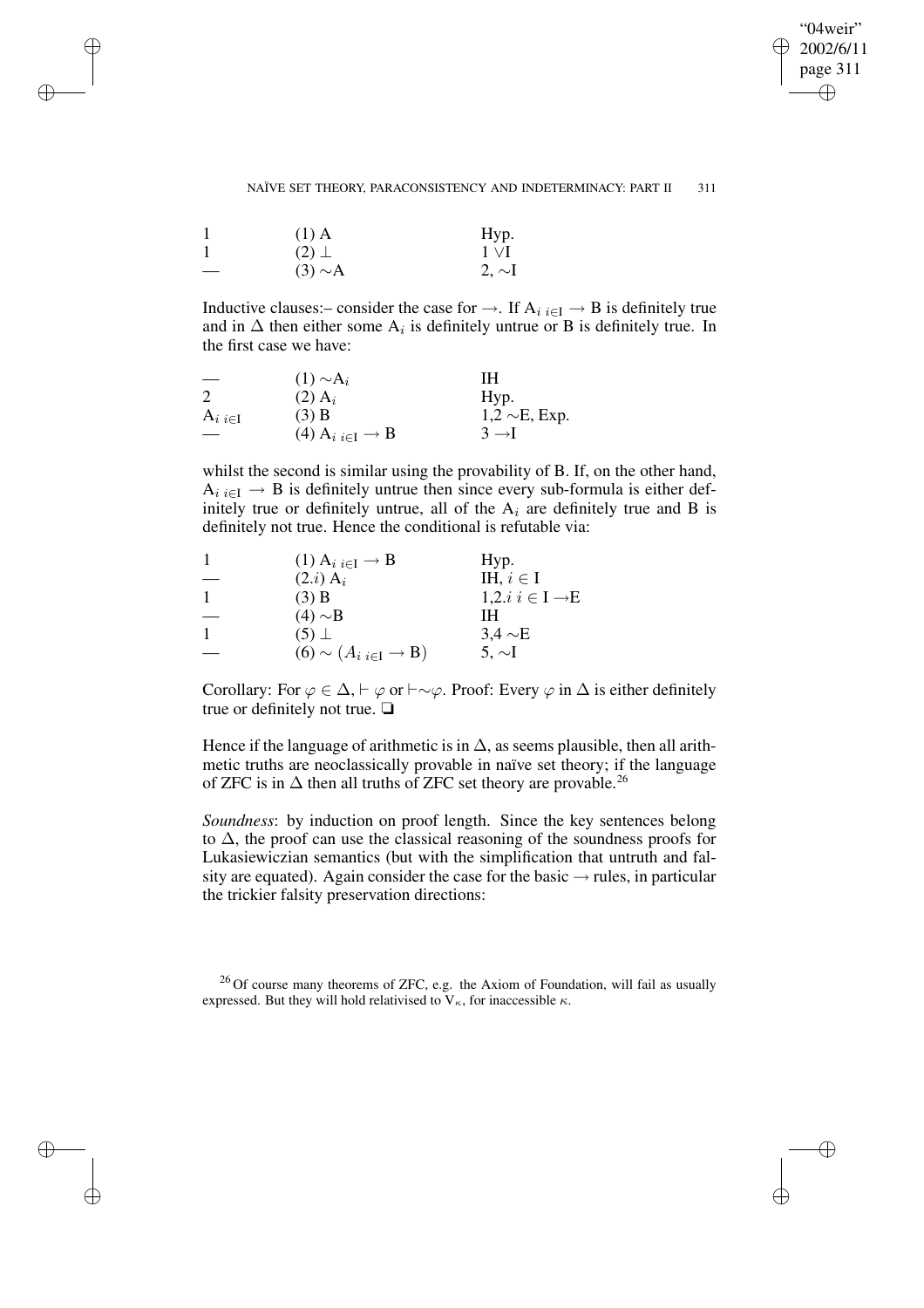"04weir" 2002/6/11 page 312 ✐ ✐

✐

✐

#### 312 ALAN WEIR

 $\rightarrow$ I:  $X, A_{i}{}_{i\in I}$  (1) B Given  $Y_{j\,j\in J}$  (2.j) Det C for all C  $\in X$  $X, \bigcup$ j∈J  $Y_j$  (3)  $A_i$ <sub>i∈I</sub>  $\rightarrow$  B 1, [2.*j*]  $j \in J \rightarrow I$ 

where  $X \cap \bigcup$ j∈J  $\mathrm{Y}_j = \emptyset.$ 

*Falsity Preservation*: Suppose  $A_i_{i \in I} \rightarrow B$  is false (untrue) and all of X, but P are true. Since  $A_i$  i∈I  $\rightarrow$  B belongs to  $\Delta$ , it follows from the fact that it is untrue that all of the  $A_i$  are (definitely) true but B is (definitely) untrue. The inference here is from

Not: [if all of the  $A_i$  are true then B is true and if B is untrue and all of the  $A_i$  but  $A_j$  are true then  $A_j$  is untrue]

to

Either: Not [if all of the  $A_i$  are true then B is true] or Not: [if B is untrue and all of the  $A_i$  but  $A_j$  are true then  $A_j$  is untrue]

For the first disjunct it follows (here we require that  $A_i$ <sub>i∈I</sub>  $\rightarrow$  B is in  $\Delta$  so questions of truth for all its components are determinate) that all of the  $A_i$ are true but B is untrue, whence, by the correctness of line 1, P is false.

For the second disjunct, it follows in like fashion that B is untrue, all of the  $A_i$  but  $A_j$  are true and  $A_j$  is also true so the conclusion is the same.

→E:  $X_i$  (1.*i*)  $A_i$  Given,  $i \in I$ Y (2)  $A_i$ <sub>i∈I</sub>  $\rightarrow$  B Given Z U k (3.k) Det C<sub>j</sub>  $\forall C_j \in \Sigma$ i∈I  $\mathrm{X}_i, \mathrm{Y}, \ \bigcup$ k∈K  $Z_k$  (4) B 1.i i ∈ I, 2, 3.k, k ∈ K, →E

where  $\Sigma$  is the set of all wffs which either belong to  $\bigcup X_i \cap Y$  or else bei∈I long to  $X_i \cap X_k$  for some  $i \neq k$  and where  $\bigcup$ j∈J  $\mathrm{Z}_j\cap(\bigcup$ i∈I  $X_i \cup Y) = \emptyset$  and U j∈J  $Z_j \cap (X_i \cup X_k) = \emptyset$  for  $i \neq k$ .

*Falsity Preservation*: Suppose B is untrue and all wffs in  $\bigcup$ i∈I  $\mathrm{X}_i,$  Y,  $\bigcup$ k∈K  $\mathrm{Z}_k$ other than P are true. Since  $A_i_{i \in I} \to B \in \Delta$ , either all of the  $A_i$  are true or one at least is untrue. If the first holds,  $A_{i i \in I} \rightarrow B$  is untrue,  $P \in Y$  and is untrue by line (2). If the second disjunct is the case and  $A_i$  is untrue then P

 $\in$  X<sub>j</sub> and is untrue by line 1.j.  $\Box$ 

✐

✐

✐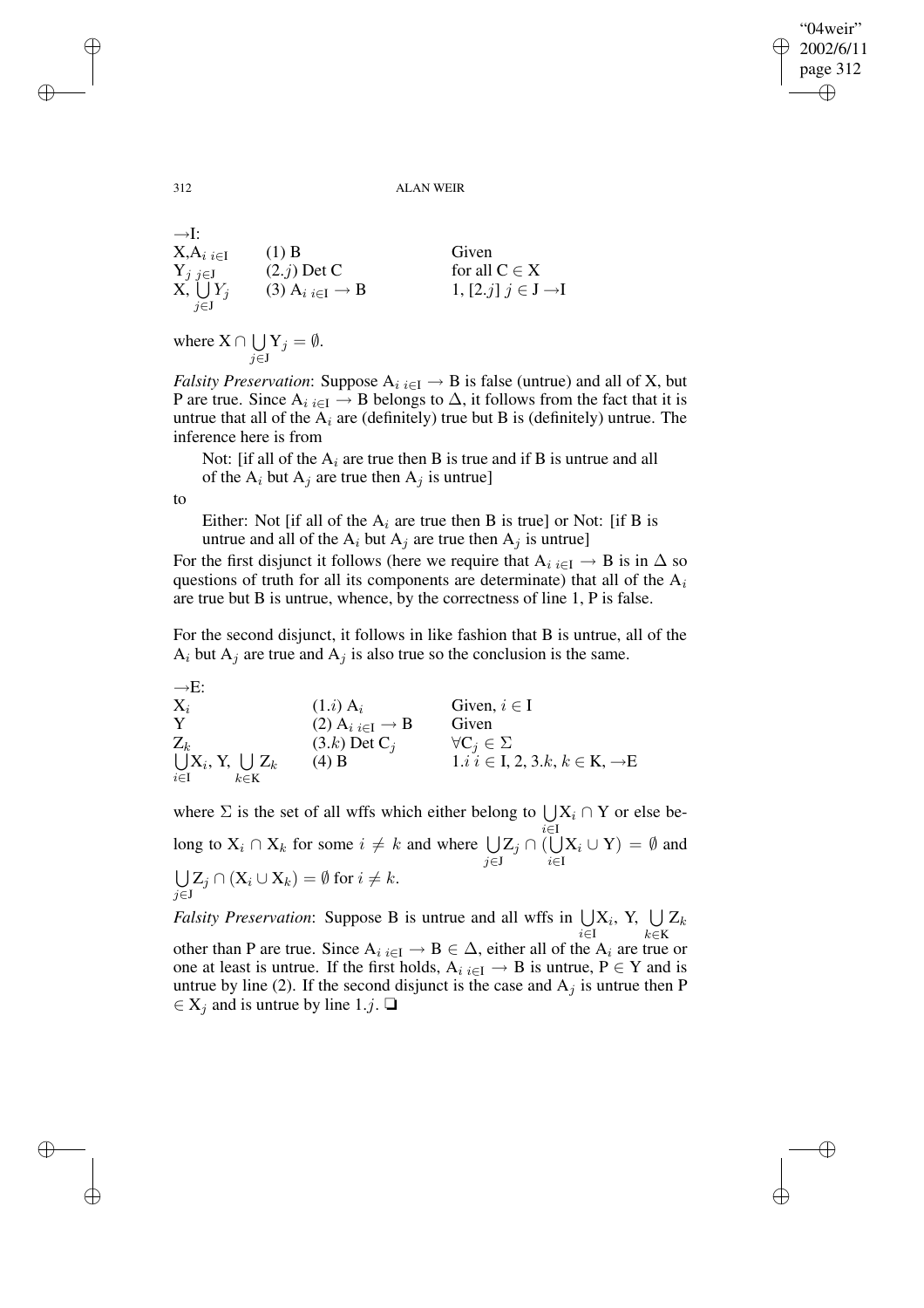NAÏVE SET THEORY, PARACONSISTENCY AND INDETERMINACY: PART II 313

✐

✐

✐

✐

04weir" 2002/6/11 page 313

✐

✐

✐

✐

But these soundness and completeness results are restricted to the classical sector of the language  $\Delta$  where all wffs are determinate. Since our reasoning in the naïve theory deals with indeterminate sentences and, particularly when interpreting the theory, with classes such as U, ON and V concerning which many matters are indeterminate, we need to extend the soundness result. We need also to show how soundness and completeness results are provable for L from within L, if L is to have the semantic closure property which any stable theory ought to have.<sup>27</sup> In fact, as our troubles at the beginning of section 2 showed, soundness from within is the only way we will be able to generalise the result. It is necessary, first of all, to show that L can express its own syntax and proof theory. We note firstly that every member  $x$  of the universal set U has a 'primitive' name  $\lceil x \rceil$ , this being the converse image of  $f_1$  the restriction of our 'intended' interpretation  $f$  to the simple terms. Moreover the informal specifications of syntactic properties and relations e.g. being a wff, being an  $\lambda$ -sized conjunction each of whose conjuncts is a relational predication one of whose terms occurs in the set X, and so on can clearly be formalised themselves in L so that all our syntactic notions are definable in L.

Let the empty set be canonically named by some fixed simple term  $\nabla \varnothing$ which designates it in the intended interpretation; write this CAN  $\mathcal{O}^{\neg} \mathcal{O}$  is canonically named by  $\lceil \emptyset \rceil$ )and extend the definition of CAN via the recursive definition (instance of set comprehension)

$$
\begin{array}{ll}\n\text{CAN}xy \leftrightarrow & x = \emptyset \& y = \ulcorner \emptyset \urcorner \lor \\
& \lor (\exists I \ y = \ulcorner \epsilon v (\forall w (w \in v \leftrightarrow \lor (w = z_i))) \urcorner [i \in I], \& \\
& \& \forall i \in I, \exists t \in x \ \text{CAN} t z_i \& \\
& \forall t \in x, \exists i \in I \ \text{CAN} t z_i \& \n\end{array}
$$

Thus a class term canonically names a class if it lists (perhaps infinitely), by means of a disjunction of identity statements, all its members each designated by one of its canonical names. There will be infinitely many such terms for each  $x$  which is canonically named, of course, but using epsilon terms we can specify a unique canonical name as  $\epsilon w(CANxw)$  and represent the canonical name of x meta-theoretically by  $\underline{x}$ . Every member of V has a canonical name.

<sup>27</sup> See again my 'Naïve Set Theory is Innocent!' op. cit.

<sup>28</sup> Here logical symbols such as "=" and " $\rightarrow$ " are used ambiguously as both as parts of the mathematical English of the metalanguage and as names of the corresponding operators in the object language.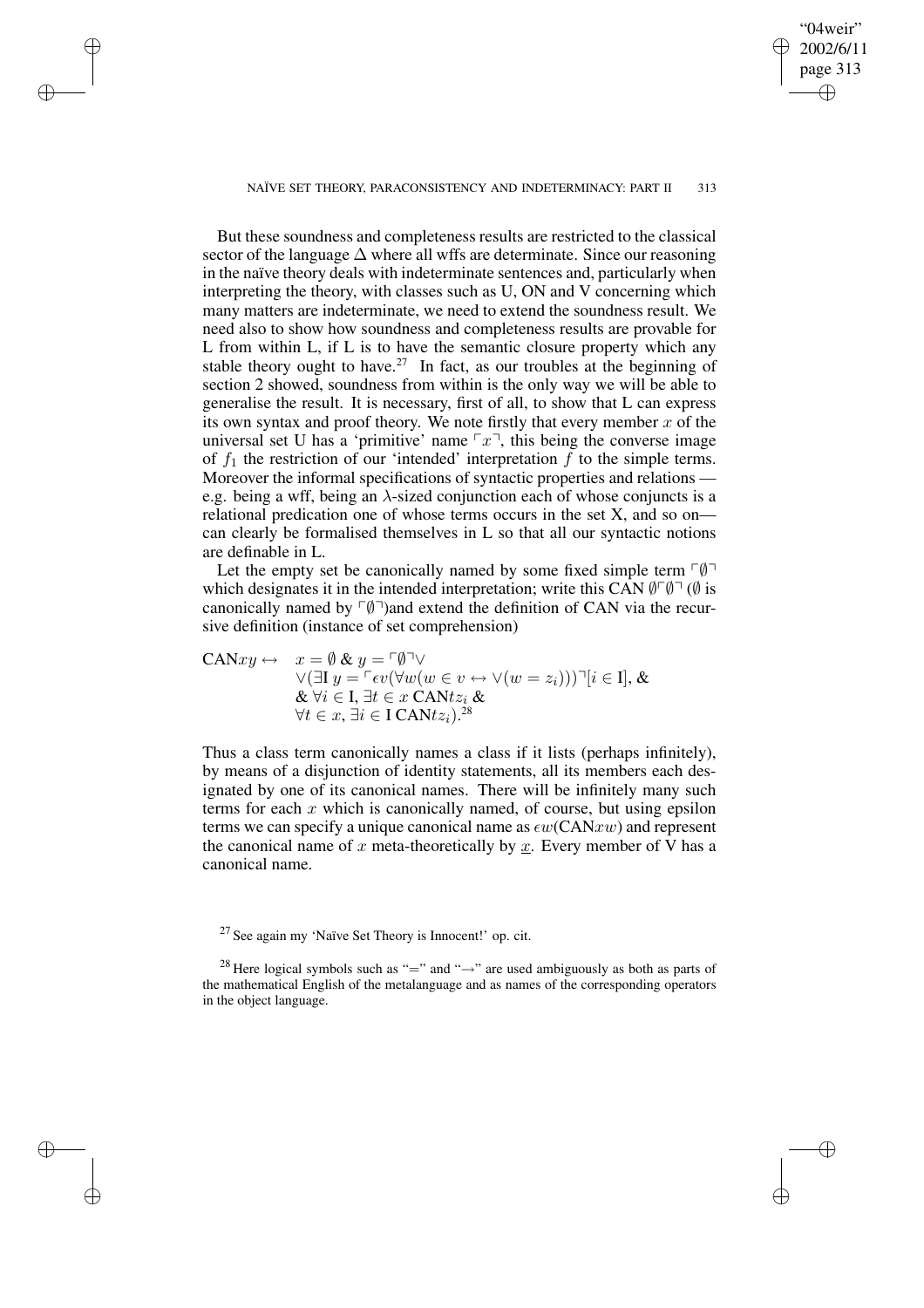✐

314 ALAN WEIR

Proof. Suppose for all  $\beta < \alpha$ ,  $\forall x \in V_{\beta}$ ,  $\exists y \in Nxy$ . Let a be an arbitrary member of  $V_\alpha$ ; from the definition of  $V_\alpha$ , each member y of a belongs to some  $V_\beta$  as above, (if a has no members then  $CNa^{\square}(\emptyset)$ ). Hence by IH for each such y there is a z with CNyz so that y exists for each such y and hence  $\sqrt{v} = y^{\dagger}$  exists for each such y. Letting the index class I be just the class of all y in a, hence I = a, we get the existence of an infinitary disjunction  $\varphi$  of the form:  $\forall \forall w = y^{\top}, \forall y \in I$ . The class term  $\{w : \varphi\}$  is thus an expression which lists all and only the canonical names of members of a in an infinite disjunction of the type specified in the definition of CAN. For any  $y$  in I, there is a t such that CANty namely y and for any t in a there is y in I with CANty namely y once again.  $\Box$ 

As promised in section 2, I will extend the use of the metalinguistic device of underlining so that where  $\lceil \varphi \rceil$  is a (perhaps complex) metalinguistic term referring (under assignments to any component parameters) to an object language expression  $x, \lceil \varphi \rceil$  refers (under the same assignment to parameters) to an object language canonical name  $\epsilon w$ (CANtw) where t refers to x in the intended interpretation (here we presuppose some choice function over canonical names). Thus, e.g.  $A \rightarrow B'$ , refers, given an assignment of wff x to 'A' and wff y to 'B' to some object language term  $\epsilon w(CANtw)$  where t refers in the intended interpretation to the string whose first term is the conditional, second term is  $x$  and third term is  $y$ .

### V *completeness*.

Our first completeness theorem shows us that naïve set theory in L decides all 'positive' questions of identity and membership in V.

# THEOREM:  $\forall y \in V$ , if  $x \in y$  then  $\vdash x \in y$ ; if  $x = y$  then  $\vdash x = y$ ;

Proof: If  $x \in y$  then  $v = x$  is one of the disjuncts in the class term which is y hence by =I,  $\vee$ I and set comprehension  $\vdash x \in y$ . If  $x = y$  then by the uniqueness of canonical names  $\underline{x} = y$  hence  $\vdash x = y$  by  $=I$ .  $\Box$ 

We do not have the negative halves of these principles and a consequence of this is that our language L is a 'fuzzy' set with it being indeterminate whether certain strings, ON-long strings, for example, are wffs. But this does not leave us incapable of proving negatives, e.g. that string s is not a wff or not a proof. Thus we can prove by induction that no wff starts with two predicate letters, none however long is of the form FF ... . Similarly we can prove by induction that every wff and every proof string is a member of V.

Moreover consider any property  $\varphi x$ . It may well be indeterminate, for many x, whether or not  $\varphi x$  applies to x but we can narrow  $\varphi x$  down to a

✐

✐

✐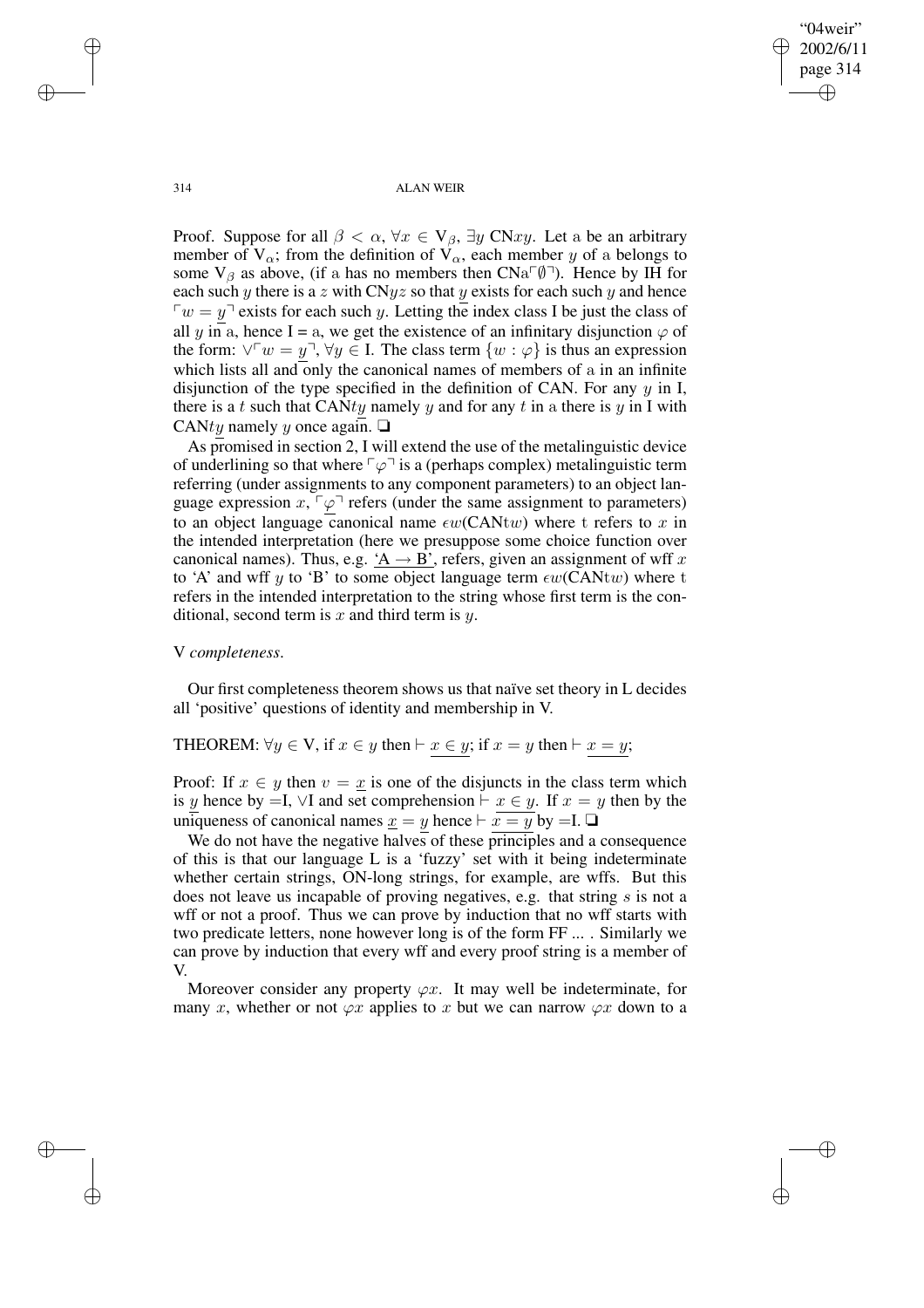✐

#### NAÏVE SET THEORY, PARACONSISTENCY AND INDETERMINACY: PART II 315

'slimmer', more precise property  $\Box$ Definitely  $\varphi x \Box$  defined, as remarked earlier, by  $\Box \varphi x$  (i.e.  $T \to \varphi x$ ). For  $\varphi t$  is true (in the mathematical sector) just when  $\Box \varphi t$  is but when  $\varphi t$  is indeterminate  $\Box \varphi t$  is false:-

|   | $(1) \Box \psi$                              | Hyp.              |
|---|----------------------------------------------|-------------------|
| 2 | $(2) \psi$                                   | Hyp.              |
| 2 | (3) $\psi \vee \sim \psi$                    | $2 \vee I$        |
|   | (4) $\psi \rightarrow (\psi \vee \sim \psi)$ | $3 \rightarrow I$ |
|   | (5) Det $\psi$                               | 1,4 Trans.        |
|   | (6) $\Box \psi \rightarrow$ Det $\psi$       | $5 \rightarrow I$ |

✐

✐

✐

✐

so by contraposition,  $\sim$ Det $\psi \rightarrow \sim \Box \psi$ . By moving from  $\varphi x$  to  $\Box \varphi x$  we extrude the indeterminate elements which are now part of the negative extension of the concept  $\ulcorner$ Definitely  $\varphi \urcorner$ .

Of course higher-order indeterminacy means we may never be able, for a particular  $\varphi$ , to expunge all indeterminacy. Let us define Det<sup>1</sup> P  $\equiv_{df}$  Det P,  $Det^{\beta+1}P \equiv_{df} Det (Det^{\beta}P)$  and Det<sup> $\gamma$ </sup>P, for  $\gamma$  a limit, by

$$
\vee (\&(\text{Det}^{\alpha} P)\beta \leq \alpha < \lambda)0 < \beta < \lambda
$$

(Thus Det<sup> $\lambda$ </sup> P says that P is determinate all the way up to —but without reaching—  $\lambda$  from some point  $\beta$  or other below.)

We can describe P as  $\cdot$ quasi $\alpha$ -determinate' when Det $\alpha$ <sup>+1</sup>P holds and as hyper<sup>α</sup>-indeterminate with ~Det<sup>α+1</sup>P holds (quasi-determinacy and hyperindeterminacy being quasi<sup>1</sup>-determinacy and hyper<sup>1</sup>-indeterminacy). It may be hyper-indeterminate whether or not  $\varphi u$  in which case it will be indeterminate whether or not  $\Box \varphi u$  and though in such a case  $\Box \Box \varphi u$  will be false via :-

|                | $(1)$ $\square \neg \psi$                                                 | Hyp.                   |
|----------------|---------------------------------------------------------------------------|------------------------|
| 2              | $(2)$ $\Box \psi$                                                         | Hyp.                   |
|                | (3) $\Box \psi \rightarrow$ Det $\psi$                                    | Theorem                |
| 2              | (4) Det $\psi$                                                            | $2,3 \rightarrow E$    |
| $\overline{2}$ | (5) Det $\psi \vee \sim$ Det $\psi$                                       | $4\,\mathrm{VI}$       |
|                | (6) $\Box \psi \rightarrow (\text{Det } \psi \lor \sim \text{Det } \psi)$ | $5 \rightarrow I$      |
|                | (7) Det Det $\psi$                                                        | 1,6 Trans.             |
|                | (8) $\Box \Box \psi \rightarrow$ Det <sup>2</sup> $\psi$                  | $7 \rightarrow I^{29}$ |
|                | (9) $\sim$ Det <sup>2</sup> $\psi \rightarrow \sim \Box \Box \psi$        | 8 Contrap.             |

<sup>29</sup> This proof may be generalised to show  $\Box^{\alpha}\varphi \to \mathrm{Det}^{\alpha}\varphi$  with the obvious definition of  $\Box^{\alpha}$ .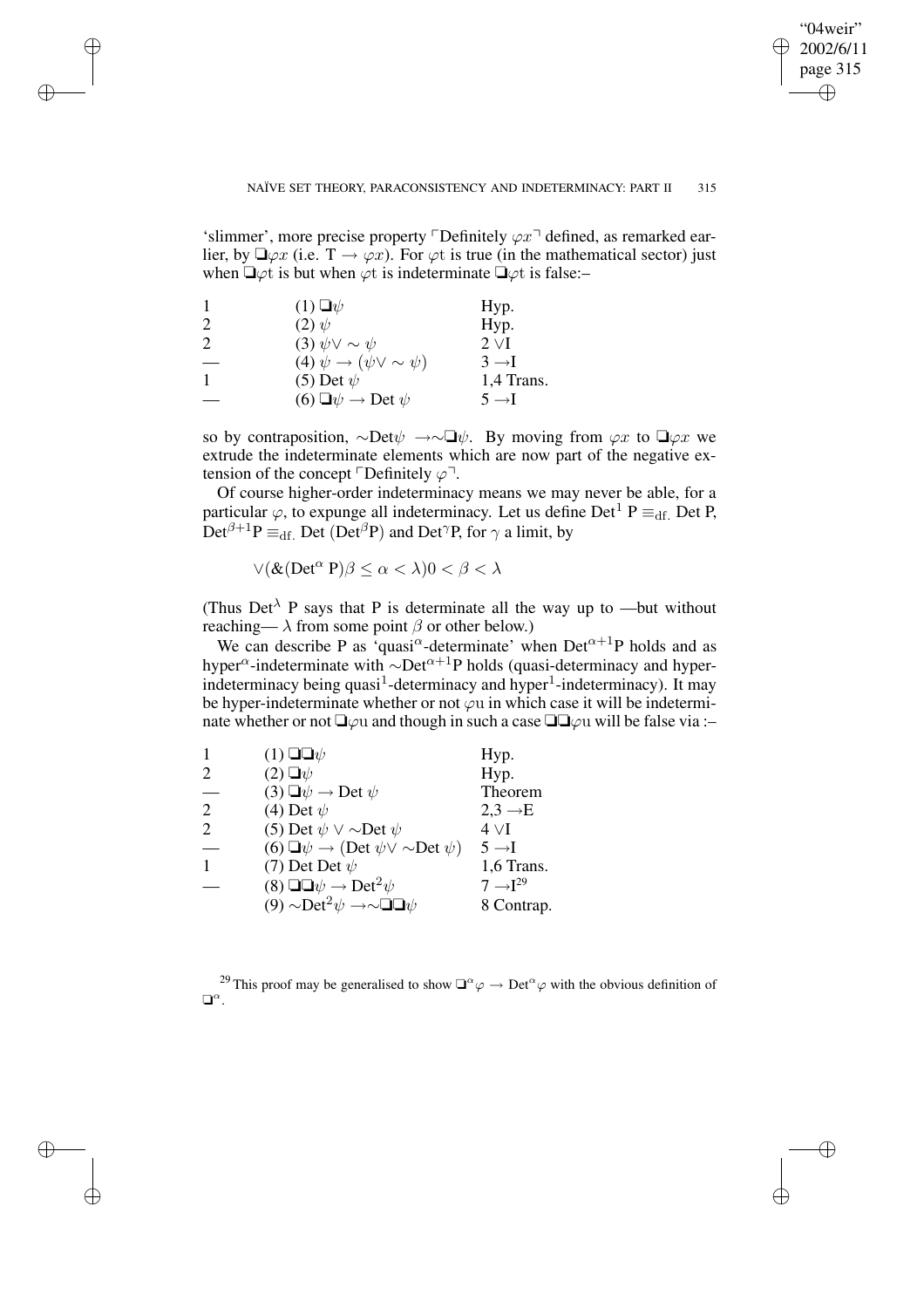$\oplus$ 

✐

#### 316 ALAN WEIR

there may be a hyper<sup>2</sup>-indeterminate m for which  $\square \square \varphi x$  is indeterminate and so on.

Still, though indeterminacy may never be completed expunged by iterating the definitely operator applied to a concept  $\varphi x$  —there is always some x or other such that ∼Det $\Box^{\lambda}\varphi x$ — nonetheless it will never be the case that an object is both definitely  $\varphi$  and definitely not  $\varphi$ . There can be blobs which are not definitely yellow nor definitely red (pace Williamson)<sup>30</sup> but any blob which is on the definitely red/not definitely red boundary (however fuzzy it is) will not be on the definitely yellow/not definitely yellow boundary. Or at any rate, such a principle holds for indeterminacy in the current naïve set theory framework for we have  $\vdash \sim (\Box P \& \Box \sim P)$ :<sup>31</sup>

|   | $(1)$ $\Box P \& \Box \sim P$             | Hyp.                     |
|---|-------------------------------------------|--------------------------|
|   | $(2)$ $\Box P$                            | 1 & E                    |
|   | $(3) \square \sim P$                      | 1 & E                    |
| 1 | (4) $P \rightarrow \sim T$                | 3 Contrap. <sup>32</sup> |
| 5 | $(5) \sim T$                              | Hyp.                     |
| 5 | $(6)$ $\perp$                             | $5 \text{ MM}^{33}$      |
|   | $(7) \sim T \rightarrow \perp$            | $6 \rightarrow I$        |
| 1 | $(8)$ P $\rightarrow \perp$               | 4,7 Trans.               |
|   | $(9) T \rightarrow \perp$                 | 2,8 Trans.               |
|   | $(10)$ T                                  | Hyp.                     |
|   | $(11)$ $\perp$                            | 9, 10 $\rightarrow$ E    |
|   | $(12) \sim (\square P \& \square \sim P)$ | $11 \sim I$              |

Our focus, now, will be on the concepts of definite provability and definite unprovability, that is  $\Box(\vdash \varphi)$  and  $\Box(\text{Not: } \vdash \varphi)$ . By our V completeness

<sup>30</sup> *Vagueness* (London: Routledge, 1994).

<sup>31</sup> In fact we can make do with the weaker  $\vdash$  **</u>**  $\Box$ P → ∼ $\Box$ 

 $32$  Eliding a double negation elimination.

<sup>33</sup> This move is one from a wff of the form  $\sim \& (B_i)[i \in I]$  to one of the form  $\vee (\sim B_i)[i \in I]$ I].

✐

✐

✐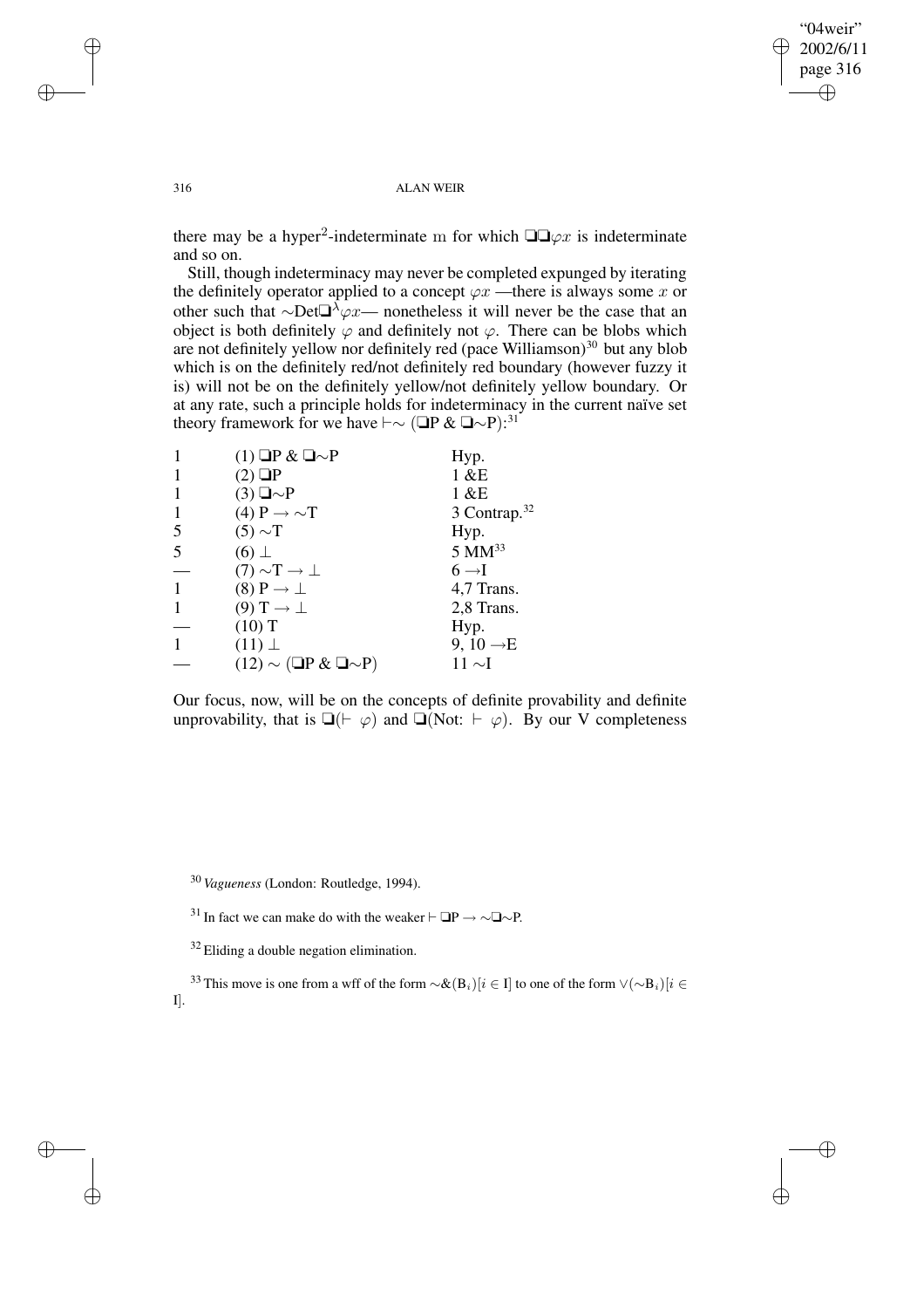✐

#### NAÏVE SET THEORY, PARACONSISTENCY AND INDETERMINACY: PART II 317

result, the classes of determinately provable wffs and of determinately unprovable wffs are represented by two terms, let us say Bew and NBew respectively. So we have: $34$ 

REPRESENTABILITY (REP):

a)  $\Box$ ( $\vdash$  P) then  $\vdash$  Bew P. b)  $\Box$ (Not:  $\vdash$  P) then  $\vdash$  NBew P

(writing, more familiarly, Bew x for  $x \in$  Bew). By the result  $\vdash \sim (\Box P \& )$  $\Box \sim P$ ) we know that for every member of x of U and any term t which stands in the intended interpretation for  $x$ ,

Not:  $\Box(\vdash t) \& \Box(\text{Not:} \vdash t).$ 

holds in the intended interpretation. So by metatheoretic completeness:

Lemma: ∀P,  $\vdash \sim$  (Bew P & NBew P).

Hence we can show that the following soundness result is provable in L for the sub-sector  $\Pi \subseteq L$  such that  $\forall P \in \Pi$ ,  $\Box(\vdash P)$  or  $\Box(\text{Not:} \vdash P)$ .

SOUNDNESS:  $\forall P \in \Pi, \vdash \text{Bew } \underline{P} \rightarrow P$ .<sup>35</sup>

Proof:

✐

✐

✐

✐

| .<br>1         | $(1) \square (+ P)$ or $\square (Not: \vdash P)$ . | Hyp.                                  |
|----------------|----------------------------------------------------|---------------------------------------|
| 2              | $(2) \square (+ P)$                                | Hyp.                                  |
| $\overline{2}$ | $(3) \vdash P$                                     | $2 \rightarrow E$ (from T $\vdash$ T) |
| $\overline{2}$ | $(4) \vdash$ Bew P $\rightarrow$ P                 | $3 \rightarrow I$                     |
| 5              | $(5) \square(Not: \vdash P).$                      | Hyp.                                  |
| 5              | $(6)$ $\vdash$ NBew P                              | 5 REP                                 |
|                | (7) Bew $P \vdash$ Bew P                           | Hyp.                                  |
|                |                                                    |                                       |

 $^{34}$  In what follows,  $\ulcorner$  Det  $\varphi \urcorner$  is used both as a metalinguistic abbreviation for  $\ulcorner$  necessarily  $\varphi$  or it is not the case that  $\varphi$ <sup>-1</sup> and as an abbreviated name for an object language operator  $T \to (\varphi \lor \sim \varphi)$ ,  $\varphi$  a schematic variable and similarly  $\Box \varphi$  will function both as abbreviation and name of object language operator. English operators will often be used for metalinguistic conjunction, disjunction etc. so that for example,  $\ulcorner$  it is not the case that P is provable $\urcorner$  will be represented by  $\ulcorner$  Not:  $\vdash$  P $\urcorner$ . The single turnstile ' $\vdash$ ' is thus another piece of metalinguistic notation.

<sup>35</sup> Soundness is thus only demonstrable for wffs which are definitely provable or definitely not provable: but why should we be concerned about soundness for any other wffs:– dodgy characters all!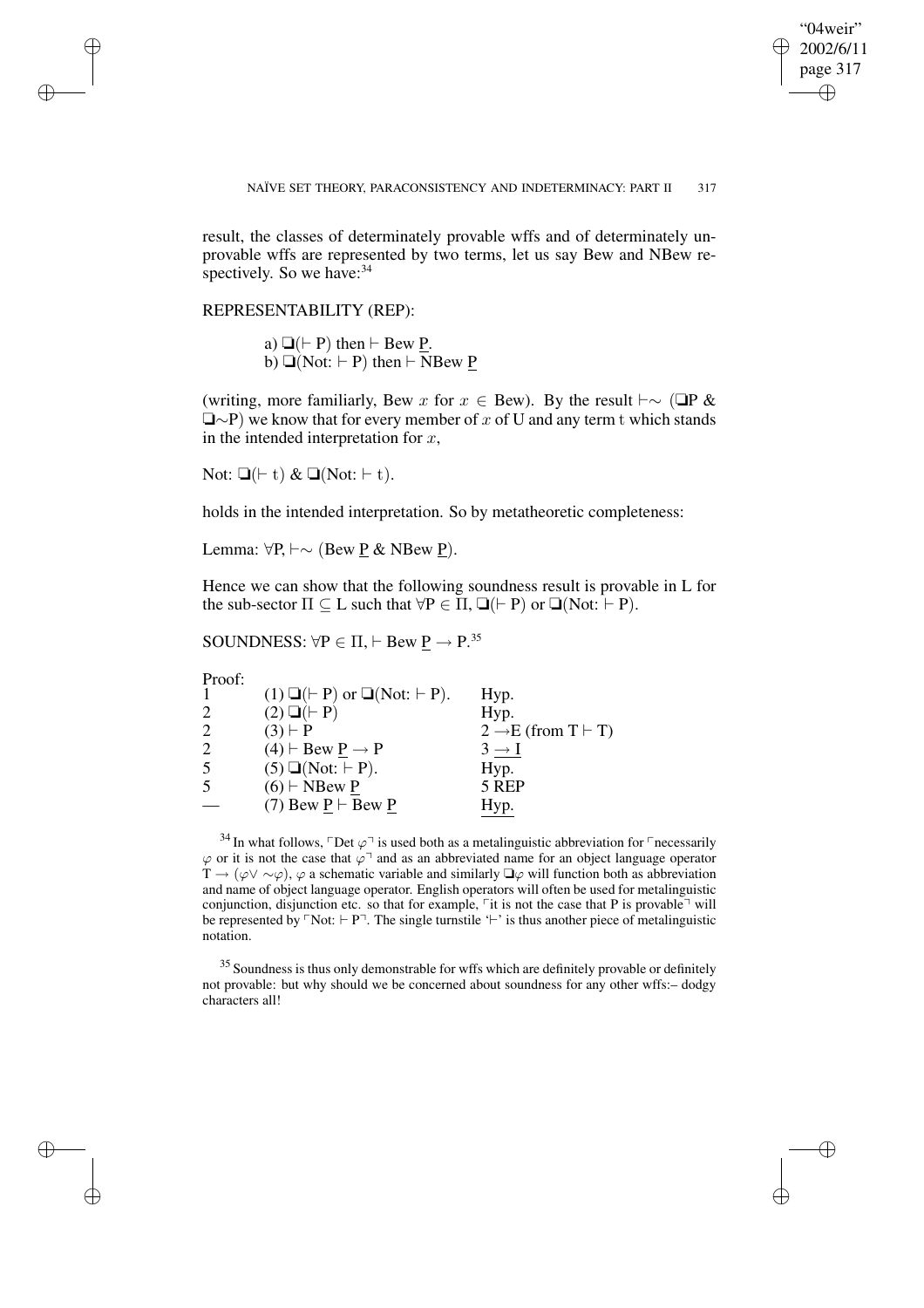"04weir" 2002/6/11 page 318 ✐ ✐

✐

✐

318 ALAN WEIR

| -5                       | (8) Bew P $\vdash$ Bew P & NBew P 6,7 &I            |                    |
|--------------------------|-----------------------------------------------------|--------------------|
| $\overline{\phantom{0}}$ | $(9)$ $\vdash \sim$ (Bew <u>P</u> & NBew <u>P</u> ) | Lemma              |
| -5                       | $(10)$ Bew $P \vdash P$                             | $8.9 \sim E$       |
| -5                       | $(11) \vdash$ Bew P $\rightarrow$ P                 | $10 \rightarrow I$ |
|                          | $(12)$ $\vdash$ Bew P $\rightarrow$ P               | 1, 4, 11 $\vee$ E  |

In proofs such as the above, rules which are underlined are mentioned in the metalanguage not used: more fully we are appealing to clauses in the recursive definition of proofhood. Thus at step (10) we appeal to the conditional:

If Bew  $\underline{P} \vdash \underline{P}$  then  $\vdash$  Bew  $\underline{P} \rightarrow P$ .

which is derivable from the recursive definition of proofhood by using ∀I's then ∨I to derive the right hand side of the appropriate instance (instantiating with  $\ulcorner$ Bew  $\underline{P} \rightarrow P\urcorner$ ) then  $\rightarrow$ E to get the conclusion. Note that we could widen our language to include non-mathematical sentences so that P can contain the intensional conditional subject to the intensional proof rules. For there are no uses of the intensional  $\rightarrow$  rule in the proof and the  $\rightarrow$ E at line three is legitimate for the intensional conditional too.

As a corollary of the above theorem we can see that there is a consistency proof for the theory of L from within that theory, i.e.  $\vdash \sim$ Bew ⊥

Proof:

| .                        |                                       |                     |
|--------------------------|---------------------------------------|---------------------|
|                          | $(1)$ Bew $\perp$                     | Hyp.                |
| $\overline{\phantom{a}}$ | (2) Bew $\perp$ $\rightarrow$ $\perp$ | Theorem             |
|                          | $(3)$ $\perp$                         | $1.2 \rightarrow E$ |
|                          | $(4) \sim$ Bew $\perp$                | $3 \sim I$          |

In the converse direction, meta-theoretic completeness ensures that there is an object language completeness proof for members of  $\Delta$  the set of all wffs all of whose sub-formulae are either definitely true or definitely untrue.

# COMPLETENESS: For all  $P \in \Delta \vdash P \rightarrow$  Bew P

Proof:

✐

✐

|   | (1) P is true $\vee$ P is untrue   | Hyp.               |
|---|------------------------------------|--------------------|
| 2 | $(2)$ P is true                    | Hyp.               |
| 2 | $(3) \vdash P$                     | 2 Metacompleteness |
| 2 | $(4)$ $\vdash$ Bew P               | 3 REP              |
| 2 | $(5) \vdash (P \rightarrow Bew P)$ | $3 \rightarrow I$  |
| 6 | $(6)$ P is untrue                  | Hyp.               |

✐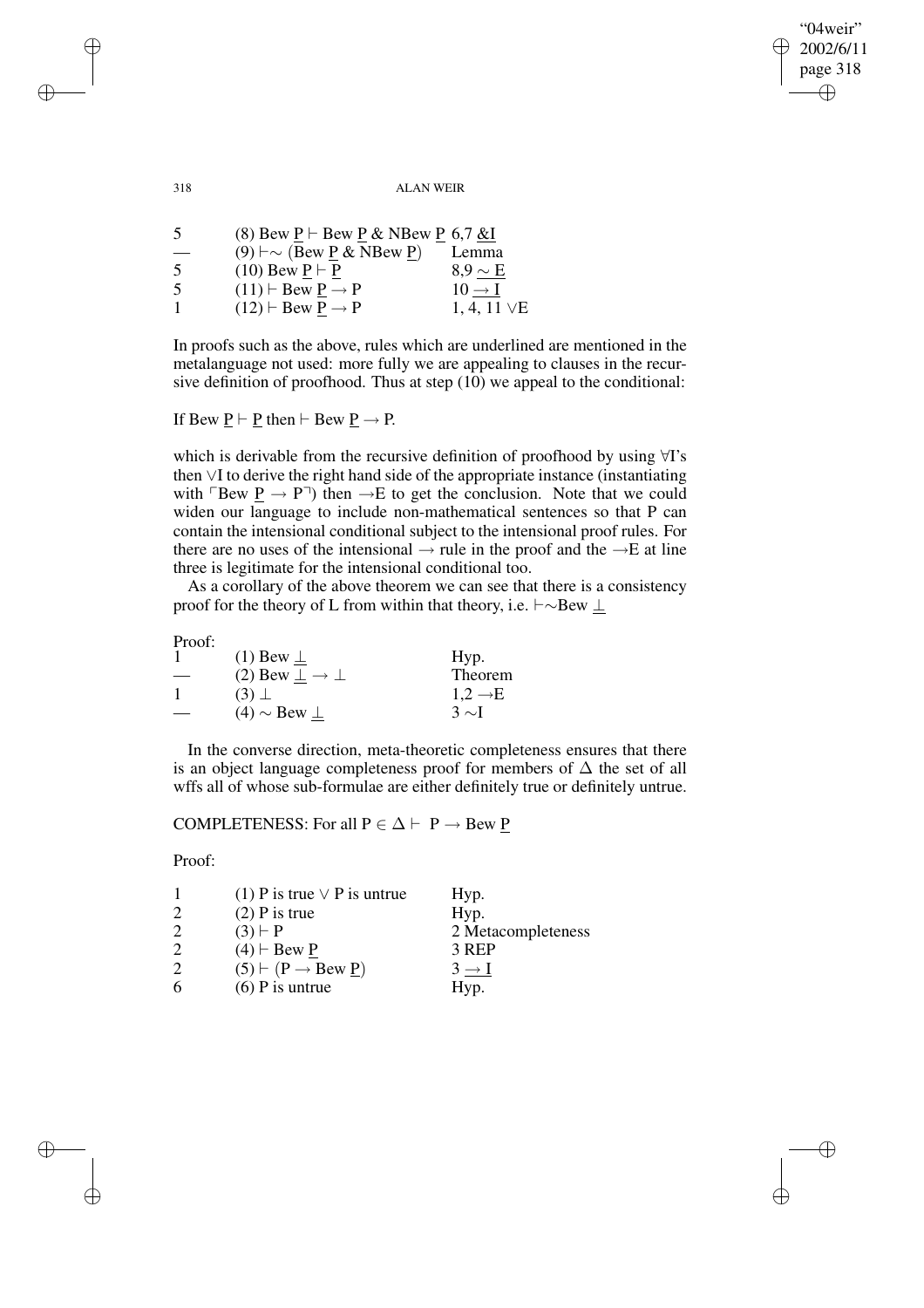### $04$ weir" 2002/6/11 page 319 ✐ ✐

✐

✐

#### NAÏVE SET THEORY, PARACONSISTENCY AND INDETERMINACY: PART II 319

| 6 | $(7) \vdash \sim P$              | 6 Metacompleteness               |
|---|----------------------------------|----------------------------------|
| 6 | $(8) \vdash P \rightarrow$ Bew P | 7 Hyp. $\sim$ E, $\rightarrow$ I |
|   | $(9) \vdash P \rightarrow$ Bew P | $1,5,8 \vee E$                   |

### 4. *Superparadox?*

✐

✐

✐

✐

It might be objected that these results are rather trivial since they are not soundness and completeness results on the relations between proof and truth, defined metatheoretically for the object language L. Rather they are demonstrations that we can prove the soundness and completeness of L, from within L (i.e. from within naïve set theory expressed in that language) itself. As we have seen, we can prove metatheoretically soundness and completeness results for a narrow fragment of L, the class  $\Delta$ . But the most interesting feature of L is the fact that it provides for expression of indeterminate propositions which classical logicians officially abjure (whilst having unofficial resort to them) and if we are to be happy reasoning with such propositions we need at least soundness proofs for the sentences of the language which express them, at any rate where it is determinate whether or not the sentence is provable. But in the last section we did not prove, in our informal metatheory, soundness and completeness results for the sectors  $\Pi$  and  $\Delta$ , rather we showed in the metatheory that, e.g. in  $\Pi \subset L$  we could prove soundness for  $\Pi$ .

Notoriously, soundness proofs have a boot-strapping quality about them but is this not taking boot-strapping too far? Could we not show in similar boot-strapping fashion that in a language  $L<sub>P</sub>$  containing Prior's connective 'tonk', soundness could be proved if we can utilise the tonk rules themselves in the language? However we know in advance that the 'tonk' rules are unsound so that proofs using those rules are worthless. We do not know that about the naïve rules (whatever classicists might *think* they know).

Moreover standard soundness proofs prove soundness for an object language theory  $\theta$  in object language L from within a *stronger* theory  $\theta^*$  in metalanguage M at least as rich as O. For example, we prove soundness for ZFC from the theory ZFC plus 'there exists at least one inaccessible'. For all their technical value, such proofs are philosophically worthless. They are akin to a 'super-naturalised epistemology' in which one proves the reliability of perception by physical organisms of the ordinary physical world by positing a mysterious interaction between brain activity and Cartesian souls mediated by an intermediary link I. If such an epistemologist 'explained' how the link I worked by postulating a link  $I^{-1}$  between brain and I and a link  $I<sup>1</sup>$  between I and the soul, 'explained' the link operation of the link  $I<sup>-1</sup>$ by postulating a link  $I^{-2}$  between brain and  $I^{-1}$  and so on, no one would think this explanatory regress was virtuously circular. I suggest that proving the soundness of a theory  $\theta$  by resort to a stronger theory  $\theta^*$  which one can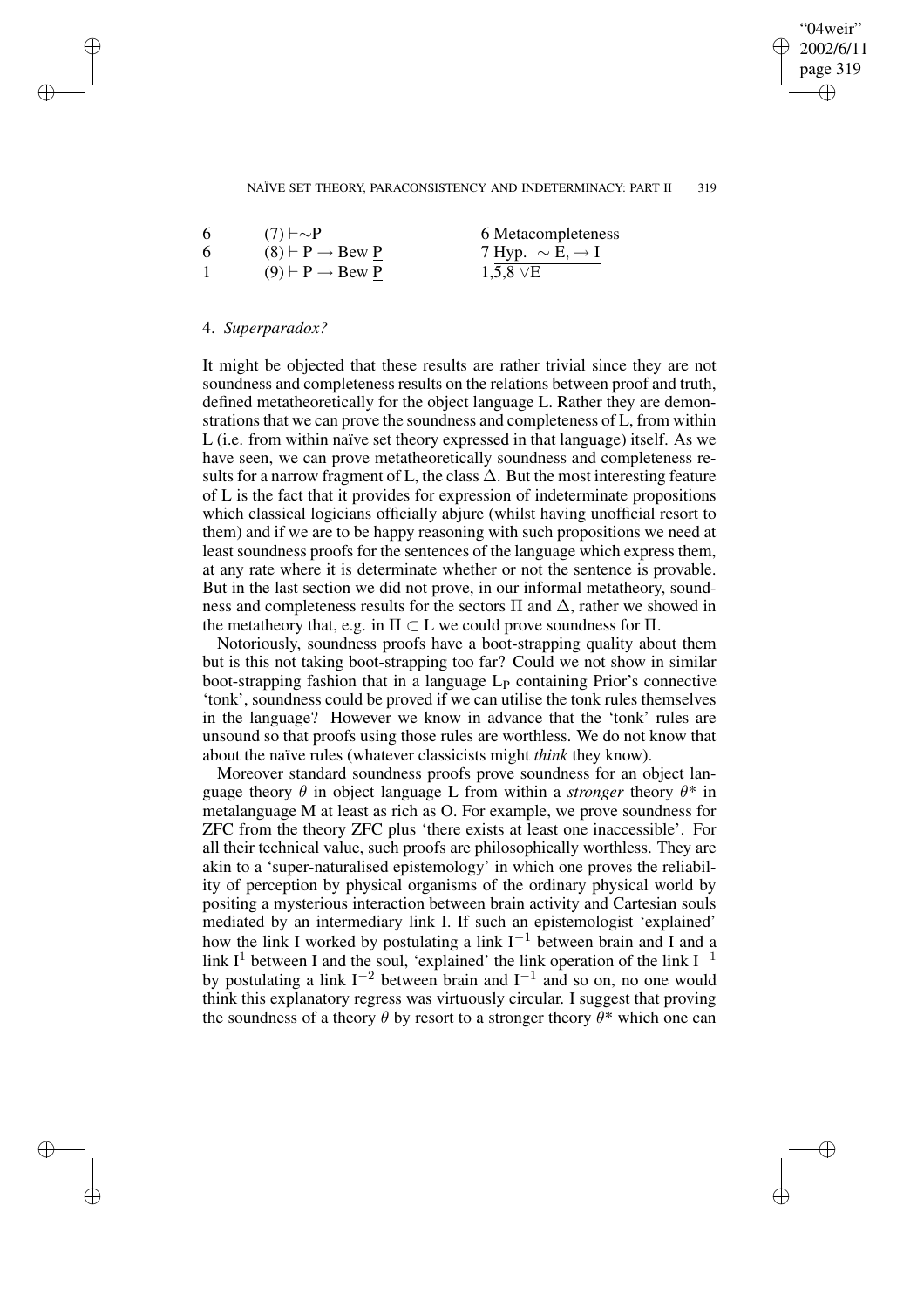$04$ weir" 2002/6/11 page 320 ✐ ✐

✐

✐

320 ALAN WEIR

only show to be sound by appeal to a yet stronger theory  $\theta^{**}$ , and so on and so on, is as epistemologically empty as the supernaturalised epistemologists explanation of how perception gives us knowledge of the world. Genuine naturalised epistemology —assuming our best theory of the world and then attempting to show how, *according to that very theory itself*, we could come to reliably believe it— is far from a trivial task. Similarly, proving the soundness of  $\Pi \subset L$ , from within  $\Pi$ , is far from a trivial matter, as we have seen; we had to "warp up" to infinitary logic to effect it, after all.

As remarked re the comparison with the 'tonk' case, the neo-classical system is not obviously trivial. The logic, as we saw in Part I, has been tested for soundness in an approximate simulation, via the gappy Lukasiewiczian semantics, of the full non-gappy naïve set theoretic framework. But the bootstrapping nature of all soundness proofs does mean that the existence of a soundness proof for L in L does not rule out with certitude the possibility that the system is incoherent. It is fairly uncontentious now that one cannot find certitude even in mathematics, not for complex and powerful mathematical systems at any rate. None of this, however, obviates the need to make it at least reasonably plausible that the system is coherent by showing that it is not vulnerable at those stress points which have proved fatal to other systems by generating paradoxes which turn into irresoluble antinomies.

One of the most common ways to generate paradox in a formal system is via self-referential sentences such as liar sentences. To do this in a formal language, we need a fixed point or diagonalisation lemma assuring us that for any canonical predicate  $\varphi$  there is a sentence  $\varphi^*$  such that:

 $\vdash \varphi^* \leftrightarrow \varphi \varphi^*$  :

How might we attempt to prove the fixed point lemma in the neo-classical framework? Let us consider the set of one-place open formulae with a fixed free variable x. These are the results of substituting the fixed variable  $x$ (variables being terms not occurring in L) for a singular term of L. Since the set 1-Wff of such formulae is a subset of V, every member of 1-Wff has a canonical name. Provably, in L —from second-order comprehension— we get the existence of a ternary relation Rabc representing [a is the result of substituting b for a fixed free variable  $x$  in a one-place open formula c] such that

Rabc  $\leftrightarrow \sim (1\text{-Wff}\ c\ \&\ \text{STb})\ \&\ a = b\lor$ 

✐

✐

✐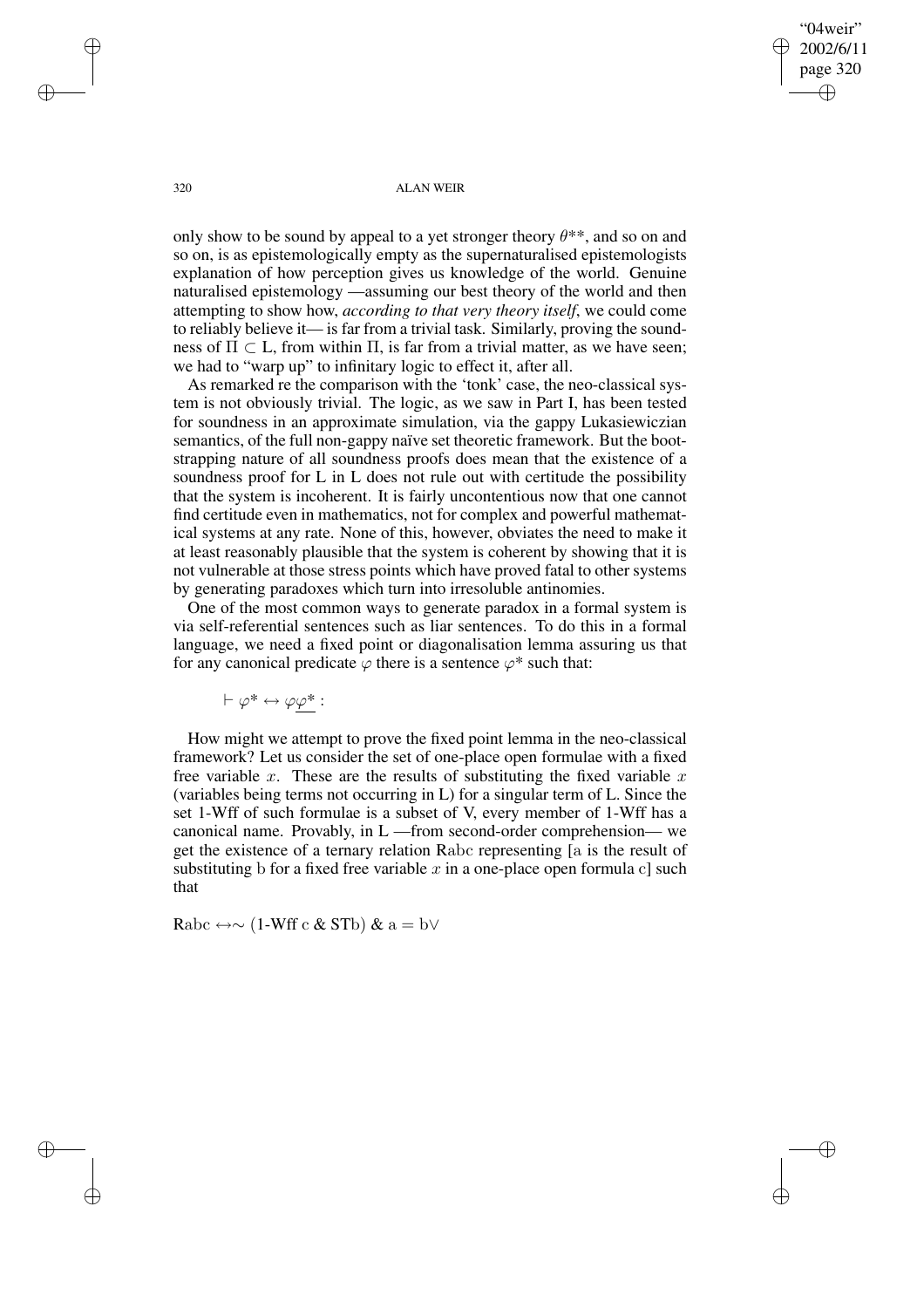"04weir" 2002/6/11 page 321 ✐ ✐

✐

✐

#### NAÏVE SET THEORY, PARACONSISTENCY AND INDETERMINACY: PART II 321

1-Wff c & STb & IF 
$$
\in \Omega^2
$$
, c = (Fx & a = Fb)  $\vee$  ...  
\n $\vee \exists S \in \Omega^3, \exists d \in ST, (c = Sxd \& a = Sbd)$  $\vee$   
\n $\vee (c = Sdx \& a = Sdb)$  $\vee$   
\n $\vee \exists y \exists z \exists \lambda (Conj y \& Conj z \& In y = In z = \lambda \& a = y \& c = z \& \forall i \in \lambda, \forall v, w, ((v = y_i \& w = z_i)$   
\n $\rightarrow R(vbw) \vee ...)$ 

with similar clauses for  $\vee$ , & and  $\rightarrow$ . So Rabc holds if i) either c is not a one-place open formula (1-Wff) or b is not a singular term (ST); or ii) that is not so and c is an atom in which case we specify the replacement in brute fashion; or iii) c is a complex sentence, for example a conjunction, in which case we specify that a is a wff of the same length  $(\ln = \lambda)$ , that is we can index both conjuncts by an ordinal  $\lambda$ , and the corresponding conjuncts  $(y_i,$  $z<sub>i</sub>$ ) under the mapping are such that a's conjunct is the result of applying the R operation to c's.

Now consider formulae such as  $\sim \varphi \epsilon y (\mathbf{R}(y(\epsilon z \mathbf{CAN} xz)x))$  for any primitive second-order ternary predicate R. We will be particularly interested, of course, in ∼Bew  $\epsilon y(R(y(\epsilon z CANxz)x))$ . For each R, the 1-wff will have a canonical name; fix on one particular R and suppose  $\sim$ Bew  $\epsilon y(R(y(\epsilon z CAN$  $(xz)x$ ) has canonical name t. Consider next the wff

 $\sim$  Bew  $\epsilon y(R(y(\epsilon z CANtz)t))$ 

Suppose that under the assignment to R in the intended interpretation the above biconditional defining Rabc is true so that the wff 'says of itself that it is unprovable':– the result of substituting a (and therefore, by functionality, *the*) canonical name of the referent of t into ∼Bew  $\epsilon y(R(y(\epsilon z CANxz)x))$  is just the wff ∼Bew  $\epsilon y(R(y(\epsilon z CANtz)t))$ . If the identity sentence:

$$
\sim
$$
Bew  $\epsilon y(R(y(\epsilon z \text{CAN} t z)t)) = \epsilon y(R(y(\epsilon z \text{CAN} t z)t))$ 

belongs to the classical sector of the language then by Classical Completeness:

$$
\vdash \sim \text{Bew } \epsilon y(\mathbf{R}(y(\epsilon z \mathbf{CAN} t z)t)) = \epsilon y(\mathbf{R}(y(\epsilon z \mathbf{CAN} t z)t))
$$

hence by  $=E$ 

✐

✐

✐

✐

$$
\vdash \sim \text{Bew } \epsilon y(R(y(\epsilon z \text{CAN} t z)t)) \leftrightarrow \sim \text{Bew } \sim \text{Bew } \epsilon y(R(y(\epsilon z \text{CAN} t z)t))
$$

or, abbreviating  $\sim$  Bew  $\epsilon y(R(y(\epsilon z CANtz)t))$  by G, we have an instance (GL) of the fixed point lemma: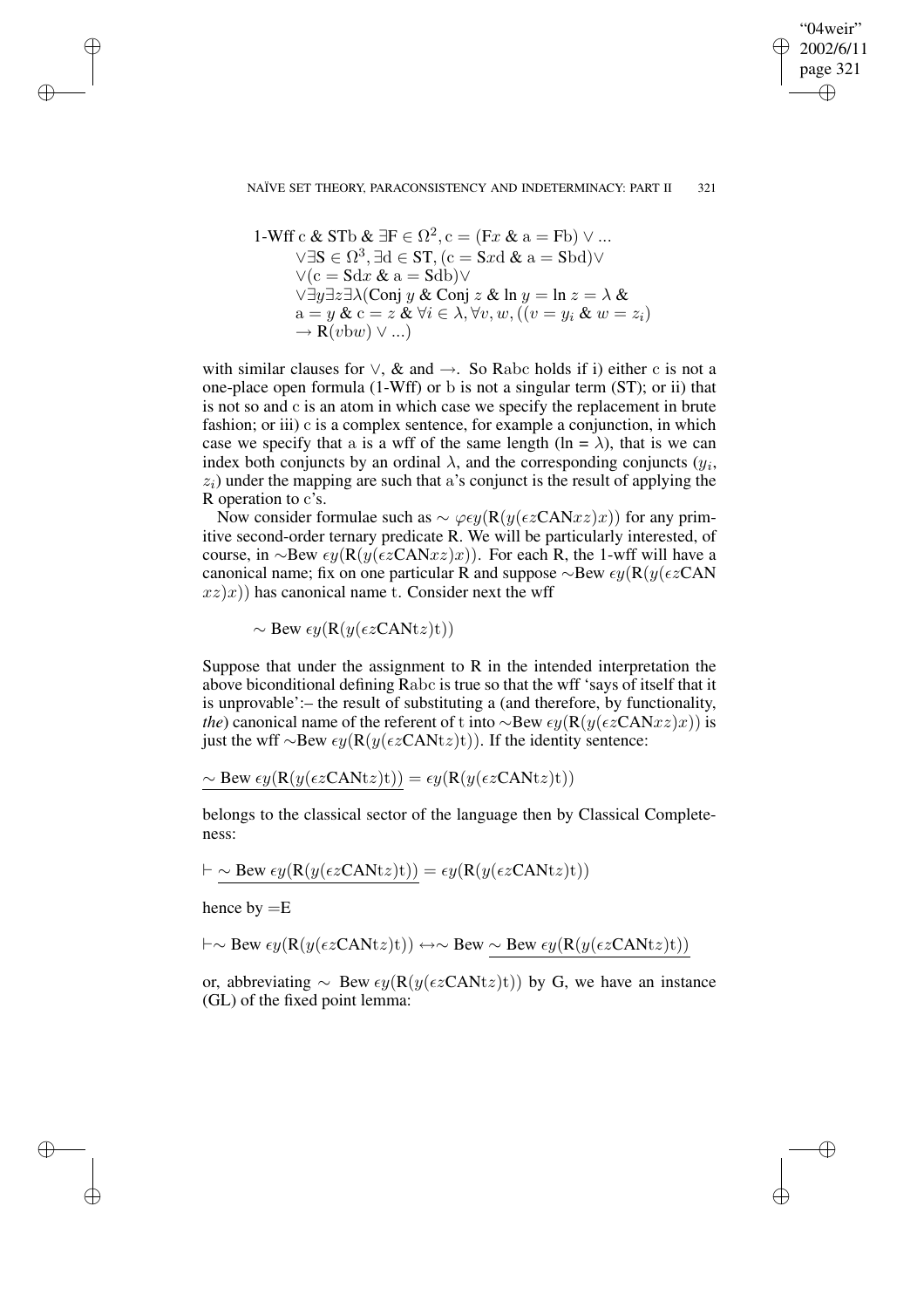"04weir" 2002/6/11 page 322 ✐ ✐

✐

✐

#### 322 ALAN WEIR

 $\vdash$  G  $\leftrightarrow \sim$ Bew G.

If, however, G is either definitely provable or definitely unprovable so that  $G \in \Pi$  then antinomy looms in the metatheory via the following proof:

| $(1) \vdash G$                | Hyp.                           |
|-------------------------------|--------------------------------|
| $(2)$ $\vdash$ Bew G          | 1 REP                          |
| $(3) \vdash \sim$ Bew $(G)$ . | 1 GL Proof Theory              |
| $(4) \vdash \perp$            | 2,3 Proof Theory               |
| $(5)$ $\perp$                 | 5, MetaSoundness <sup>36</sup> |
| $(6)$ Not: $\vdash$ G         | $5 \sim I$                     |
| $(7)$ $\vdash \sim$ Bew G     | 6 REP.                         |
| $(8) \vdash G$                | 7 GL Proof Theory              |
|                               | 6.8 $\sim$ E                   |

The conclusion which must be drawn, of course, is either that

$$
\sim
$$
 Bew  $\epsilon y(R(y(\epsilon z \text{CAN} t z)t)) = \epsilon y(R(y(\epsilon z \text{CAN} t z)t))$ 

does not belong to  $\Delta$ , where R is interpreted in the intended interpretation as the substitution function, that is the identity of the Gödelian sentence is an indeterminate matter, or else that  $G \notin \Pi$ .

The latter is clearly the preferable option since if the diagonalisation lemma fails in general then of course the usual self-referential antinomies are not derivable. But since self-reference is clearly part of normal English, it would be an inadequate formalisation which was not able to represent such paradoxical reasoning as occurs in natural language. However diagonalisation might hold fairly generally but not in full generality. After all, 'This sentence is not provable' is arguably not paradoxical in English because 'proof' in natural language is an informal notion, perhaps an incomplete one, at any rate one for which we have no reason to think representation theorems hold in full generality. On the other hand, 'this sentence is not true' *is* paradoxical because the naïve interderivabilities —from  $\lceil s \rceil$  is true  $\lceil$  conclude P and from P conclude  $\lceil s \rceil$  is true<sup> $\lceil s \rceil$ </sup> where substituends for '*s*' name substituends for 'P', are, it is plausible to suppose, part of our ordinary concept of truth. So we certainly would want the liar to be representable in any formalisation of our informal mathematical and philosophical language. But there is no

✐

✐

✐

<sup>&</sup>lt;sup>36</sup> Here we assume that it is determinate whether or not  $\vdash \bot$  so that the soundness theorem applies.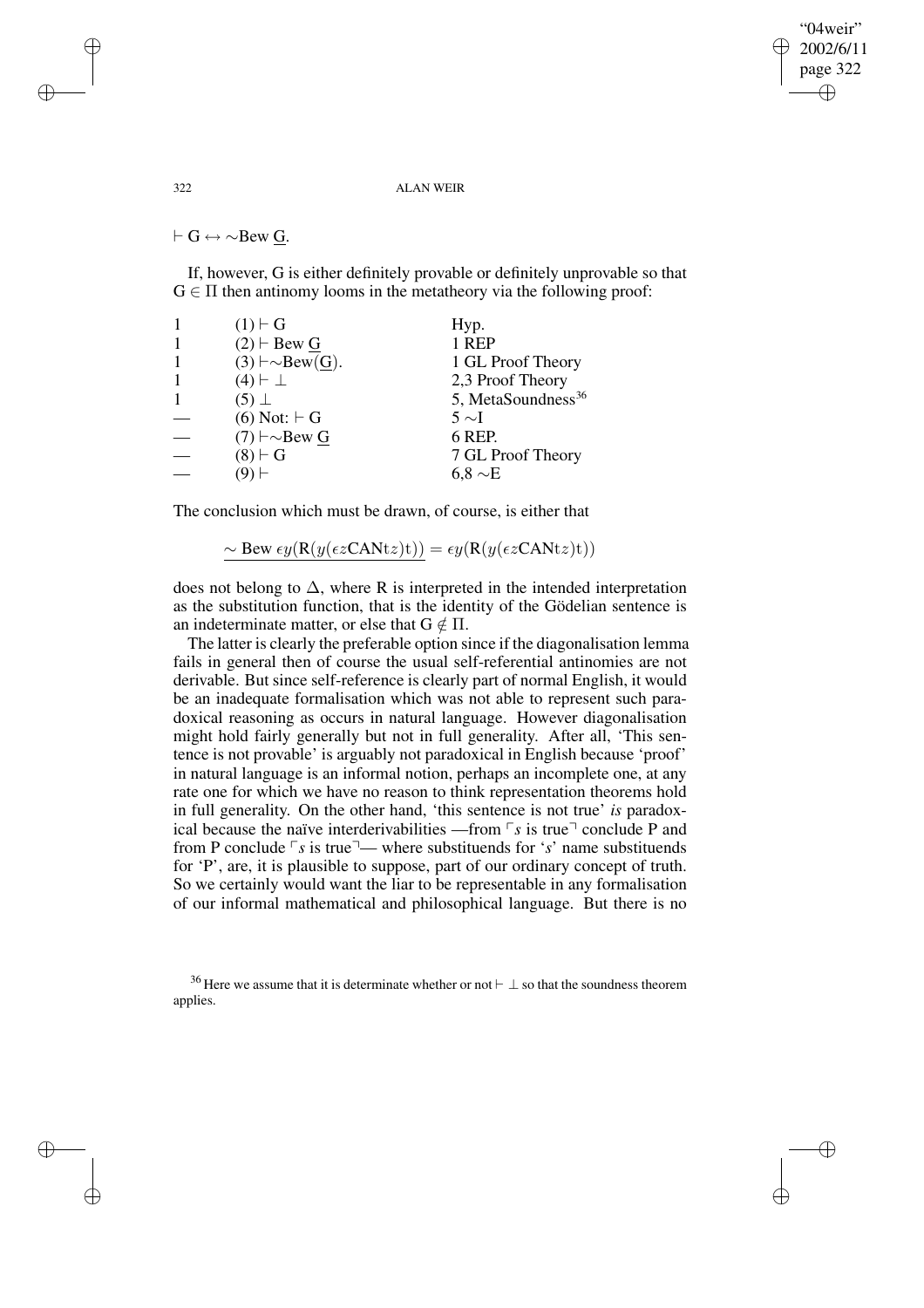✐

reason to think that adding

✐

✐

✐

✐

Det ∼ True  $\epsilon y(R(y(\epsilon z CANtz)t)) = \epsilon y(R(y(\epsilon z CANtz)t))$ 

to AXDET yields antinomy because the fixed point:

True  $\lambda \leftrightarrow \sim$  True  $\lambda$ 

is not neo-classically inconsistent.

Of course there is always the threat of inconsistency in the system via 'Revenge Liars'. These typically work by taking the concept introduced in an attempt to resolve paradox and building it into strengthened liars. Thus gap approaches are vulnerable to sentences of the form:

 $γ$  :~ Trueγ  $∨$  Gappy  $γ$ 

hierarchical approaches to the appropriate variant of

 $\eta$  :  $\forall \alpha \sim$  True-at-level- $\alpha \eta$ .

Since indeterminacy has been the key concept used to block the derivation of contradiction from neoclassical naïve set theory, the standard Revenge attack on the theory outlined here would look to sentences such as

 $i \sim$  True  $i$  ∨  $\sim$  Det True  $i$ 

to cause trouble.

Informally, the argument would go thus: suppose sentence  $i$  is untrue. Then it is either untrue or indeterminate (i.e. indeterminate whether or not it is true), hence true. By *consequentiae mirabilis*, *i* is provably true. By the naïve truth rule it is therefore either untrue or indeterminate; but we have ruled out the first disjunct. Hence it is provably indeterminate. But how can a sentence be both provably true and provably indeterminate? Moreover, the Revenger continues, you cannot wriggle out the above problem by appeal to indeterminacy. To be sure, the preceding reasoning —the use of *consequentiae mirabilis* in particular— is classical. But to block it the neoclassicist has to aver that  $i$  is indeterminate. But if it is indeterminate, it is true: how can one be committed fully both to its truth and to its indeterminacy?

Let us look at this reasoning more carefully. First of all note that from the Ant/Det Rule we have i) Det P  $\mathbb{H}$  Det  $\sim$ P and that ii) if  $\vdash \varphi \leftrightarrow \psi$  then  $\vdash$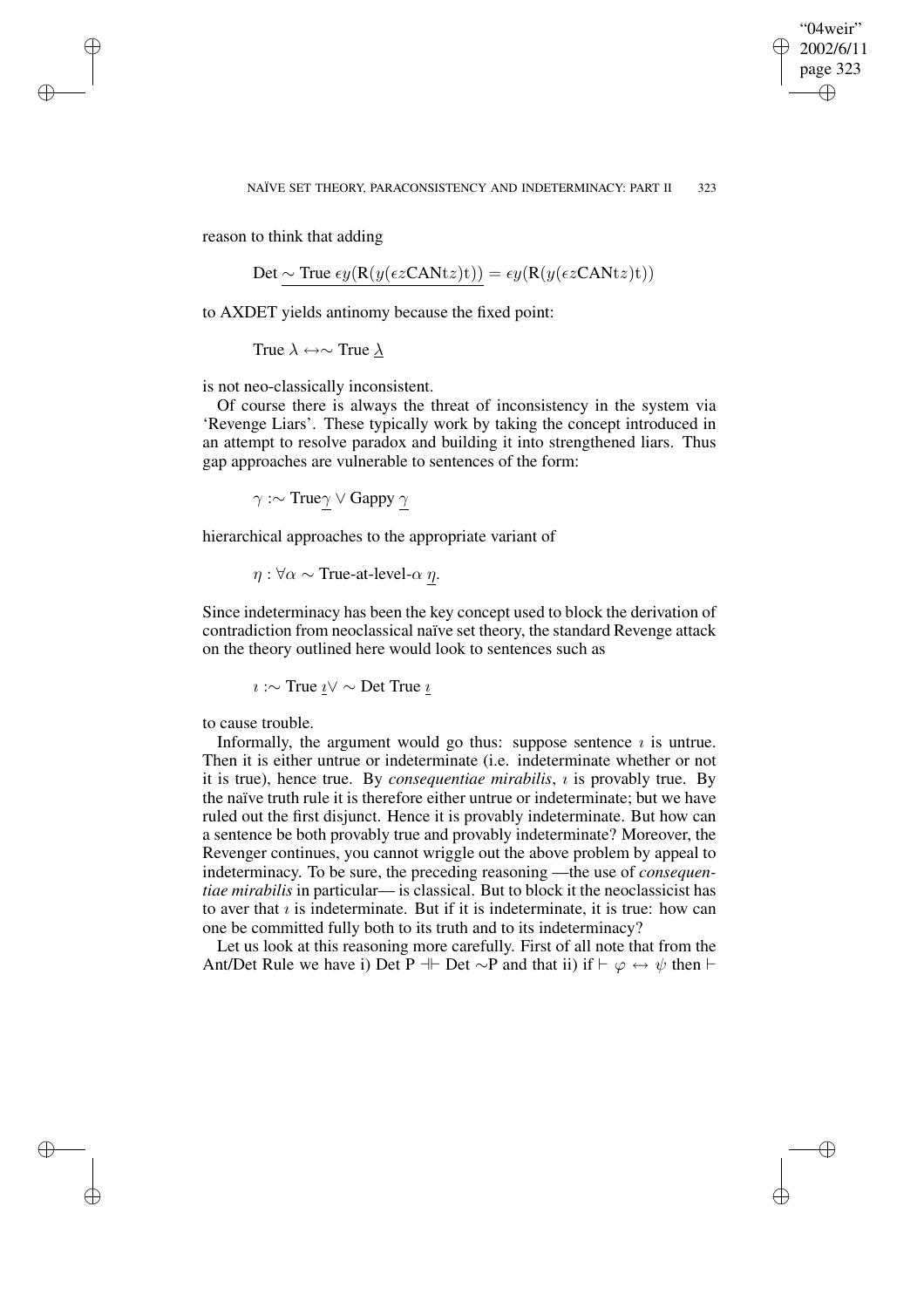"04weir" 2002/6/11 page 324 ✐ ✐

✐

✐

324 ALAN WEIR

Det  $\varphi \leftrightarrow$  Det  $\psi^{37}$  and so, by contraposition,  $\vdash \sim$ Det  $\varphi \leftrightarrow \sim$  Det  $\psi$ . Fact ii) generalises:– a simple inductive proof establishes that if  $\vdash \varphi \leftrightarrow \psi$  then  $\vdash$ Det<sup>α</sup>  $\varphi \leftrightarrow$  Det<sup>α</sup>  $\psi$  and (by contraposition)  $\vdash \sim$ Det<sup>α</sup>  $\varphi \leftrightarrow$  Det<sup>α</sup>  $\psi$  (for the limit case we use in each direction ∨E and &E followed by ↔E from the premiss, then &I, ∨I and finally →I). In particular, using the Tarskian biconditionals derivable from the naïve rules, we have, for all  $\alpha$  and all sentences P

Lemma:  $\vdash X \Rightarrow$  Det<sup> $\alpha$ </sup> P iff  $\vdash X \Rightarrow$  Det True<sup> $\alpha$ </sup> P iff  $\vdash X \Rightarrow$  Det<sup> $\alpha$ </sup> ∼True P.

Bearing these facts in mind, we can formalise the above argument as:

| $\mathbf{1}$   | $(1)$ ~True $\imath$                   | Hyp.             |
|----------------|----------------------------------------|------------------|
| $\mathbf{1}$   | $(2)$ ~True $i \vee \sim$ Det True $i$ | $1 \vee I$       |
| 1              | $(3)$ True $\imath$                    | 2 Naïve Truth    |
| 4              | $(4)$ Det $i$                          | Hyp.             |
| $\overline{4}$ | (5) Det $\sim$ True $\imath$           | 4 Lemma          |
| 1,4            | $(6)$ $\perp$                          | 1,3 [4] $\sim$ E |
| $\overline{4}$ | (7) True $\underline{\imath}$          | $6 \sim I$       |
| $\overline{4}$ | $(8)$ ~True $i \vee \sim$ Det True $i$ | 7 Naïve Truth    |
| 1,4            | $(9)$ $\perp$                          | $1.7 \sim E$     |
| 10             | $(10)$ ~Det True $\iota$               | Hyp.             |
| 4              | (11) Det True $\underline{\imath}$     | 4 Lemma          |
| 4,10           | $(12)$ $\perp$                         | $10,11 \sim E$   |
| 13             | $(13)$ Det Det $i$                     | Hyp.             |
| 4, 13          | $(14)$ $\perp$                         | 8,9, 12 [13] VE  |

This proof shows that the combined assumptions  $(4)$  and  $(13)$ , that is Det  $\nu$ and Det Det  $\imath$ , are inconsistent and from this we can conclude that Det  $\imath \notin$ AXDET for if it was axiomatic so would be Det Det  $\imath$  which we have just seen to be impossible.

However, the Revenger needs to derive a contradiction in the neo-classical system outright, thus far all she has is the joint incompatibility of two determinacy wffs. Moreover the obvious development of the above proof towards outright contradiction is blocked by the disjointness restrictions (DR) we place on determinacy premisses in our rules. For instance, in ∼E:

<sup>37</sup> The proof uses transitivity. From our premiss  $\vdash \varphi \leftrightarrow \psi$  we get  $\vdash (\varphi \vee \sim \varphi) \rightarrow (\psi \vee \sim$  $\psi$ ) so from  $T \to (\varphi \vee \sim \varphi)$  we get  $T \to (\psi \vee \sim \psi)$  by transitivity, the converse direction being exactly symmetrical.

✐

✐

✐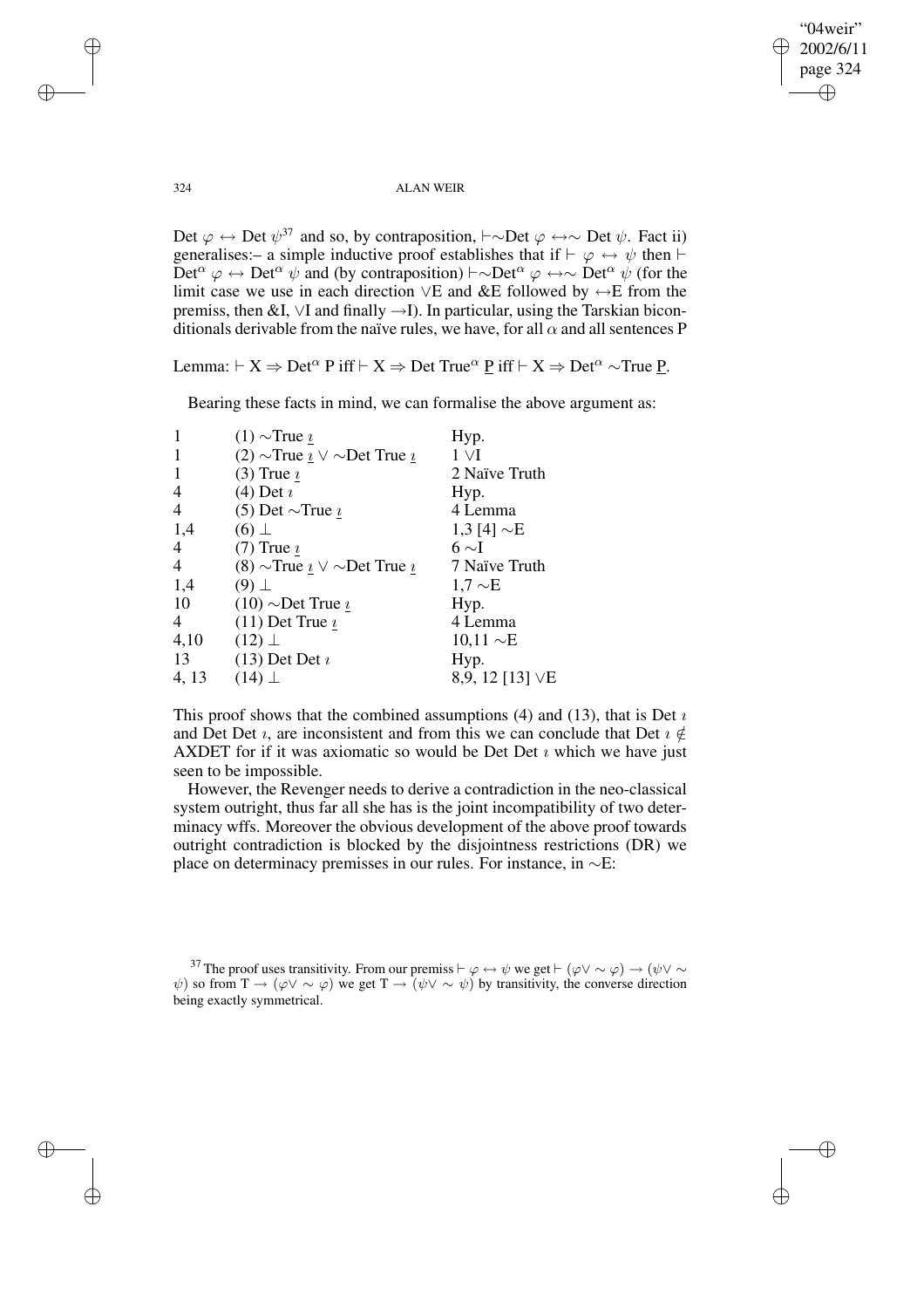✐

#### NAÏVE SET THEORY, PARACONSISTENCY AND INDETERMINACY: PART II 325

| X               | $(1)$ A       | Given                                     |
|-----------------|---------------|-------------------------------------------|
| Y               | $(2) \sim A$  | Given                                     |
| $Z_i, i \in I$  | $(3.i)$ Det Q | Given, $\forall Q \in X \cap Y$           |
| $X,Y, \cup Z_i$ | $(4)$ C       | 1,2, [3. <i>i</i> , $i \in I$ ], $\sim E$ |
| $i \in I$       |               |                                           |

✐

✐

✐

✐

the determinacy restriction DR is:  $\bigcup$ i∈I  $Z_i \cap (X \cup Y) = \emptyset$ . Similarly in  $\neg E$ , we restrict the rule:

| $X_i$                            | $(1.i)$ A <sub>i</sub>                           | Given, $i \in I$                                  |
|----------------------------------|--------------------------------------------------|---------------------------------------------------|
| Y                                | $(2)$ A <sub>i</sub> $_{i\in I}$ $\rightarrow$ B | Given                                             |
| $Z_i$                            | $(3.j)$ Det C <sub>i</sub>                       | $\forall C_j \in \Delta j \in J$                  |
| $\bigcup X_i$ , Y, $\bigcup Z_j$ | $(4)$ B                                          | $1.i \ i \in I, 2, [3.j, j \in J], \rightarrow E$ |
| $i \in I$<br>$i \in J$           |                                                  |                                                   |

where  $\Delta$  is the set of all wffs which either belong to  $\bigcup$ i∈I  $X_i \cap Y$  or else belong to  $X_i \cap X_k$  for some  $i \neq k$ , by adding the conditions that  $\bigcup$ j∈J  $\mathrm{Z}_j\cap(\bigcup$ i∈I  $\mathrm{X}_i\cup$  $(Y) = \emptyset$  and that  $\bigcup$ j∈J  $Z_j \cap (X_i \cup X_k) = \emptyset$  for  $i \neq k$ .

Nonetheless the neo-classicist cannot rest content with using such restrictions to block antinomy since they can be dropped without violating soundness if we are prepared to complicate the rules still further. For example, in  $\sim$ E we can add a line 4.j j ∈ J and altered conclusion (5):

$$
W_j, j \in J
$$
\n
$$
X, Y, \bigcup_{i \in I} Z_i, \bigcup_{j \in J} W_j
$$
\n
$$
(4. j) Det R
$$
\n
$$
W_j, j \in J
$$
\n
$$
1, 2, [3. i, i \in I, 4. j j \in J], \sim E
$$

where for each 4.j,  $R \notin W_j$ . This would still preserve soundness<sup>38</sup> as would similar amendments to  $\vee E$ ,  $\rightarrow E$  and  $\rightarrow I$ . Thus for  $\rightarrow E$  we amend the rule to:

<sup>38</sup> Proof: the truth preservation direction is straightforward; in the falsity preservation direction, suppose C is false and all of X, Y,  $\bigcup_{i \in I} Z_i$ ,  $\bigcup_{j \in J} W_j$  but P are true. If P is in X but not Y or vice versa the proof is as before. If P is in both then we must have  $Z_i \Rightarrow$  Det P as a premiss. If all of  $Z_i$  are true then P is determinate and so false for if it is true then the IH ensures both A and ∼A are true, which is absurd. If not all of the  $Z_i$  are true then  $P \in Z_i$  as

well as  $X \cap Y$  so that we have as a premiss  $W_j \Rightarrow$  Det P and such that  $P \notin W_j$ ; hence all of  $W_j$  are true so P is determinate and hence false, as required.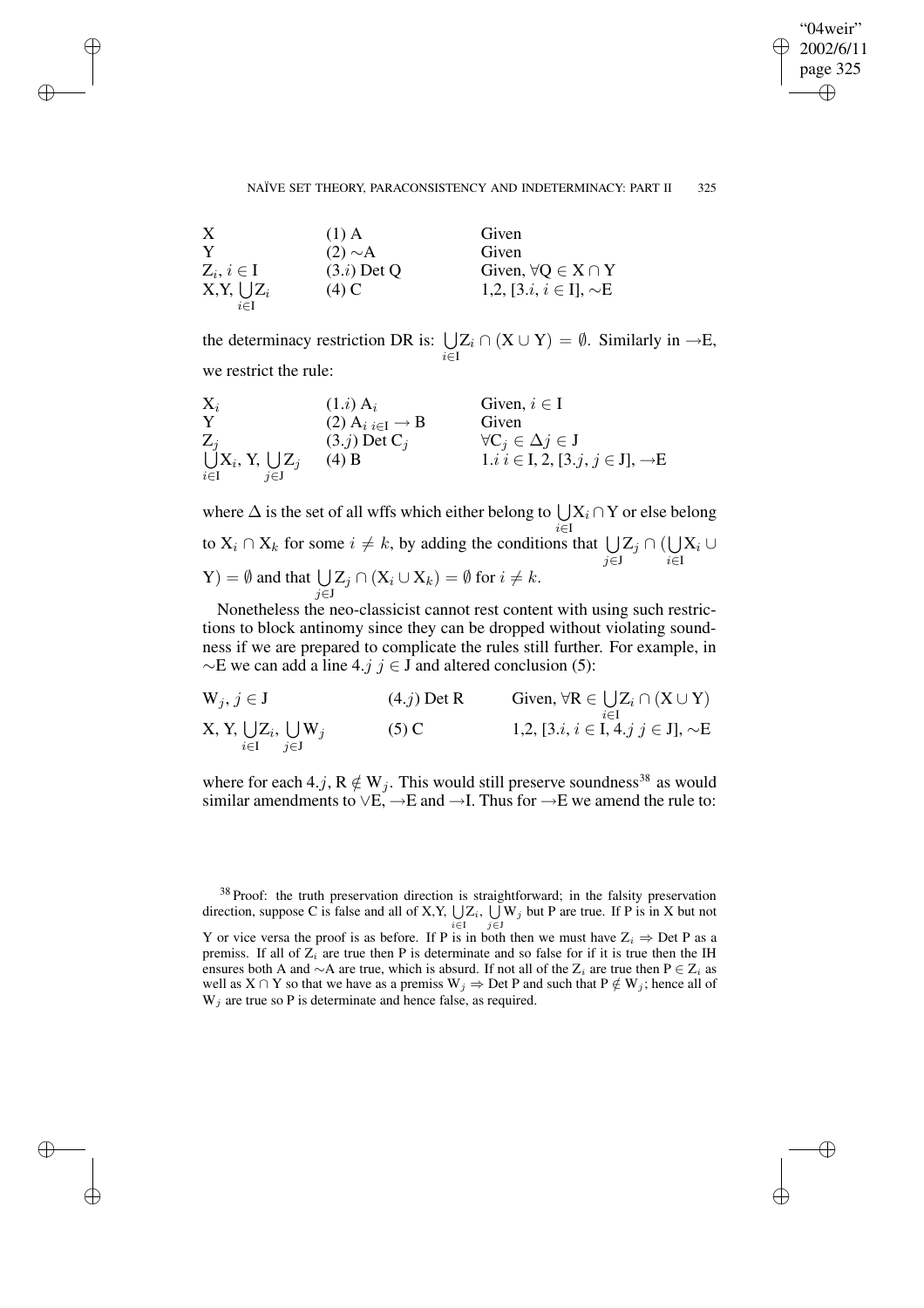"04weir" 2002/6/11 page 326 ✐ ✐

✐

✐

326 ALAN WEIR

 $X_i$  (1.*i*)  $A_i$  Given,  $i \in I$ <br>  $Y$  (2)  $A_{i,i \in I} \rightarrow B$  Given (2)  $A_i_{i \in I} \rightarrow B$  Given<br>(3.*j*) Det C<sub>*i*</sub>  $\forall C_i \in \Delta$ Z U (3.j) Det C<sub>j</sub>  $\forall C_j \in \Delta$ <br>(4.k) Det D<sub>k</sub>  $\forall D_k \in \Gamma$  $k \in K$  $(4.k)$  Det  $D_k$ U i∈I  $\mathrm{X}_i,$  Y,  $\bigcup$ j∈J  $\mathrm{Z}_{j},\ \bigcup% \mathbb{Z}_{j}$  , k∈K (4) B 1.*i*  $i \in I$ , 2, [3.*j*,  $j \in J$ , 4.*k*, *k*  $\in$  K]  $\rightarrow$  E

where  $\Gamma = \bigcup$ j∈J  $Z_j \cap \Delta$  and where  $D_k \notin W_k$ .

With these new, more complex but more liberal, rules, we can then continue the previous proof involving  $\imath$ :

| 4,13   | $(14)$ $\perp$            | 8,9, 12 [13] VE               |
|--------|---------------------------|-------------------------------|
| 13     | $(15)$ ~Det $\imath$      | $14 \sim I$                   |
| 13     | $(16)$ ~Det True $\imath$ | 15 Lemma                      |
| 13, T  | $(17)$ $i \vee \sim i$    | 16, $\vee$ I $\times$ 2, Exp. |
| 18     | $(18)$ Det Det Det $i$    | Hyp.                          |
| 13,18  | $(19)$ Det $i$            | 17 $[18] \rightarrow I$       |
| 13, 18 | $(20)$ $\perp$            | 15, 19 [18] $\sim$ E          |
| 18     | $(21)$ ~Det Det $i$       | $20, \sim I$                  |

So from Det  $\imath$  we can prove  $\imath$  (apply naïve truth to line 7) and from Det Det  $\imath$  together with Det  $\imath$  we can generate a contradiction so that Det Det  $\imath$ entails ∼Det *i* (line 15) and hence *i*. But we cannot prove ∼Det *i* (and so  $\alpha$ ) outright; we cannot prove both  $\alpha$  and its indeterminacy but only prove it on the assumption Det Det  $i$ . And to go from this to Det  $i$  we need the further assumption of Det Det Det  $i$ ,  $(\text{Det}^3 i)$  and the use of our more liberal rule (at line 20). So overall we have only shown that Det<sup>3</sup>*i* entails  $\sim$ Det<sup>2</sup>*i* (line 21). However this result is now stable in that ∼Det Det  $\imath$  leads to no further problems, we cannot prove  $\imath$  from it by  $\vee I$ , for instance, since the right disjunct of *i* is equivalent to ∼Det *i*, not ∼Det Det *i*.

The upshot is that the strengthened liar which says of itself "I am untrue or indeterminate" is hyper-indeterminate, that is it is not determinate whether or not it is determinate, so that we must be agnostic on whether or not it is indeterminate thereby blocking antinomy. But the intrepid Revenger will doubtless now attempt to construct a hierarchy of strengthened Liars of the form:

 $\sigma^{\alpha}$  :~ True  $\underline{\sigma^{\alpha}} \vee (\vee[\sim \text{Det}^{\beta}$  True  $\underline{\sigma^{\alpha}}]\beta < \alpha)$ 

✐

✐

✐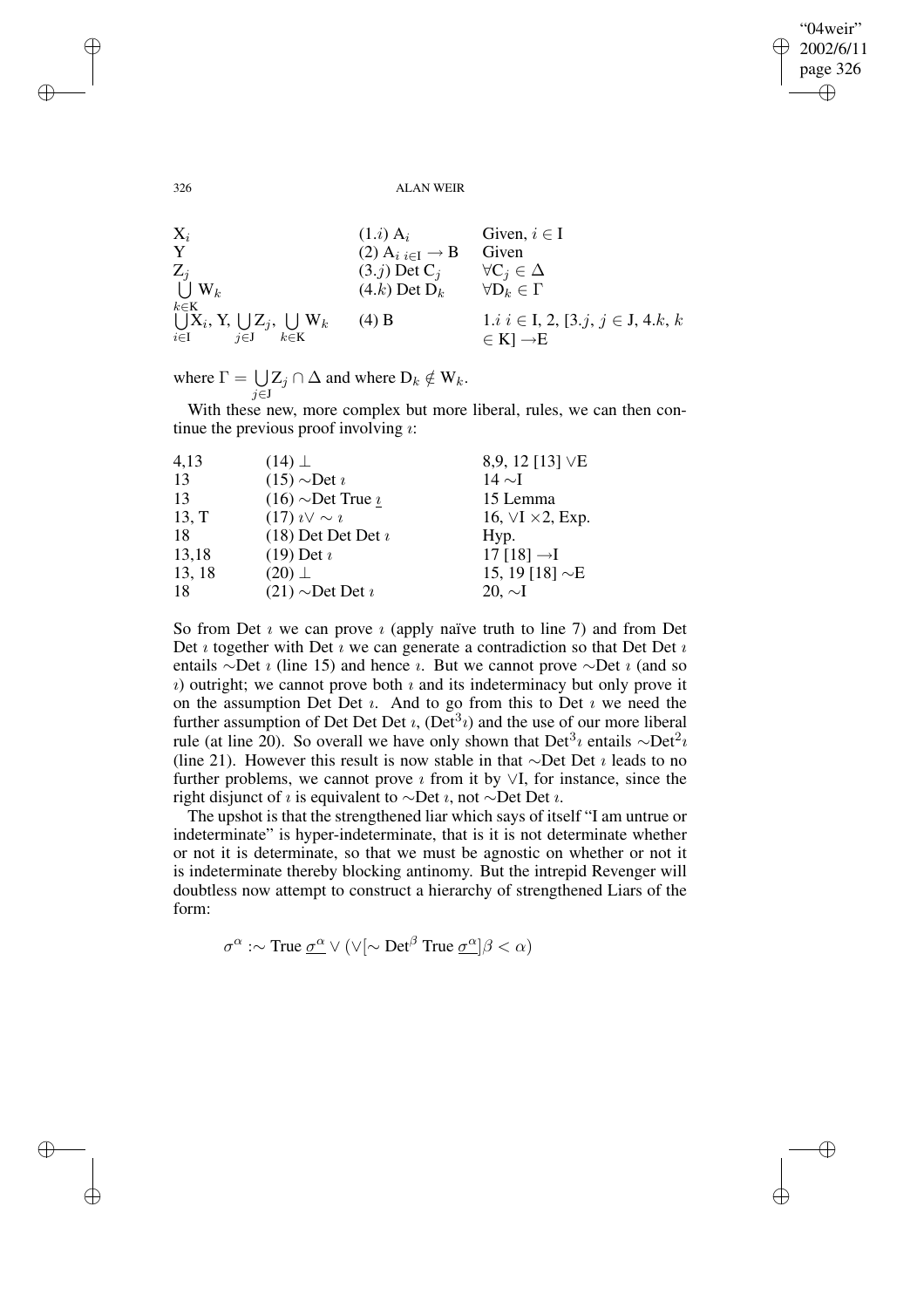✐

So  $\sigma^{\alpha}$  says of itself that it is either untrue, or indeterminate or hyper-indeterminate or hyper-hyper-indeterminate and so on for each level of indeterminacy below hyper $\alpha$ -indeterminacy.

✐

✐

✐

✐

At each stage  $\alpha$  of this hierarchy, however, the neo-classicist can block antinomy by showing how the generalisation of the intuitive argument we started from becomes, in neo-classical format, merely a harmless proof of the hyper<sup> $\alpha$ </sup>-indeterminacy of the sentence  $\sigma^{\alpha}$ , i.e. (in the limit case in particular)  $\vdash \sim$ Det<sup> $\alpha$ </sup> σ; see Appendix II: Hyperindeterminacy.

But now the Revenger scents blood: this move reeks, she may say, of the stench of countless failed hierarchical resolutions of the antinomies.<sup>39</sup> A painful dilemma threatens, in all such cases. Either the concept involved in the solution and in the strengthened liars, in this case 'hyper-indeterminacy *to some arbitrary ordinal degree*', can be expressed in the object language or not. If not, then the object language lacks the expressive power of the natural language in which we give the solution, it is not semantically closed. But it is the avoidance of antinomy in natural language which interests us:– that some significantly weaker language is free of paradox is irrelevant, we wish to model in a formal language this key feature of natural language that, at any time, we can express paradox in the language and also devise solutions to the paradoxes using it. Hence the need for a closed semantic theory:– our formalised idealisation of natural language theorising and reasoning about truth must be able to include the very theorising and reasoning which forms part of the solution to the paradoxes. If, on the other hand, the concept of hyper-indeterminacy to an arbitrary degree is expressible in our formal language L, then will we not be able to use it to generate an ultimate superduper strengthened liar? For what is to stop us generalising on the parameter here, and introducing a liar whose indeterminacy clause is not tied to some fixed ordinal  $\alpha \in ON$  but refers to indeterminacy at every ordinal level, that is what is to stop us introducing an ultimate liar which says of itself that it is either untrue or hyper<sup> $\alpha$ </sup>-indeterminate for *every* ordinal level  $\alpha$ ?

The second horn of the dilemma is certainly the one we should tackle, that is we should not deny that our formal language lacks the power to express the concepts involved in the solution. For the language will contain the oneplace predicate ( $\sqrt{\sim}$  Det<sup> $\alpha$ </sup> True  $x|\alpha <$  ON) which says of x that it is hyperindeterminate at some ordinal level. The existence of this predicate in the language then enables us to create an Ultimate Liar of the form:

 $v : \sim$  True  $\underline{v}$  ∨ (∨[∼ Det<sup>α</sup> True  $\underline{v}$ ]α < ON)

<sup>39</sup> Cf. Graham Priest, *Beyond the Limits of Thought* (Cambridge, England: Cambridge University Press, 1995) Section Three.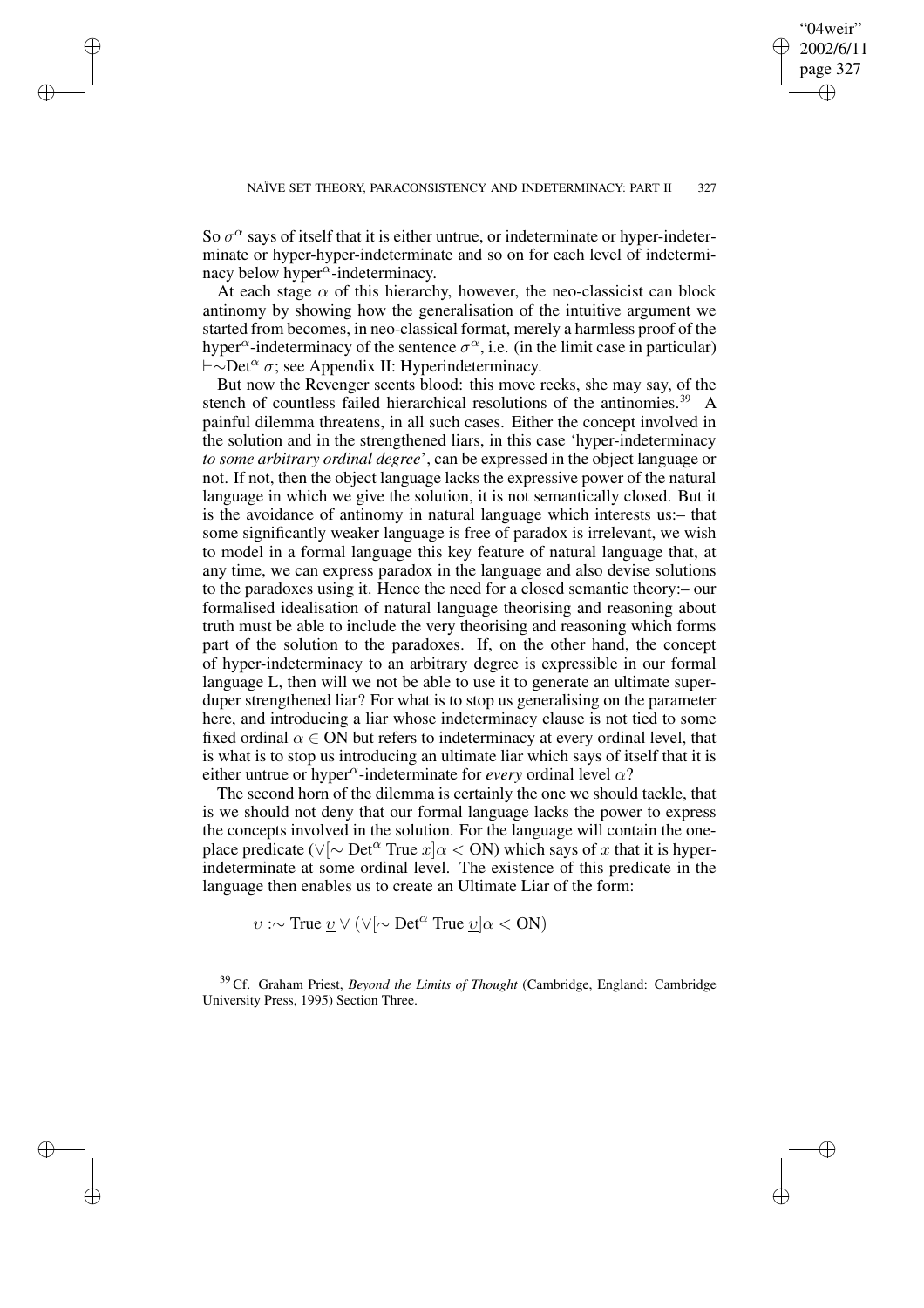"04weir" 2002/6/11 page 328 ✐ ✐

✐

✐

328 ALAN WEIR

The Revenger will want to argue that our old escape route is no longer open to us. Where our strengthened liar expressed, in its right disjunct, hyperindeterminacy to some degree  $\beta$  < ON, we concluded that the liar in question is hyper $\beta$ -indeterminate and there the matter rested. But, the revenger will say, we cannot block paradox by that route in the case of the Ultimate Liar, for in this case there is nowhere to go, no higher-degree of (harmless, nonparadox-inducing) hyperindeterminacy to prove.

However the claim that there is no higher degree of indeterminacy is itself *simply* indeterminate. For  $ON \in ON$  is simply indeterminate and that in turn induces an indeterminacy about the length of  $v$  and of Det<sup>ON</sup>v, and in particular an indeterminacy regarding whether the latter has itself as one of its own disjuncts. If we could prove contradiction from either the assumption that it has itself as its own disjunct, or a contradiction from the assumption that it has not, then we would be able to refute either the first or the second assumption. And then we would be in trouble, for we would be able to decide  $ON \in ON$  from whence disaster follows. Fortunately both alternatives are coherent, see the Appendix II: Hyperindeterminacy.

Of course in our natural language reasoning about strengthened liars we never utter infinitely long sentences; so how does this indeterminacy in the syntax of our formal language, the indeterminacy as to whether  $Det^{ON}v$  has itself as its own disjunct or not, block the paradoxical reasoning in natural language? Each actual strengthened liar we can utter will be of some finite degree of hyper-indeterminacy and so antinomy is blocked as before —by showing (on the assumption of further degrees of quasi-determinacy) that the liar is hyper-indeterminate to a higher degree than that specified in the liar itself. Attempts by a Revenger to convict this solution of falling into further paradoxes lead to a generalisation of the solution to arbitrary degrees, including transfinite degrees, of indeterminacy. The Revenger quite rightly attempts to press the point once more, appealing only to the very concepts we introduce in an attempt to avoid contradiction, namely the notion of being indeterminate to any of the degrees mentioned in the solution. But now we have moved inevitably but irreversibly away from actual concrete utterances to theoretical constructs, to artificial formal languages which are themselves mathematical entities; only by doing so can we talk of transfinite iterations of the Det operator. And where the mathematical framework is naïve set theory, we can use the full resources of this theory to show how, in the idealised language, antinomy does not result even though the language itself is capable of expressing, according to our formal semantics, the generalisation of our intuitive notions.

It remains true, of course, that the above, if successful, merely blocks *some* possible routes to showing the incoherence of the formal system outlined. No soundness proof, whether in a semantically closed or semantically open

✐

✐

✐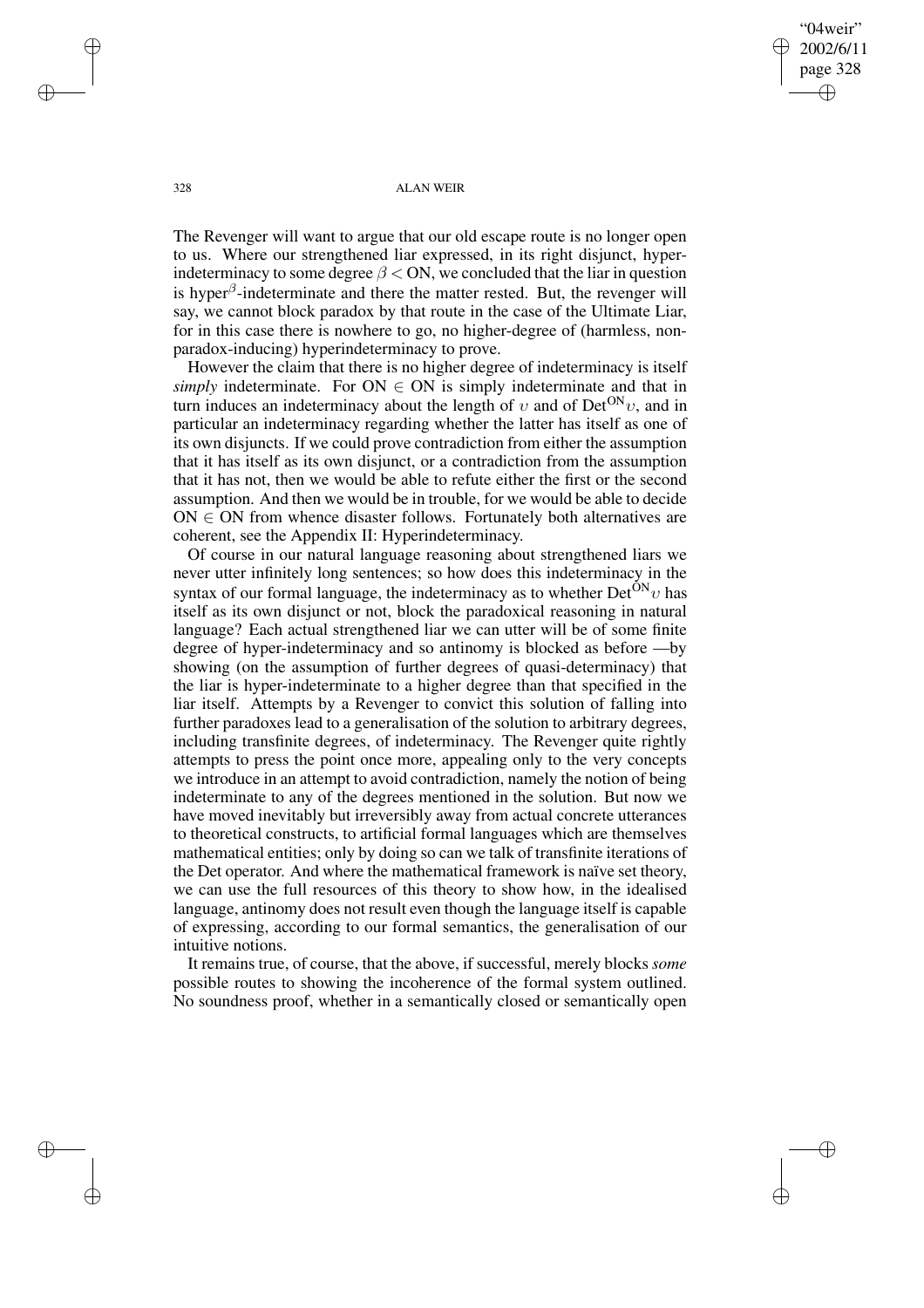✐

language, can rule out with Cartesian certainty the epistemic possibility that the system of the object language (a fortiori any stronger system in a soundness proof in a semantically open language) is inconsistent. But once again, such Cartesian certainty is not to be had even in mathematics, whether of the standard or the naïve variety. One can only look at each threat in turn.

### 5. *Conclusion*

✐

✐

✐

✐

Naïve set theory in the neoclassical format I have outlined offers the prospect of proving all of standard mathematics but also much more. It validates the naïve interpretations that nearly all set theorists surreptitiously give to their theories when reflecting on them as any responsible mathematician should and so promises to restore coherence and good faith to the practice of set theory. The cost is a certain artificiality in reasoning beyond the determinate levels: but artificiality is better than a refusal to reason at all (a refusal very difficult to stick to in practice) or a lapse into incoherence. The theory is paraconsistent in the weak sense that it relies on a background logic in which not all classically inconsistent theories are trivial but departs form the spirit of most paraconsistent approaches by neglecting considerations of relevance and embracing ∼E (and related principles such as the disjunctive syllogism) unrestrictedly in their 'operational' forms, for instance as one-step natural deduction rules. It is argued that the results of doing so provide a simpler and more satisfactory recapture of standard set theory than the main paraconsistent alternative, dialetheism.

# *Appendix I. THE TARSKIAN EQUIVALENCES*

### The notion of an *s-definite* wff was defined by

 $\theta$  is s-definite iff  $\psi(\theta)$  is definitely true or definitely false, in the intended interpretation, where  $\psi$  is any syntactic predicate and  $\theta$ any sub-formula of  $\varphi$ .

Somewhat more precisely, let us say that  $\psi$  is a syntactic predicate just in case it is of the form  $x = t$ , for any singular term t, or of the form  $\Xi x$  where the latter is the object language definition of one of our syntactic concepts,  $x$  is an atom, a conjunction, negation, disjunction, consequence, antecedent, wff, one-place wff etc. It follows from Classical Completeness that any for any such syntactic claim  $\psi$  and s-definite wff  $\varphi$ ,  $\vdash \psi(\varphi)$  or  $\vdash \sim \psi(\varphi)$ . Any such appeal to classical completeness for s-definite wffs and syntactic claims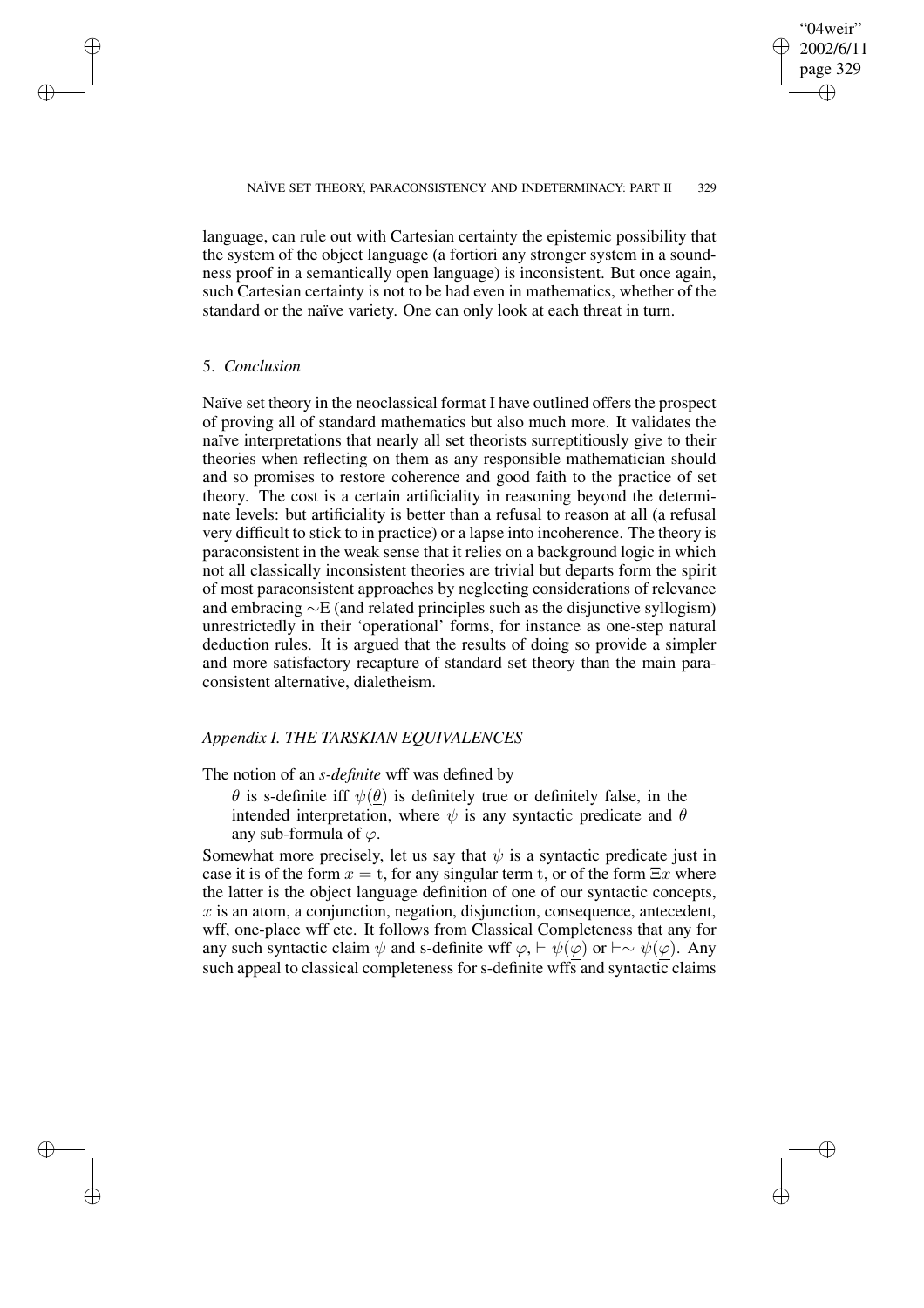"04weir" 2002/6/11 page 330 ✐ ✐

✐

✐

330 ALAN WEIR

 $\psi$  will be cited as SDEF. Using this, we can prove

For all s-definite  $\varphi$ ,  $\vdash$  True  $\varphi \leftrightarrow \varphi$ .

Proof: By induction on wff complexity. For atoms, suppose our atom is  $Ft$ </u> (the relational case is similar) and assume in the left-to-right direction True Ft. Here once again is the definition of the truth predicate:

True  $x \leftrightarrow x =$  Ft & Ft  $\lor x =$  Rtu & Rtu & ... [through all the atoms]  $\lor$ ∨ Neg  $x \& \forall$  [or  $\exists$ ]  $y$  in  $x, \sim$ True  $y$  $\vee$  Conj x &  $\forall y(y \text{ in } x \rightarrow \text{ True } y) \vee$  $\vee$  Disj x & ∃y(y in x & True y) $\vee$ ∨ Cond x &  $\&((\&(\text{Ant } u_m x \leftrightarrow \vee(u_m = t_i)[i \in I])[m \in \Omega] \& \text{ True } t_i)_{[i \in I]} \rightarrow$  $\forall z (Cons z x \rightarrow True z))$ I  $\in P(\Omega)$ 

Provably, by SDEF, since Ft is not a non-atom,

True Ft  $\vdash$  Ft & Ft  $\lor$   $x =$  Rtu & Rtu & ... etc.

by ∨E on the right hand side of the above truth definition, we prove Ft; the minor premisses, in all other cases except  $Ft = Ft$ , use  $\sim$ E on  $Ft = Gu$ </u></u> (for example) plus the provable (from SDEF)  $Et \neq Gu$ , to conclude Ft. The provability of the other direction is a straightforward  $\vee$ I from  $Ft = Ft \& Ft$ .

For the inductive clauses, consider the trickiest case, that for the conditional.

Right to Left: Take any set I of simple terms such that I is not the set of exactly those terms  $t_i$  such that  $\vdash$  Ant  $t_i$  A $_{i i \in I} \rightarrow B$ . Assume

 $(i) \vdash \&( \text{Ant } u_m \land_{i} \i\in I \rightarrow B \leftrightarrow \forall (u_m = t_i)[i \in I]) [m \in \Omega].$ 

Let us abbreviate this particular wff  $\varphi$ . Given our assumption about I, for at least one t<sub>i</sub> we have Not:  $\vdash$  Ant t<sub>i</sub> A<sub>i i∈I</sub>  $\rightarrow$  B; since A<sub>i i∈I</sub>  $\rightarrow$  B is s-definite:

 $(ii) \vdash \sim$ Ant t<sub>i</sub> A<sub>i i∈I</sub> → B.

From  $u_m = u_m$ , where  $\ulcorner u_m \urcorner = \ulcorner t_i \urcorner$ , then ∨I we get  $\vdash \lor (u_m = t_i)[i \in I],$ hence using the right to left direction of that particular conjunct of  $\varphi$  we contradict (ii) yielding by  $\sim$ I on (i)  $\vdash \sim \varphi$  hence also

(iii)  $\vdash \sim (\varphi \& \text{True } t_k)$ 

✐

✐

✐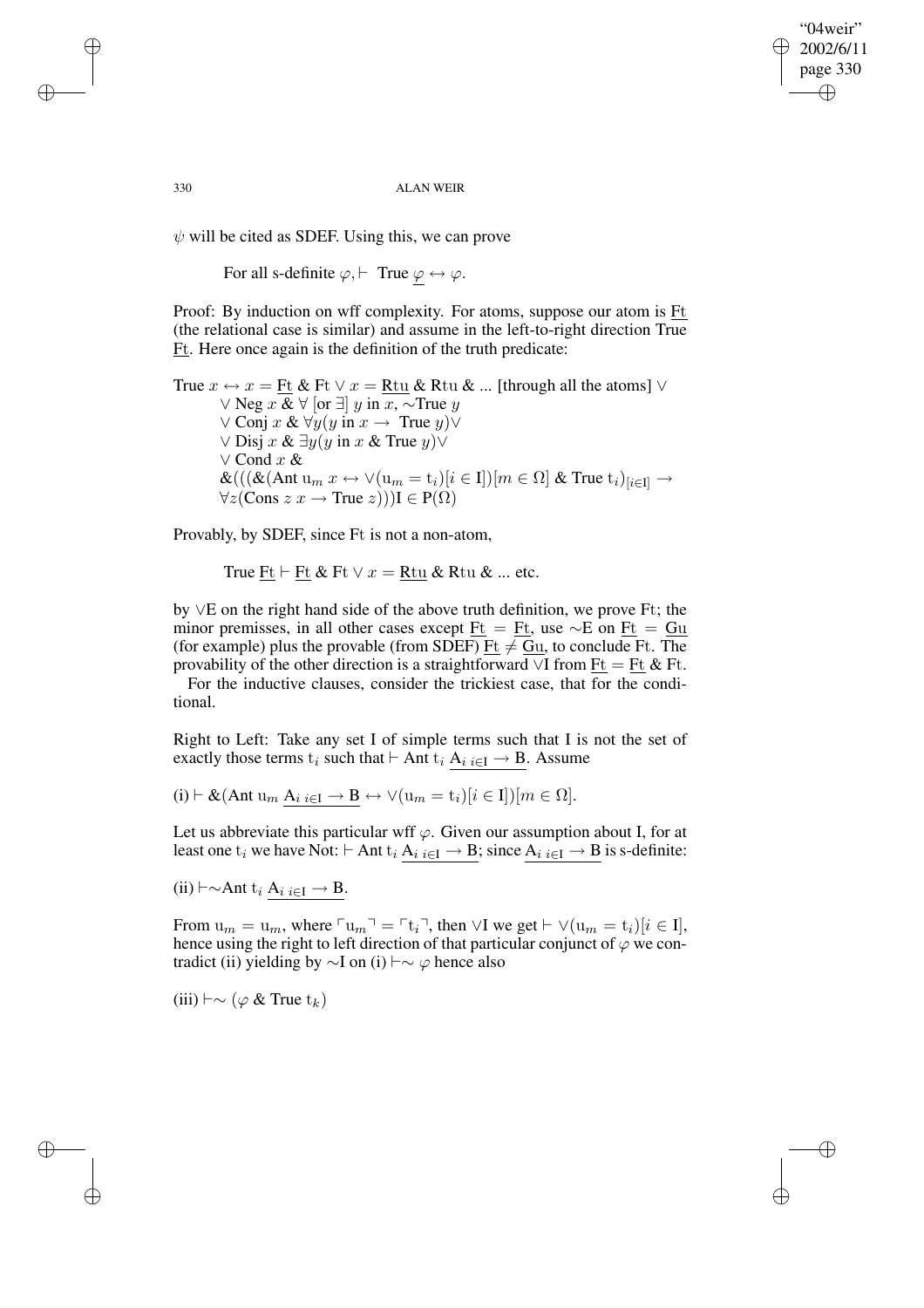✐

for any  $k \in I$ . We can then derive the relevant instance of the right hand conjunct of the conditional clause, namely:

(iv) 
$$
((\&(\text{Ant } u_m \underline{A}_{i} \underline{i\in I} \rightarrow \underline{B} \leftrightarrow \vee (u_m = t_i)[i \in I])[m \in \Omega]\&\text{ True } t_i)_{[i \in I]} \rightarrow
$$
 $\rightarrow \forall z (\text{Cons } z \underline{A}_{i} \underline{i\in I} \rightarrow \underline{B} \rightarrow \text{True } z))$ 

by

✐

✐

✐

✐

|             | $(1) \sim (\varphi \&$ True $t_k)$                                                                         | 111               |
|-------------|------------------------------------------------------------------------------------------------------------|-------------------|
| 2.i         | $(2.i) \varphi \&$ True $t_i$                                                                              | Hyp. $i \in I$    |
| $2.i \in I$ | $(3)$ $\varphi$ & True $t_k$                                                                               | $2.k$ Exp.        |
| $2.i \in I$ | (4) $\forall z$ (Cons z A <sub>i</sub> <sub>i<math>\in</math>I</sub> $\rightarrow$ B $\rightarrow$ True z) | $1.3 \sim E$      |
|             | $(5)$ iv                                                                                                   | $5 \rightarrow I$ |

So we need concern ourselves only with the I\* which indexes exactly those terms  $t_i$  such that  $\vdash$  Ant  $t_i$  A<sub>i i∈I</sub>  $\rightarrow$  B. For this I\* we will have by SDEF

$$
-(1.i) t_i = A_{f(i)} \qquad \qquad i \in I^* SDEF
$$

where  $f$  is a function which maps one: one the simple terms indexed by  $I^*$ onto the canonical names of the antecedents of  $A_i \nvert_{i \in I} \to B$ . This instance of  $(iv)$ 

$$
\text{(iv*): } ((\& (\text{Ant } \mathbf{u}_m \ \underline{\mathbf{A}}_{i \ i \in \mathbf{I}} \to \mathbf{B} \leftrightarrow \lor (\mathbf{u}_m = \mathbf{t}_i)[i \in \mathbf{I}^*]) [m \in \Omega]
$$
\n
$$
\& \text{True } \mathbf{t}_i)_{[i \in \mathbf{I}^*]} \to \forall z (\text{Cons } z \ \underline{\mathbf{A}}_{i \ i \in \mathbf{I}} \to \mathbf{B} \to \text{True } z))
$$

(with  $\varphi^*$  thus being  $\&$  (Ant  $u_m \underline{A_{i i \in I} \rightarrow B} \leftrightarrow \vee (u_m = t_i)[i \in I^*])[m \in \Omega]$ ) is then provable by:

| 2.i | $(2.i) \varphi^* \&$ True $t_i$                                     | Hyp. $i \in I^*$             |
|-----|---------------------------------------------------------------------|------------------------------|
| 2.i | $(3.i)$ True $A_{f(i)}$                                             | 2. <i>i</i> &E, $1.i = E$    |
|     | $(4.i)$ True $A_{f(i)} \leftrightarrow A_{f(i)}$                    | IН                           |
| 2.i | $(5.i)$ A <sub><math>f(i)</math></sub>                              | $3.i, 4.i \leftrightarrow E$ |
|     | $(6.i)$ $(\varphi^* \&$ True $t_i) \rightarrow A_{f(i)}$            | $5.i \rightarrow I$          |
|     | $(7)$ $(A_i)_{i \in I} \rightarrow B)$                              | Hyp.                         |
|     | (8) $((\varphi^* \& \text{True } t_i)_{[i \in I^*]} \rightarrow B)$ | 7, 6. <i>i</i> $i \in I^*$ , |
|     |                                                                     | Trans. <sup>40</sup>         |

<sup>40</sup> This application of infinitary transitivity is correct since the  $f(i)$  enumerate all the antecedents.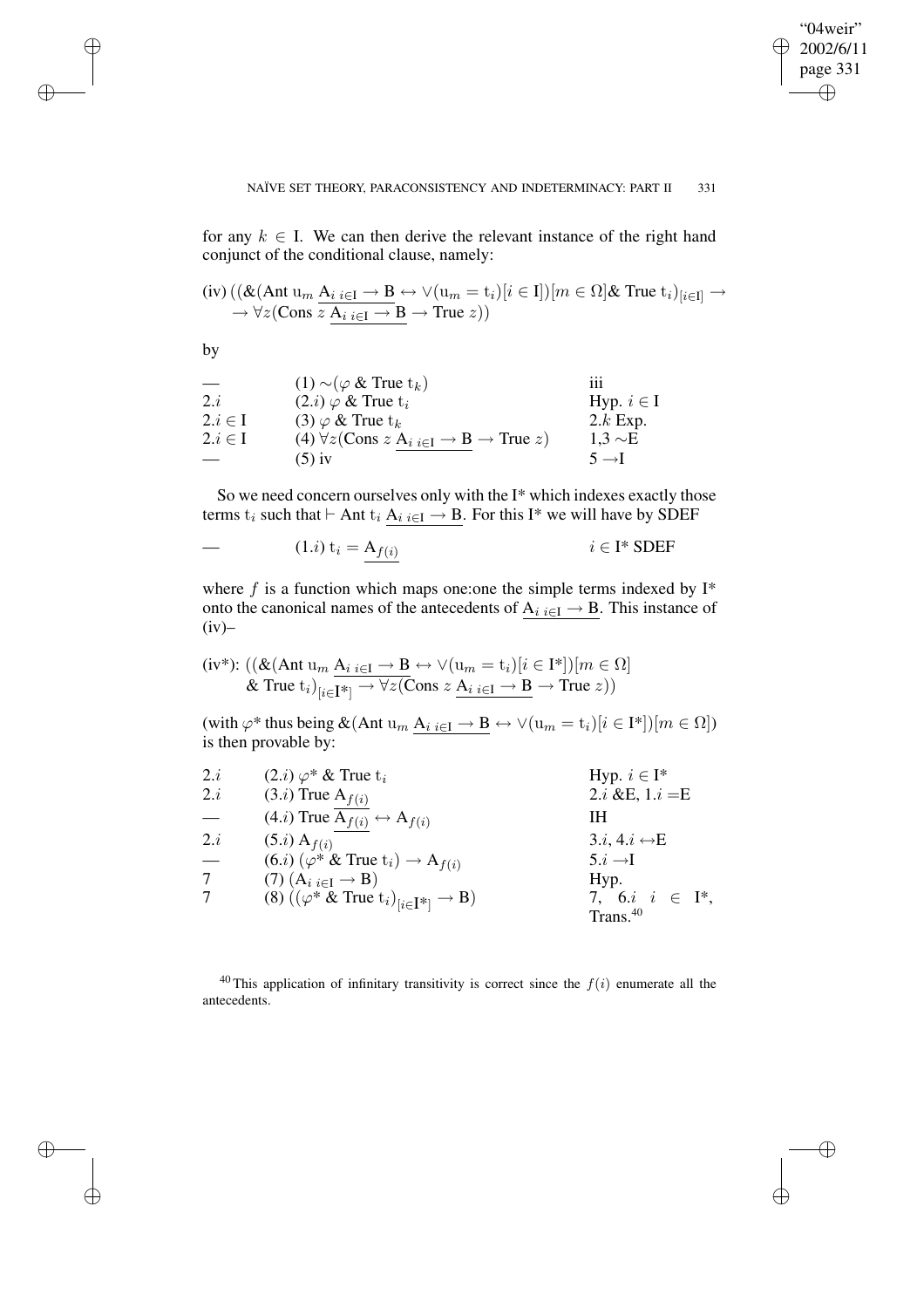"04weir" 2002/6/11 page 332 ✐ ✐

✐

✐

332 ALAN WEIR

$$
\begin{array}{ll}\n\text{---} & (9) \text{ B} \rightarrow \forall z (\text{Cons } z \text{ A}_{i} \text{ }_{i \in I} \rightarrow \text{ B} \rightarrow \text{True } z) & \text{Lemma} \\
\text{---} & (10) \left( (\varphi^* \& \text{True } t_i \right)_{[i \in I^*]} \rightarrow & \text{8, 9 Trans} \\
& \forall z (\text{Cons } z \text{ A}_{i} \text{ }_{i \in I} \rightarrow \text{ B} \rightarrow \text{True } z)\n\end{array}
$$

We then prove the conditional clause in the truth definition  $(x)$  instantiated by A<sub>i i∈I</sub>  $\rightarrow$  B) by proving the left conjunct Cond  $\underline{A_{i}{}_{i\in I}} \rightarrow \underline{B}$  using SDEF and the right conjunct by &I over all the I sets. True  $A_i \in \mathbb{R}$  ben follows by ∨I and →E. The proof of the Lemma at line (9) utilises the facts that we have from the IH  $\vdash$  B  $\rightarrow$  True <u>B</u> and that from the definition of Cons and set comprehension on  $A_i$ <sub>i</sub> $\in I \rightarrow B$  we have:

 $\vdash \forall z (\text{Cons } z \mathbf{A}_i |_{i \in I} \rightarrow \mathbf{B} \rightarrow z = \underline{\mathbf{B}}$ 

whence by transitivity we get:

|                | (1) True $\underline{B} \rightarrow (z = \underline{B} \rightarrow True z)$                                     | $=$ E               |
|----------------|-----------------------------------------------------------------------------------------------------------------|---------------------|
|                | $(2)$ B $\rightarrow$ True B                                                                                    | IН                  |
|                | (3) B $\rightarrow$ ( $z = \underline{B} \rightarrow$ True $z$ )                                                | 1,2 Trans.          |
| $\overline{4}$ | (4) B                                                                                                           | Hyp.                |
| $\overline{4}$ | $(5) z = B \rightarrow True z$                                                                                  | $3.4 \rightarrow E$ |
|                | (6) $\forall z$ (Cons z A <sub>i</sub> <sub>i</sub> $\in$ I $\rightarrow$ B $\rightarrow$ z = <u>B</u> )        | Given               |
| $\overline{4}$ | (7) $\forall z$ (Cons z A <sub>i</sub> <sub>i∈I</sub> $\rightarrow$ B $\rightarrow$ True z)                     | 5,6 Trans.          |
|                | (8) B $\rightarrow \forall z$ (Cons z A <sub>i</sub> <sub>i</sub> $\in$ I $\rightarrow$ B $\rightarrow$ True z) | $7 \rightarrow I$   |

In the left to right direction we start out from the truth definition —TD then:

| (1) True $A_i$ $_{i \in I} \rightarrow B$                                                         | Hyp.                                   |
|---------------------------------------------------------------------------------------------------|----------------------------------------|
| (2) Con A <sub>i</sub> <sub>i<math>\in</math>I</sub> $\rightarrow$ B & &(iv)[I $\in$ P $\Omega$ ] | TD,1 $\leftrightarrow$ E $\vee$ E SDEF |
| $(3)$ iv*                                                                                         | $2 \& E$                               |

Here at line (2), SDEF, as in the atomic case, ensures that we can prove that A<sub>i i∈I</sub> → B is a conditional so that by ∨E and ∼E and &E we derive the conjunction at line (2) whose right conjunct is:

$$
\mathcal{K}(((\&(\text{Ant } u_m \underline{A}_{i i \in I} \rightarrow B \leftrightarrow \vee (u_m = t_i)[i \in I])[m \in \Omega] \& \text{True } t_i)_{[i \in I]} \rightarrow \forall z (\text{Cons } z \underline{A}_{i i \in I} \rightarrow B \rightarrow \text{True } z)))I \in P(\Omega)
$$

At line three we instantiate by the set I\* which indexes exactly the simple names of the antecedents of A<sub>i i∈I</sub>  $\rightarrow$  B to yield (iv)<sup>\*</sup>. Now from SDEF we get for any  $u_m \in I^*$ :

✐

✐

✐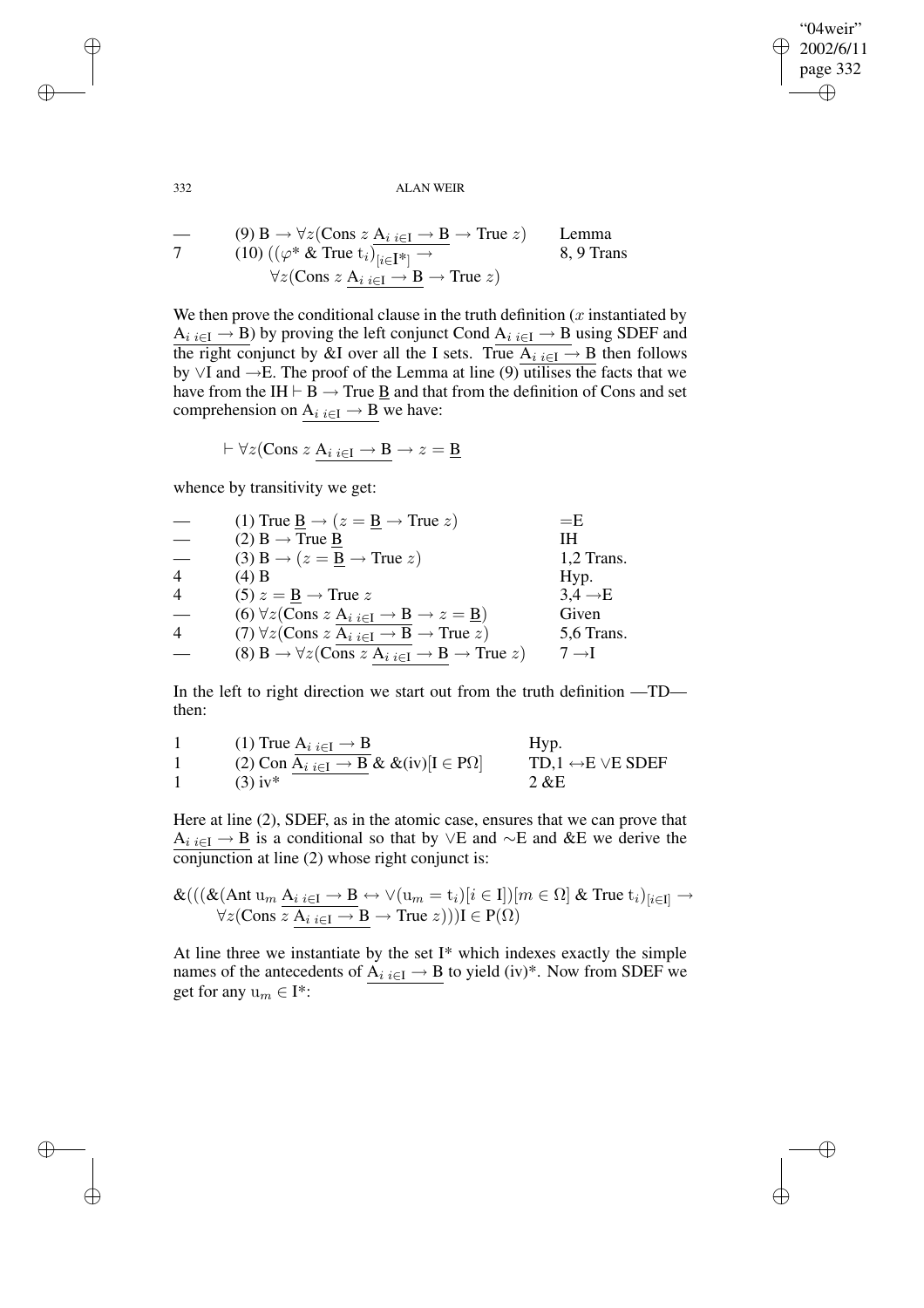"04weir" 2002/6/11 page 333 ✐ ✐

✐

### NAÏVE SET THEORY, PARACONSISTENCY AND INDETERMINACY: PART II 333

| $(4.j) A_i = u_m$                                                                          | <b>SDEF</b>                          |
|--------------------------------------------------------------------------------------------|--------------------------------------|
| $(5.j)$ Ant A <sub>j</sub> A <sub>i</sub> $_{i \in I} \rightarrow B$                       | <b>SDEF</b>                          |
| $(6. j)$ Ant $u_m A_i_{i \in I} \rightarrow B$                                             | 4.j, $5.j = E$                       |
| $(7. j) \vee (u_m = t_i)[i \in I^*]$                                                       | $=$ I $\vee$ I                       |
| $(8.j)$ Ant $u_m A_i_{i \in I} \rightarrow B \leftrightarrow \forall (u_m = t_i)[i \in I]$ | 6.j, 7.j $\rightarrow$ I $\times$ 2, |
|                                                                                            |                                      |

Here the →Is at the last line are vacuous. Consider, next, the case of those  $u_r$  which are not simple names of antecedents of our conditional. The sdefiniteness of that conditional yields a similar proof of those biconditionals:

| $\hspace{0.05cm}$ | $(9.r) \sim$ Ant u <sub>r</sub> A <sub>i</sub> <sub>i<math>\in</math>I</sub> $\rightarrow$ B                        | <b>SDEF</b>      |
|-------------------|---------------------------------------------------------------------------------------------------------------------|------------------|
|                   | $(10.r) \& (u_r \neq t_i)[i \in I^*]$                                                                               | <b>SDEF</b>      |
| $\hspace{0.05cm}$ | $(11.r) \sim \vee (u_r = t_i)[i \in I^*]$                                                                           | $10.r \sim I MM$ |
|                   | $(12.r)$ Ant $u_r$ A <sub>i</sub> $_{i \in I} \rightarrow B \leftrightarrow \forall (u_r = t_i)   i \in I^*$ As 8.j |                  |

whence by &I over the u terms we prove  $\varphi^*$ 

$$
\&(\text{Ant } \mathrm{u}_m \; \mathrm{A}_i \; {}_{i \in \mathrm{I}} \to \mathrm{B} \leftrightarrow \lor (\mathrm{u}_m = \mathrm{t}_i) [i \in \mathrm{I}^*]) [m \in \Omega]
$$

and can proceed

✐

✐

✐

✐

|      | $(15.i)$ True $A_{f(i)} \leftrightarrow A_{f(i)}$                                           | IH $i \in I^*$                       |
|------|---------------------------------------------------------------------------------------------|--------------------------------------|
|      | $(16.i) A_{f(i)} = t_i$                                                                     | SDEF <sup>41</sup>                   |
|      | $(17.i)$ A <sub>f(i)</sub> $\rightarrow$ True t <sub>i</sub>                                | $15/16.i = E, \&E$                   |
| 18.i | $(18.i)$ A <sub>f(i)</sub>                                                                  | Hyp. $i \in I^*$                     |
| 18.i | $(19.i)$ True $t_i$                                                                         | $17/18.i \rightarrow E$              |
|      | $(20)\varphi^*$                                                                             | As Above                             |
| 18.i | $(21.i)$ ( $\varphi^*$ & True $t_i$ )                                                       | 20, 19.i &                           |
|      | $(22.i)$ A <sub>f(i)</sub> $\rightarrow$ ( $\varphi^*$ & True t <sub>i</sub> )              | $21.i \rightarrow I$                 |
| 1    | (23) $(A_{f(i[i\in I]} \rightarrow \forall z (Cons z A_{i i\in I} \rightarrow B$            | 3, 22. <i>i</i> , $i \in I^*$ Trans. |
|      | $\rightarrow$ True z))                                                                      |                                      |
|      | (23) $\forall z$ (Cons $z$ A <sub>i</sub> $_{i \in I} \rightarrow B \rightarrow$ True $z$ ) | Lemma <sup>42</sup>                  |
|      | $\rightarrow$ B                                                                             |                                      |
|      | $(24)$ A <sub>i</sub> <sub>i</sub> $\epsilon$ <sub>I</sub> $\rightarrow$ B                  | 23,24 Trans. <sup>43</sup>           |

 $41$  Here, as before,  $f$  maps the indices of simple terms one: one onto the names of the antecedents of  $A_i$  i∈I  $\rightarrow$  B.

<sup>42</sup> This Lemma proven in much the same way as the Lemma in the right to left direction.

<sup>43</sup> Since the set of  $A_{f(i)}$  and the set of  $A_i$  are one and the same.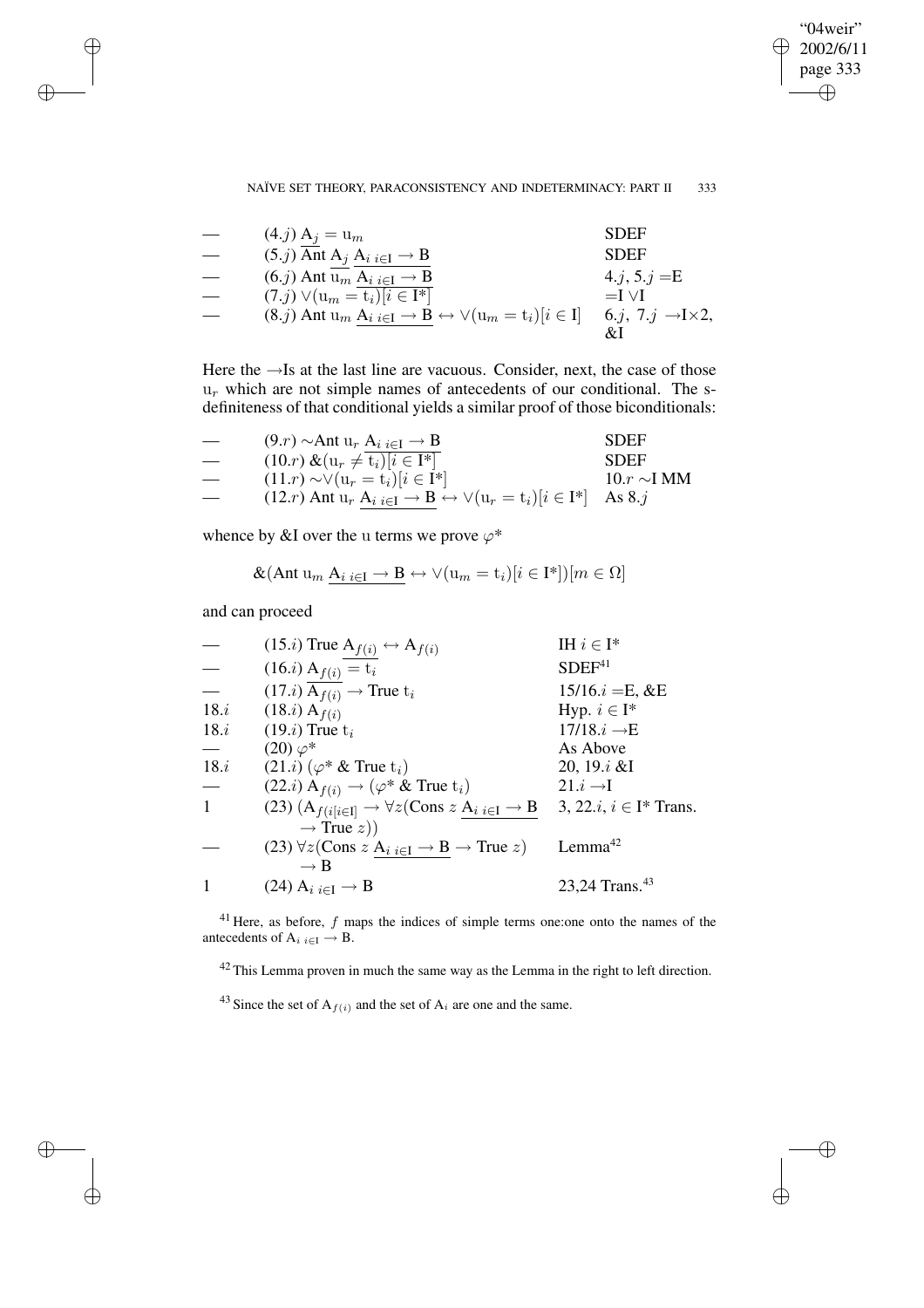"04weir" 2002/6/11 page 334 ✐ ✐

 $\bigoplus$ 

✐

334 ALAN WEIR

# *Appendix II. HYPERINDETERMINACY*

The wff:

 $\sigma$  :∼ True  $\underline{\sigma}$   $\vee$  ( $\vee$ [∼ Det<sup>β</sup> True  $\underline{\sigma}$ ] $\beta < \alpha$ )

 $\alpha$  definitely less than ON, cannot be used to generate absurdity; from it we derive merely  $\sim$ Det<sup> $\alpha$ </sup> as follows, using the liberalised determinacy restrictions and the principles established in section 4, Lemma I:

 $\vdash X \Rightarrow$  Det<sup> $\alpha$ </sup> P iff  $\vdash X \Rightarrow$  Det True<sup> $\alpha$ </sup> P iff  $\vdash X \Rightarrow$  Det $\alpha$  ∼ True P.

together with the following Lemma II:

For any limit  $\kappa$  and  $\beta < \kappa$ ,  $\&$ (Det<sup> $\mu$ </sup> $\sigma$ [ $\beta < \mu < \kappa$ ])  $\vdash$  Det( $\&$ (Det $\mu$ <sup> $\sigma$ </sup>[ $\beta$  <  $\mu < \kappa$ ])).

Proof: We use here the Det ii principle of Part I, that if all conjuncts of a conjunction are determinate then the conjunction itself is determinate. This is demonstrable for the language of naïve set theory.

The lemma is then provable by:

| (1) & $(\text{Det}^{\mu} \sigma[\beta < \mu < \kappa])$ | Hyp.                        |
|---------------------------------------------------------|-----------------------------|
| $(2.\mu)$ Det Det <sup><math>\mu</math></sup> $\sigma$  | 1 &E $\beta < \mu < \kappa$ |
| (3) Det $(\&(Det^{\mu}\sigma[\beta < \mu < \kappa]))$   | $2.\mu$ Det ii              |

With these principles and the above Lemma II we go on to show  $\vdash \sim$ Det<sup>α</sup>:

|                | (1) Det $\sigma$             | Hyp.             |
|----------------|------------------------------|------------------|
| 2              | $(2)$ ~True $\sigma$         | Hyp.             |
| $\overline{c}$ | $(3) \sigma$                 | $2 \vee I$       |
| $\overline{c}$ | (4) True $\sigma$            | 3 Naïve Truth    |
| 1              | (5) Det $\sim$ True $\sigma$ | 1 Lemma I        |
| 1,2            | $(6)$ $\perp$                | 2,4 [5] $\sim$ E |
|                | (7) True $\sigma$            | 6 $\sim$ I       |
|                | $(8) \sigma$                 | 7 Naïve Truth    |

Thus far, we follow pretty much the same path as the formalisation of the intuitive reasoning involving  $i$ .

✐

✐

✐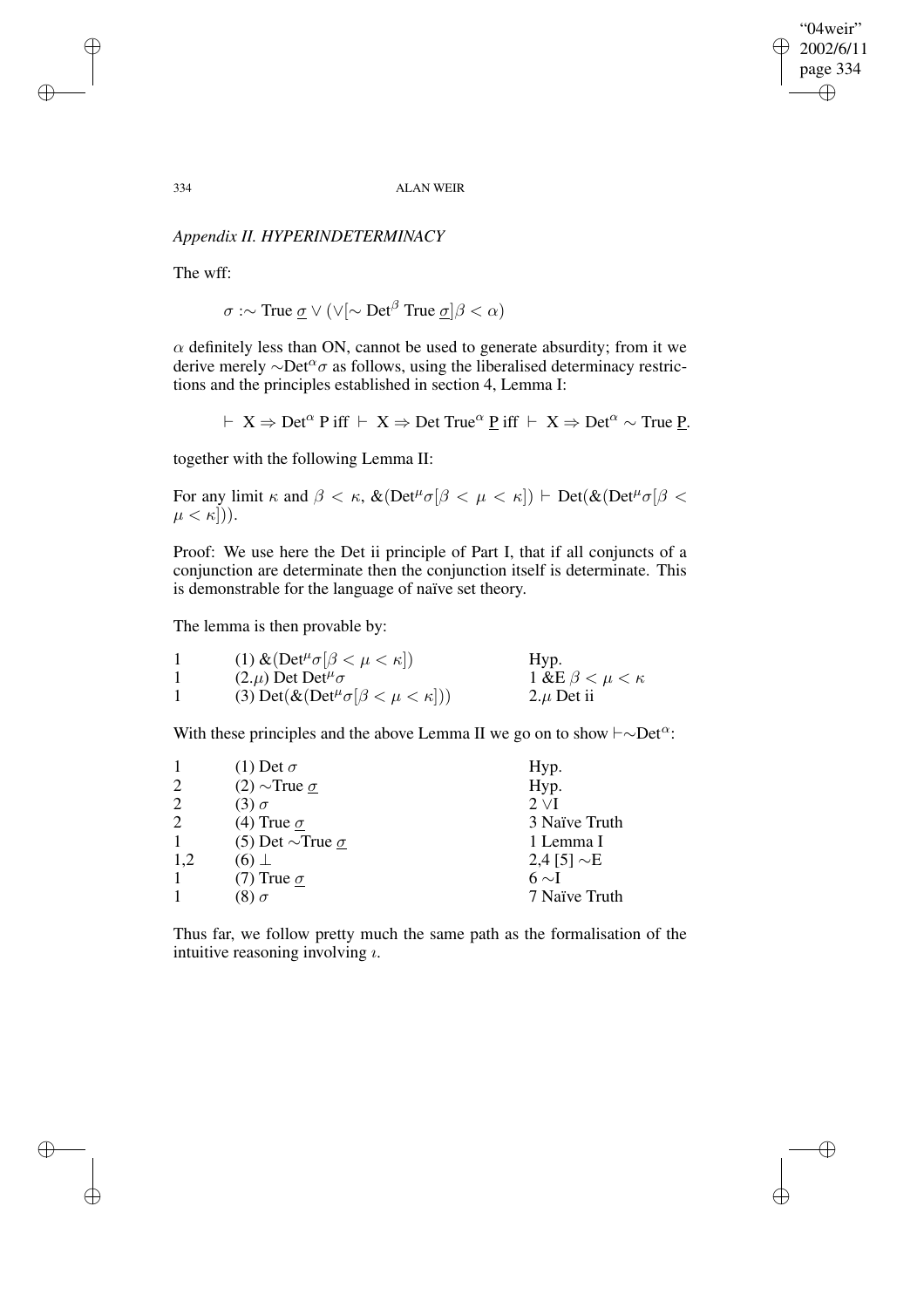"04weir" 2002/6/11 page 335 ✐ ✐

 $\oplus$ 

✐

### NAÏVE SET THEORY, PARACONSISTENCY AND INDETERMINACY: PART II 335

✐

✐

✐

✐

| 1,2                                   | $(9)$ $\perp$                                           | $2.7 \sim E$                               |
|---------------------------------------|---------------------------------------------------------|--------------------------------------------|
| 10.1.1                                | $(10.1.1)$ ~Det True $\sigma$                           | Hyp.                                       |
| 10.1.1                                | $(10.1.2) \sim Det \sigma$                              | 10.1.1 Lemma I                             |
| 1,10.1.1                              | $(10.1.3) \perp$                                        | $1,10.1.2 \sim E$                          |
| $10.\beta$                            | $(10.\beta)$ Det <sup><math>\beta</math></sup> $\sigma$ | Hyp. $1 < \beta < \alpha$                  |
| $10.\beta.1$                          | $(10.\beta.1) \sim Det^{\beta}$ True $\sigma$           | Hyp.                                       |
| $10.\beta.1$                          | $(10.\beta.2) \sim Det^{\beta} \sigma$                  | $10.\beta.1$ Lemma I                       |
| $10.\beta, 10.\beta.1$                | $(10.\beta.3) \perp$                                    | $10.\beta$ , $10.\beta.2 \sim E$           |
| 1, 10. $\beta$ , $1 < \beta < \alpha$ | $(11)$ $\perp$                                          | 8,9,10. $\beta$ .3, 0 < $\beta$ < $\alpha$ |
|                                       |                                                         | $VE$ [10.2]                                |
| $10.\beta, 1 < \beta < \alpha$        | $(12.1.1)$ $\sim$ Det $\sigma$                          | 11 $\sim$ I                                |
|                                       |                                                         |                                            |

We have now applied ∨E to the disjunction  $\sigma$ , assuming Det<sup>β</sup>  $\sigma$  for every  $\beta < \alpha$  to get a contradiction and thereby refuting Det<sup>1</sup>  $\sigma$ , line (1), discharging it.

| $10.\beta, 1 < \beta < \alpha$     | $(12.1.2)$ $\sim$ Det True $\sigma$ | 12.1.1 Lemma I                                              |
|------------------------------------|-------------------------------------|-------------------------------------------------------------|
| $10.\beta, 1 < \beta < \alpha$ , T | $(12.1.3) \sigma \vee \sim \sigma$  | 12.1.2 $\forall$ I $\times$ 2, Exp.                         |
| $10.\beta, 1 < \beta < \alpha$     | $(12.1.4)$ Det $\sigma$             | $12.1.3 \rightarrow I$                                      |
| $10.\beta, 1 < \beta < \alpha$     | $(12.1.0) \perp$                    | $[10.\beta, 2 < \beta < \alpha]$<br>12.1.1, 12.1.4 $\sim$ E |
| $10.\beta, 2 < \beta < \alpha$     | $(12.2.1) \sim Det^2 \sigma$        | $[10.\beta, 2 < \beta < \alpha]$<br>$12.1.0 \sim I$         |

The proof of ∼Det  $\sigma$  from Det<sup> $\beta$ </sup>  $\sigma$ ,  $1 < \beta < \alpha$  has now been extended to a proof of  $\sim$ Det<sup>2</sup>  $\sigma$  from Det<sup> $\beta$ </sup>  $\sigma$ , 2 <  $\beta$  <  $\alpha$ .

| $10.\beta, 2 < \beta < \alpha$     | $(12.2.2)$ $\sim$ Det <sup>2</sup> True $\sigma$ | 12.2.1 Lemma I                          |
|------------------------------------|--------------------------------------------------|-----------------------------------------|
| $10.\beta, 2 < \beta < \alpha$ , T | $(12.2.3) \sigma \vee \sim \sigma$               | 12.2.2 $\forall$ I $\times$ 2, Exp.     |
| $10.\beta, 2 < \beta < \alpha$     | $(12.2.4)$ Det $\sigma$                          | $12.2.3 \rightarrow I$                  |
|                                    |                                                  | [10. $\beta$ , 3 < $\beta$ < $\alpha$ ] |
| $10.\beta, 2 < \beta < \alpha$ , T | $(12.2.5)$ Det $\sigma \vee \sim$ Det $\sigma$   | 12.2.4 $\vee$ I, Exp.                   |
| $10.\beta, 2 < \beta < \alpha$     | $(12.2.6)$ Det <sup>2</sup> $\sigma$             | $12.2.5 \rightarrow I$                  |
|                                    |                                                  | $[10.\beta, 3 < \beta < \alpha]$        |
| $10.\beta, 2 < \beta < \alpha$     | $(12.2.0) \perp$                                 | 12.2.1, 12.2.6 $\sim$ E                 |
|                                    |                                                  | [10. $\beta$ , 3 < $\beta$ < $\alpha$ ] |
| $10.\beta, 3 < \beta < \alpha$     | $(12.3.1) \sim Det^3 \sigma$                     | $12.2.0 \sim I$                         |
|                                    |                                                  |                                         |

And similarly we have extended further to a proof of  $\sim$ Det<sup>3</sup>  $\sigma$  from Det<sup>β</sup>  $\sigma$ ,  $3 < \beta < \alpha$ .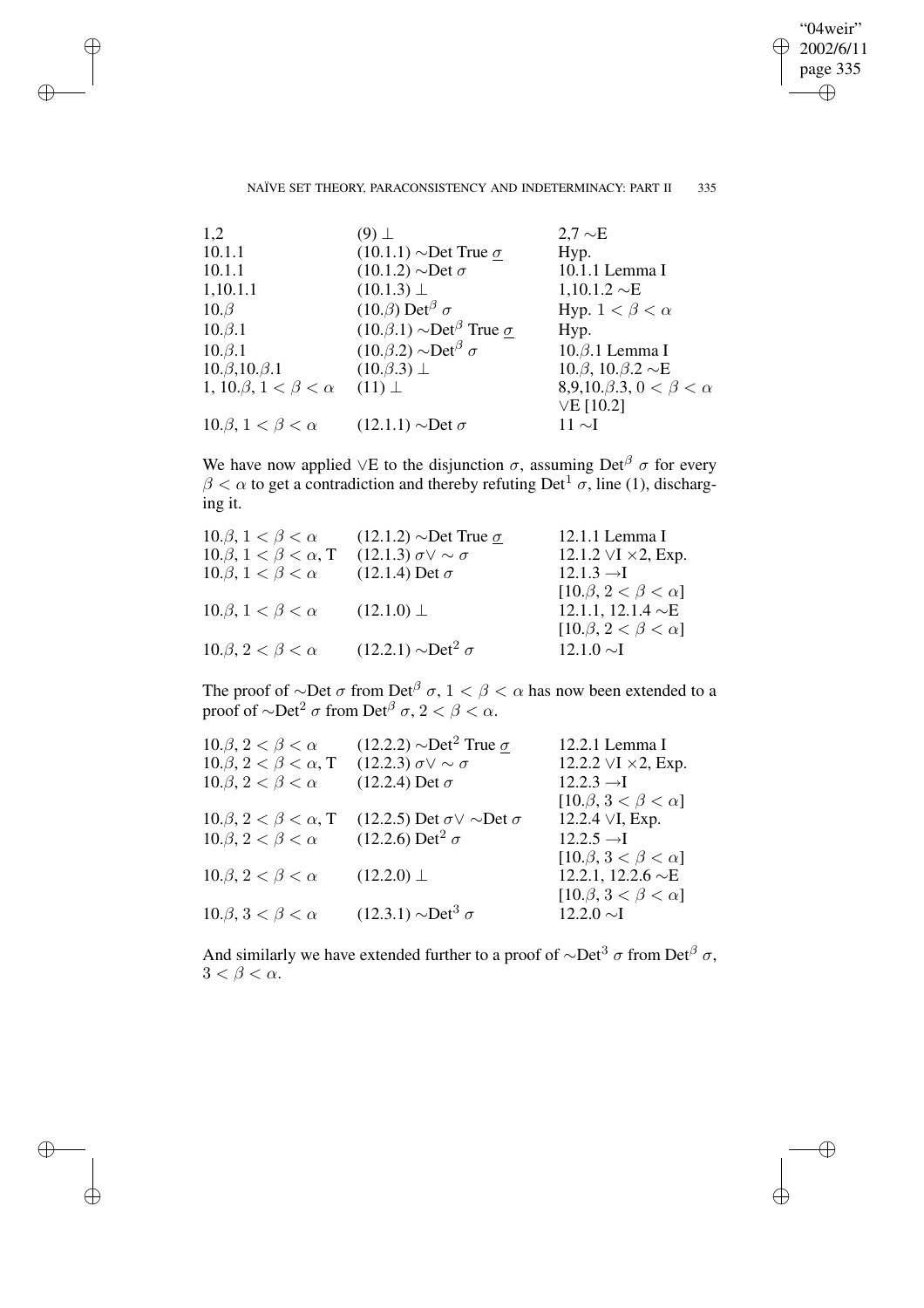"04weir" 2002/6/11 page 336 ✐ ✐

✐

✐

336 ALAN WEIR

... ... ... 10.γ,  $\delta + 1 < \gamma < \alpha$  (12.δ+1.1) ~Det<sup>δ+1</sup> σ Given 10.γ,  $\delta + 1 < \gamma < \alpha$  (12.δ+1.2) ~Det<sup>δ+1</sup> True σ 12.δ+1.1 Lemma I  $10.\gamma$ ,  $\delta + 1 < \gamma < \alpha$ , T  $(12. \delta + 1.3) \sigma \vee \sim \sigma$  12. $\delta + 1.2 \vee I \times 2$ , Exp.  $10.\gamma$ ,  $\delta + 1 < \gamma < \alpha$ , T  $(12.\delta+1.4)$  Det  $\sigma$  12. $\delta+1.3 \rightarrow I$  $[10.\gamma, \delta + 2 < \gamma < \alpha],$ Exp. ... ... ... 10. $\gamma$ ,  $\delta + 1 < \gamma < \alpha$  (12. $\delta + 1$ . $\epsilon + 2n + 2$ )  $\mathrm{Det}^{\epsilon+n+1}$  σ  $12.\delta+1.\epsilon+2n+1 \rightarrow I$  $[10.\gamma, \delta + 2 < \gamma < \alpha],$ Exp. ... ... ... 10. $\gamma$ ,  $\delta + 1 < \gamma < \alpha$  (12. $\delta + 1$ . $\lambda$ )  $\&$ (Det<sup> $\zeta \sigma$ </sup>)  $\zeta < \lambda$  $12.\delta + 1.4/.6/.8...$ &I 10.γ,  $\delta + 1 < \gamma < \alpha$  (12.δ+1.λ.λ) Det<sup>λ</sup> σ 12.δ+1.λ ∨I ... ... ... 10. $\gamma$ ,  $\delta + 1 < \gamma < \alpha$  (12. $\delta + 1.\xi + 2k + 4$ ) Det<sup> $\delta+1$ </sup>  $\sigma$  $12.\delta+1.\xi+2k+3 \rightarrow I$  $[10.\gamma, \delta + 2 < \gamma < \alpha]$ 10. $\gamma$ ,  $\delta + 1 < \gamma < \alpha$  (12. $\delta + 1.0$ ) ⊥ 12. $\delta + 1.1$ , (12.δ+1.ξ+2k+4) ∼E  $[10.\gamma, \delta + 2 < \gamma < \alpha]$ 10. $\gamma$ ,  $\delta + 2 < \gamma < \alpha$  (12.δ+2.1)  $\sim$ Det<sup> $\delta+2$ </sup>  $\sigma$  (12.δ+1.0)  $\sim$ I

The result generalises to arbitrary successor levels  $\delta + 1$  in which we extend a proof of  $\sim$ Det<sup> $\delta+1$ </sup>  $\sigma$  from Det<sup> $\beta$ </sup>  $\sigma$ ,  $\delta+1 < \beta < \alpha$  to a proof of  $\sim$ Det $\delta+2$   $\sigma$ from Det<sup> $\beta$ </sup>  $\sigma$ ,  $\delta + 2 < \beta < \alpha$ . In the above section of the proof,  $\lambda$  is a limit ordinal. The limit stage of the proof is slightly trickier:–  $\kappa$  below is a limit ordinal:

| 10. $\gamma$ , $\kappa \leq \gamma < \alpha$ | $(12.\kappa.0.0)$                                                                                                            | 11 [10. $\gamma, \kappa < \gamma < \alpha$ ]                                                            |
|----------------------------------------------|------------------------------------------------------------------------------------------------------------------------------|---------------------------------------------------------------------------------------------------------|
| 10. $\gamma$ , $\kappa \leq \gamma < \alpha$ | $(\text{Det}^{\mu}\sigma[0 < \mu < \kappa]) \rightarrow \bot$<br>$(12.\kappa.\beta.0)$                                       | $\rightarrow$ I, $\kappa < \alpha$<br>12. $\beta$ .0 [10. $\gamma$ ,                                    |
| $12.\kappa.\beta.1$                          | $(\text{Det}^{\mu} \sigma[\beta < \mu < \kappa]) \rightarrow \bot$<br>$(12.\kappa.\beta.1)$                                  | $\kappa < \gamma < \alpha$<br>$\rightarrow$ I, $(0 < \beta < \kappa)$<br>Hyp. $(0 \leq \beta < \kappa)$ |
| $12.\kappa.\beta.1$                          | $\&(\mathrm{Det}^{\mu}\sigma[\beta < \mu < \kappa])$<br>$(12.\kappa.\beta.1.0)$                                              | Lemma II $12.\kappa.\beta.1$                                                                            |
| $12.\kappa.\beta.1$                          | Det $\&(\text{Det}^{\mu}\sigma[\beta < \mu < \kappa])$<br>$(12.\kappa.\beta.1.\mu)$ Det <sup><math>\mu</math></sup> $\sigma$ | $12.\kappa.\beta.1$<br>&E $(\beta < \mu < \kappa)$                                                      |

✐

✐

✐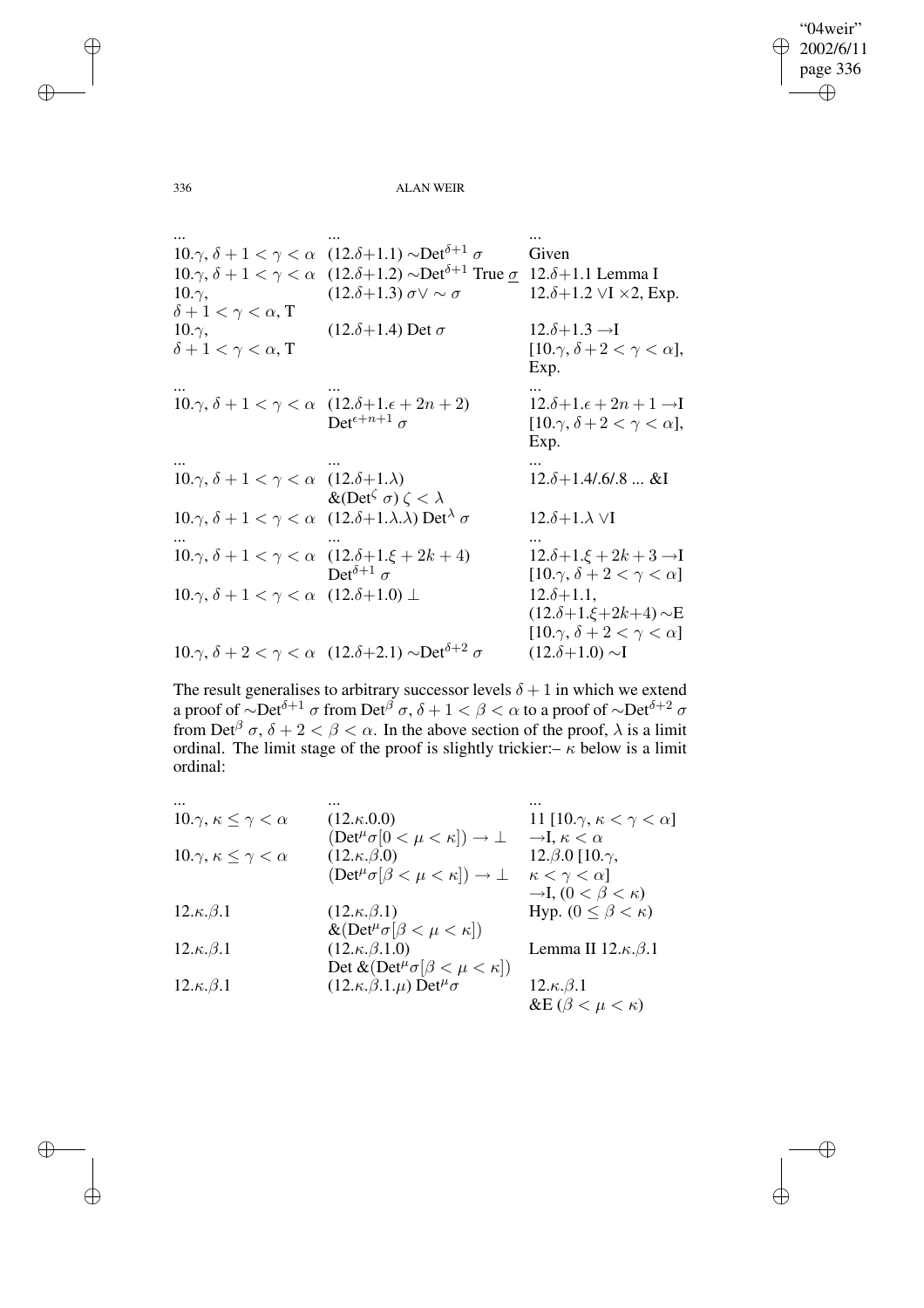"04weir" 2002/6/11 page 337 ✐ ✐

✐

#### NAÏVE SET THEORY, PARACONSISTENCY AND INDETERMINACY: PART II 337

| $10.\gamma, \kappa \leq \gamma < \alpha$ | $(12.\kappa.\beta.2) \perp$              | $12.\kappa.\beta.0, 12.\kappa.\beta.1.\mu$                   |
|------------------------------------------|------------------------------------------|--------------------------------------------------------------|
| $12.\kappa.\beta.1$                      |                                          | $[12.\kappa.\beta.1.1.0]$                                    |
|                                          |                                          | $(\beta < \mu < \kappa) \rightarrow E$                       |
| $10.\gamma, \kappa \leq \gamma < \alpha$ | $(12.\kappa.0)$ $\perp$                  | 10. $\kappa$ , 12. $\kappa$ . $\beta$ .2, $\beta < \kappa$ , |
|                                          |                                          | VE.                                                          |
| $10.\gamma, \kappa < \gamma < \alpha$    | $(12.\kappa.1) \sim Det^{\kappa} \sigma$ | $12.6.2 \sim I$                                              |

✐

✐

✐

✐

In the above section we start from the fact that at line 11 we have shown  $Det^{\beta}$  $\sigma$ ,  $1 \leq \beta < \alpha \vdash \bot$  and so if we can show the determinacy of all Det<sup> $\gamma$ </sup>  $\sigma$ ,  $\kappa \leq \gamma$  we can, by  $\to I$ , prove Det<sup> $\mu$ </sup>  $\sigma$ [ $0 < \mu < \kappa$ ])  $\to \bot$  from those remaining, determinate, assumptions. But Det<sup> $\gamma+1$ </sup>  $\sigma$ , expresses the determinacy of Det<sup> $\gamma$ </sup>  $\sigma$  and  $\gamma + 1 < \alpha$ ,  $\alpha$  a limit, so we have (using our liberalised determinacy constraints) Det<sup> $\gamma$ </sup>  $\sigma$ ,  $\kappa \leq \gamma < \alpha \vdash$  Det<sup> $\mu$ </sup>  $\sigma$ [ $0 < \mu < \kappa$ ])  $\to \bot$ . Similarly at line 12. $\kappa$ . $\beta$ .0 we prove Det<sup> $\gamma$ </sup>  $\sigma$ ,  $\kappa \le \gamma < \alpha \vdash$  Det<sup> $\mu$ </sup>  $\sigma[\beta < \mu < \kappa]$ )  $\to \bot$ with the antecedent wffs of the conditional being determinacy claims at all levels below Det<sup> $κ$ </sup> σ from some point  $β$  below. If we conjoin together these antecedent claims we get one of the disjuncts of Det<sup> $\kappa$ </sup>  $\sigma$  which thus entails ⊥ by  $\rightarrow$ E so long as it is determinate: but this wff entails its own determination by Lemma II. Finally we take the special case of the limit stage where  $\kappa = \alpha$ .

|                                            | $(12.\alpha.0.0)$                                                  | $11 \rightarrow I$                         |
|--------------------------------------------|--------------------------------------------------------------------|--------------------------------------------|
|                                            | $(\text{Det}^{\mu}\sigma[0 < \mu < \alpha]) \rightarrow \bot$      |                                            |
|                                            | $(12.\alpha.\beta.0)$                                              | $12.\beta.0$                               |
|                                            | $(\text{Det}^{\mu} \sigma[\beta < \mu < \alpha]) \rightarrow \bot$ | $\rightarrow I$ , $(0 < \beta < \kappa)$   |
| $12.\alpha.\beta.1$                        | $(12.\alpha.\beta.1)$                                              | Hyp. $(0 \leq \beta < \alpha)$             |
|                                            | $\&(Det^{\mu}\sigma[\beta < \mu < \alpha])$                        |                                            |
| $12.\alpha.\beta.1$                        | $(12.\alpha.\beta.1.0)$ Det $12.\alpha.\beta.1$                    | Lemma II $12.\alpha.\beta.1$               |
| $12.\alpha.\beta.1$                        | $(12.\alpha.\beta.1.\mu)$ Det <sup><math>\mu</math></sup> $\sigma$ | $12.\alpha.\beta.1$                        |
|                                            |                                                                    | &E $\beta < \mu < \alpha$                  |
| 12. $\alpha$ . $\beta$ .1 $\beta < \alpha$ | $(12.\alpha.\beta.2) \perp$                                        | $12.\alpha.\beta.0, 12.\alpha.\beta.1.\mu$ |
|                                            |                                                                    | $[12.\alpha.\beta.1.1.0]$                  |
|                                            |                                                                    | $(\beta < \mu < \alpha) \rightarrow E$     |
| $12.\alpha$                                | $(12.\alpha)$ Det <sup><math>\alpha</math></sup> $\sigma$          | Hyp.                                       |
| $12.\alpha$                                | $(12.\alpha.0)$ $\perp$                                            | $12.\alpha$ , $12.\alpha.\beta.2$ ,        |
|                                            |                                                                    | $\beta < \alpha, \forall E$                |
|                                            | $(13) \sim Det^{\alpha} \sigma$                                    | 12. $\alpha \sim I$                        |
|                                            |                                                                    |                                            |

Here, at line (12. $\alpha$ .0.0) we apply  $\rightarrow$ I to line (11) Det<sup> $\beta$ </sup>  $\sigma$ , 1  $\leq \beta < \alpha$   $\vdash$ ⊥ but this time incorporate all the assumptions into the antecedent of the succeedent wff by  $\rightarrow I$  giving us  $(\text{Det}^{\mu}\sigma[\bar{0} < \mu < \alpha]) \rightarrow \bot$  —and more generally at the next lines ( $\text{Det}^{\mu} \sigma[\beta < \mu < \alpha]$ )  $\rightarrow$   $\perp$  as theorems so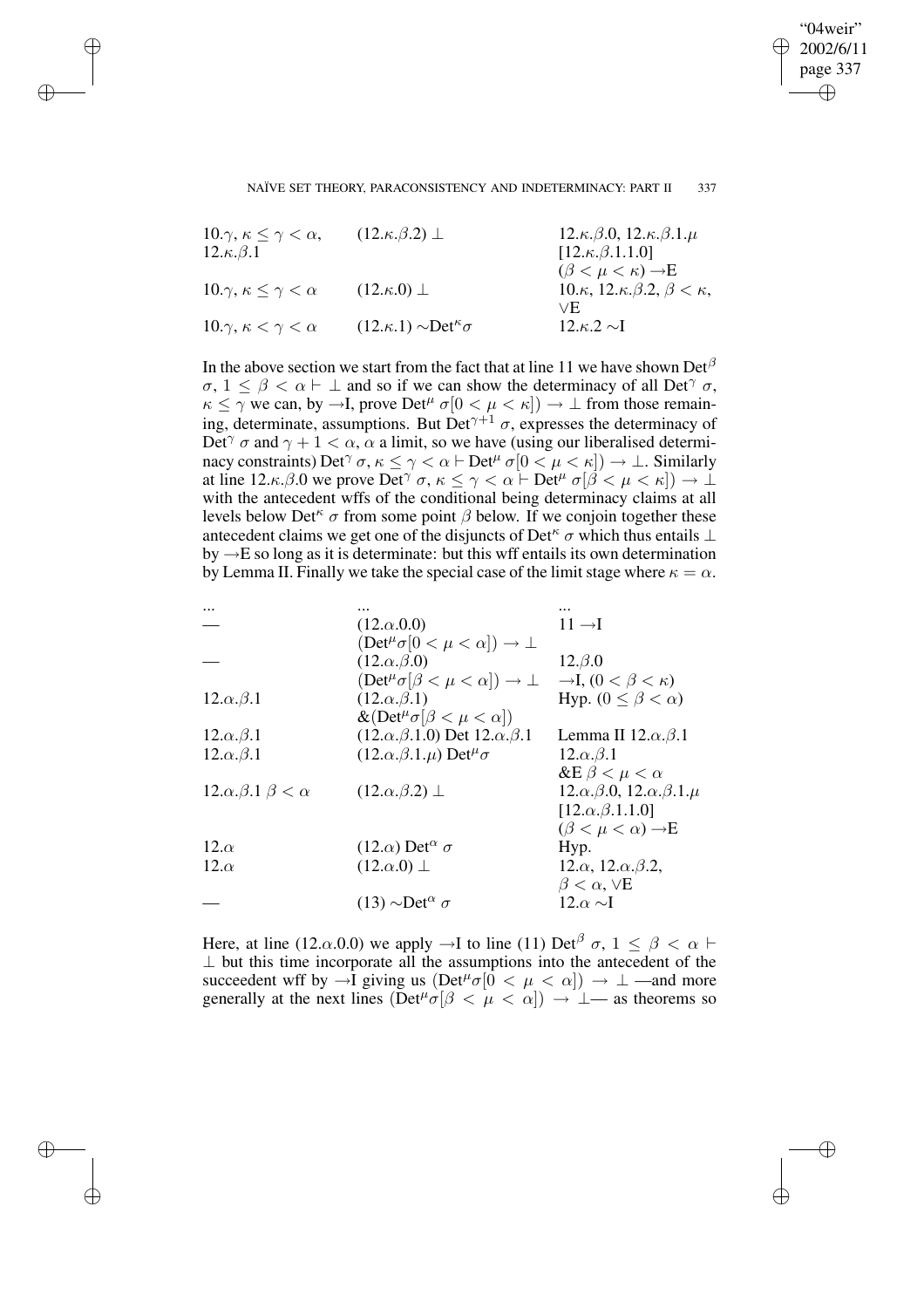✐

#### 338 ALAN WEIR

that the ∨E at line (12. $\alpha$ .0) yielding  $\perp$  has only Det<sup> $\alpha$ </sup>  $\sigma$  as its assumption, enabling us to refute Det<sup> $\alpha$ </sup>  $\sigma$ .

So we have a somewhat stronger result here than that available for our simple strengthened liar:– in the limit case we can prove *outright* that a sentence which says it is either untrue or indeterminate to a degree up to but not including  $\alpha$  is indeterminate to degree  $\alpha$ . This is achieved because in the limit case the application of determinacy principles needed in rules such as ∨E at line 11 or →I at line 12.1.4 hits a fixed point at which the determination of each of the infinitely many premisses in the intersection is itself a further premiss. Nonetheless we still block paradox —since  $\sim$ Det<sup> $\alpha$ </sup>  $\sigma$  is not a disjunct of  $\sigma$  we cannot go on to prove  $\sigma$  from line 13; we conclude that  $\sigma$ is hyper- $\alpha$ -indeterminate but do not have to conclude also that it is true.

Now consider the Ultimate Liar:

✐

✐

✐

✐

 $v : \sim$  True  $\underline{v} \vee (\vee \sim \text{Det}^{\alpha}$  True  $\underline{v} | \alpha < \text{ON})$ 

It was argued that neither the supposition that  $v$  contains a disjunct of the form ∼Det<sup>ON</sup> True  $v$  nor the supposition that it does not leads to contradic-</u> tion. Suppose, firstly, that ON  $\in$  ON so that  $v$  does contain a disjunct of the form ∼Det<sup>ON</sup> True <u>v</u>. It also follows that ON = ON + 1 = ON + 2 = ON + ON and so on. (I will use x' for the successor  $x \cup \{x\}$  of x in the following proof.) Under this supposition there exists a purported proof which is an extension of the previous proof and which ends like this:

|                                                             | (12.0N.0.0)                                                                                          | $11 \rightarrow I$                        |
|-------------------------------------------------------------|------------------------------------------------------------------------------------------------------|-------------------------------------------|
|                                                             | $(\text{Det}^{\mu} \sigma[0 < \mu < \text{ON}]) \rightarrow \bot$                                    |                                           |
|                                                             | $(12.0N.\beta.0)$                                                                                    | $12.\beta.0$                              |
|                                                             | $(\text{Det}^{\mu}v[\beta < \mu < \text{ON}]) \rightarrow \bot \rightarrow I, 0 < \beta < \text{ON}$ |                                           |
| $12.ON.\beta.1$                                             | $(12.0N.\beta.1)$                                                                                    | Hyp. $0 \leq \beta < ON$                  |
|                                                             | $\&(\text{Det}^{\mu}v[\beta < \mu < \text{ON}])$                                                     |                                           |
| $12.ON.\beta.1$                                             | $(12.0N.\beta.1.0)$                                                                                  | Lemma II $12.ON.\beta.1$                  |
|                                                             | Det $12.0N.\beta.1$                                                                                  |                                           |
| $12.ON.\beta.1$                                             | $(12.0N.\beta.1.\mu)$ Det <sup><math>\mu</math></sup> v                                              | $12.ON.\beta.1$                           |
|                                                             |                                                                                                      | &E $\beta < \nu <$ ON                     |
| 12.0N. $\beta$ .1, $\beta$ < 0N (12.0N. $\beta$ .0) $\perp$ |                                                                                                      | $12.ON.\beta.0,$                          |
|                                                             |                                                                                                      | $12.ON.\beta.1.\mu$                       |
|                                                             |                                                                                                      | $[12.0N.\beta.1.1.0]$                     |
|                                                             |                                                                                                      | $(\beta < \mu < \text{ON}) \rightarrow E$ |
| 12.ON                                                       | $(12.0N)$ Det <sup>ON</sup> v                                                                        | Hyp.                                      |
| 12.ON                                                       | $(12.0N.0) \perp$                                                                                    | 12.0N, 12.0N. $\beta$ .0,                 |
|                                                             |                                                                                                      | $\beta$ < ON, $\overline{12.9N1}$ VE      |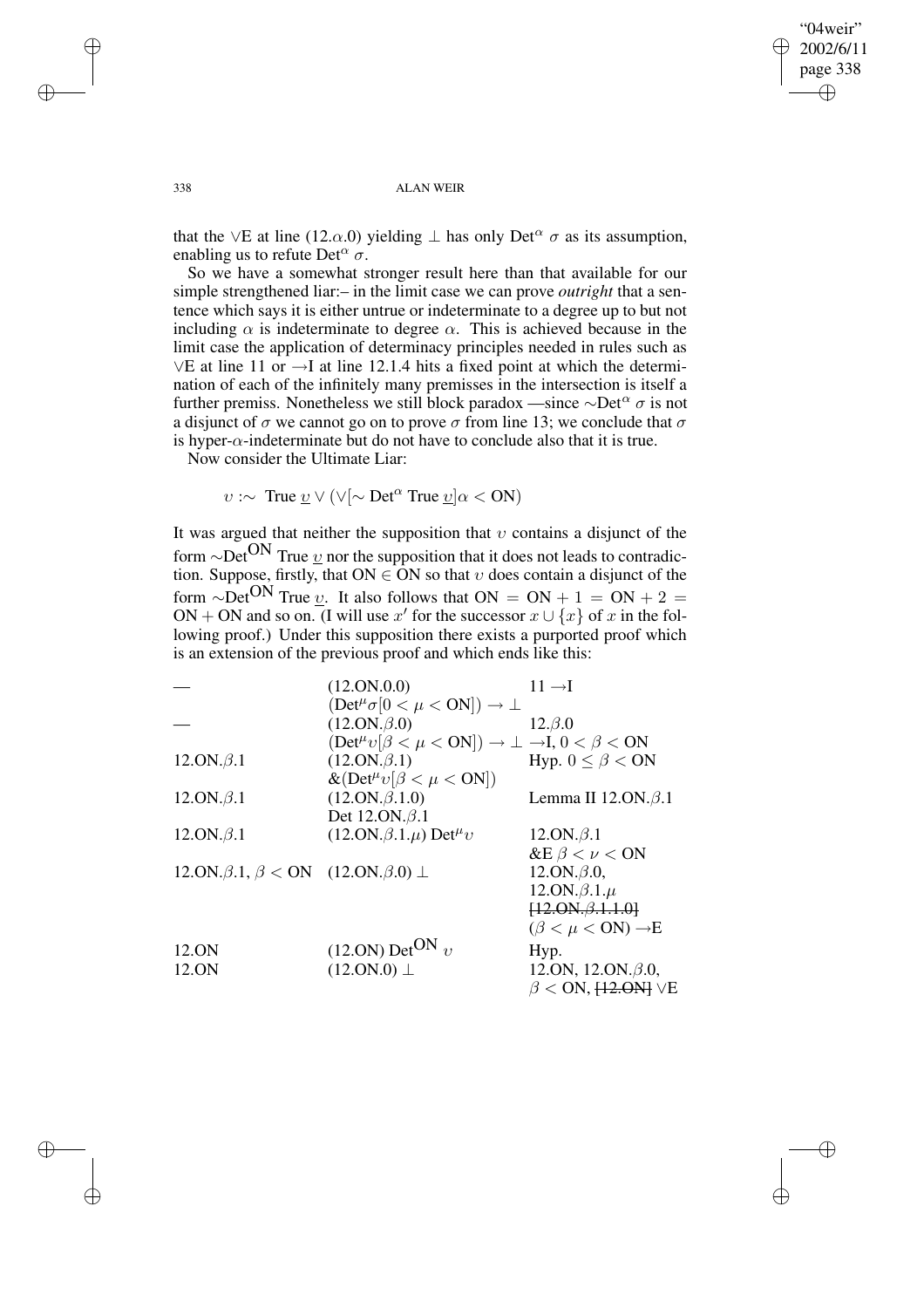"04weir" 2002/6/11 page 339 ✐ ✐

✐

#### NAÏVE SET THEORY, PARACONSISTENCY AND INDETERMINACY: PART II 339

| $(13) \sim Det^{ON} v$         | $12 \sim I$                                       |
|--------------------------------|---------------------------------------------------|
| $(14) v \vee \sim v$           | 13 $\forall$ I $\times$ 2, Exp.                   |
| $(15)$ Det $v$                 | $14 \rightarrow I$                                |
| (16) Det $v \vee \sim$ Det $v$ | $15 \vee I$ , Exp.                                |
| $(17)$ Det <sup>2</sup> v      | $16 \rightarrow I$                                |
|                                | .                                                 |
| $(18)$ Det <sup>ON</sup> v     | As $12.\delta + 1.4/6$ etc.<br>of previous proof. |
| $(16)$ $\perp$                 | 13, 18 $\sim$ E                                   |

Note, though, that one of the disjuncts of Det<sup>ON</sup>  $v$  is the succeedent of line  $(12.ON.ON.1)$  (since ON  $\in$  ON there is such a line) namely

 $\&(Det^{\nu}v[ON < \nu < ON])$ 

✐

✐

✐

✐

and this is just Det<sup>ON</sup> v itself (granted that ON  $\in$  ON, i.e. ON  $\lt$  ON) so that  $Det^{ON}$  v has itself as one of its disjuncts. Inevitably, then, the assumption that  $ON \in ON$  has as a consequence the ill-foundedness of our syntax. Thus in the application of ∨E at line (12.ON.0), one of the discharged disjuncts is in fact the disjunction Det<sup>ON</sup>  $v$  itself. But now we have an overlap between the assumption on which the major premiss  $Det^{ON} v$  at line 12.0N depends, namely itself, and the assumption Det<sup>ON</sup>  $v$  made at line 12.ON.ON.1.ON for the minor proof on the assumed disjunct Det<sup>ON</sup>  $v$ . Hence we require the extra premiss that this assumption  $\text{Det}^{\text{ON}} v$  is determinate. But granted our assumption ON  $\in$  ON, ON = ON' from which it follows that Det<sup>ON+1</sup> υ, that is Det Det<sup>ON</sup> v, is identical with Det<sup>ON</sup> v. So the additional determinacy assumption we need for the  $\vee$ E at line 12.ON.0 is, in fact, Det<sup>ON</sup> υ itself. Similarly the determinacy assumption 12.0N.0N.1.0 is Det<sup>ON</sup> υ itself but so is the wff which is being declared determinate, the formula on line 12.ON.ON.1. These applications are therefore illicit; thus the ∨E application is incorrect not only on our original form of ∨E but even on the more liberal form: